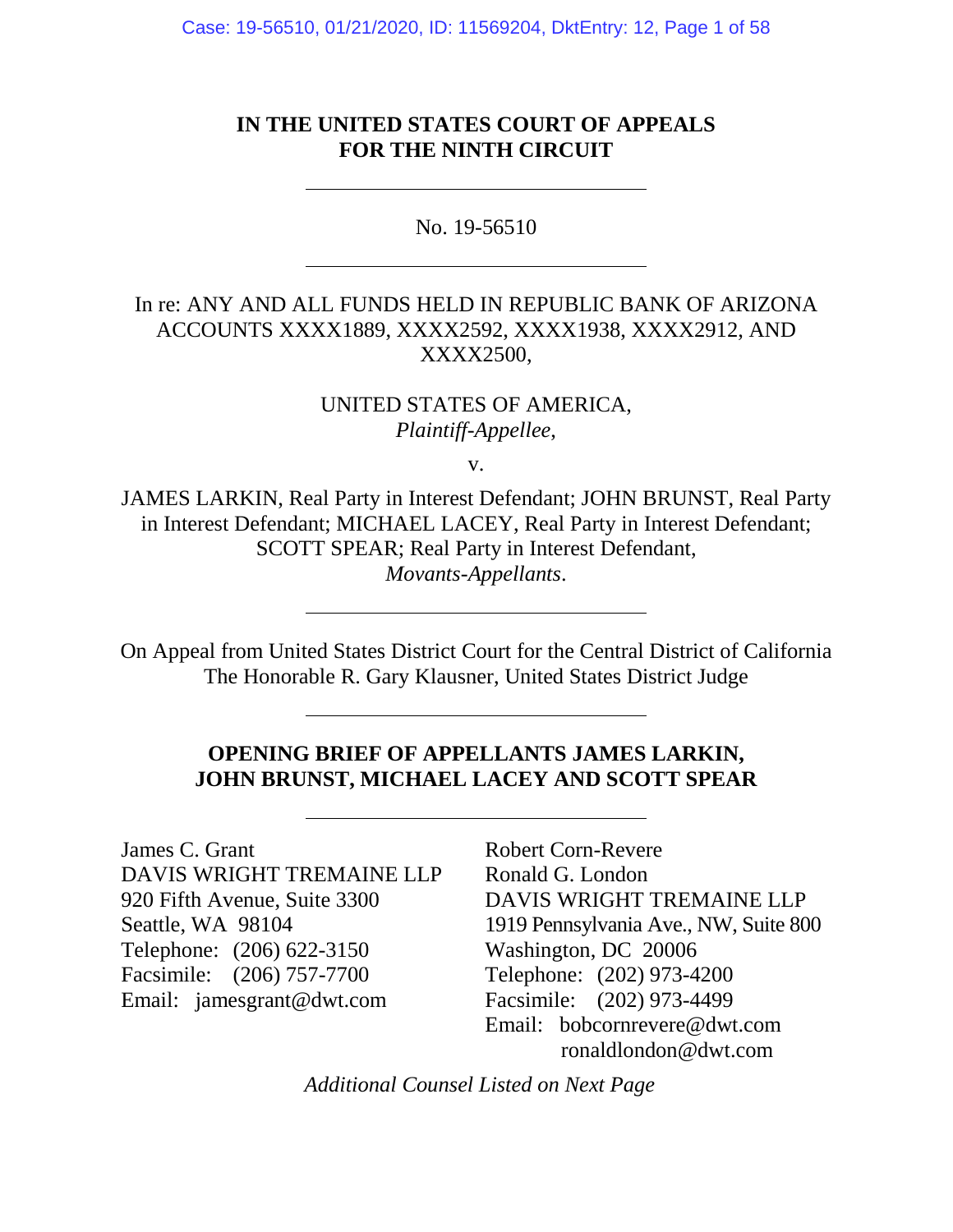#### *List of Additional Counsel*

Thomas H. Bienert, Jr. Whitney Z. Bernstein BIENERT KATZMAN PC 903 Calle Amanecer Suite 350 San Clemente, CA 92673 Telephone: (949) 369-3700 Facsimile: (949) 369-3701 Email: tbienert@bienertkatzman.com wbernstein@bienertkatzman.com

Bruce Feder FEDER LAW OFFICE, P.A. 2930 E. Camelback Road Suite 160 Phoenix, AZ 85016 Direct: (602) 257-0135 Email: bf@federlawpa.com Paul John Cambria, Jr. Erin McCampbell Paris LIPSITZ GREEN SCIME CAMBRIA LLP 42 Delaware Avenue Suite 300 Buffalo, NY 14202-3857 Telephone: (716) 849-1333 Email: pcambria@lglaw.com eparis@lglaw.com

Gary S. Lincenberg Ariel A. Neuman Gopi K. Panchapakesan BIRD, MARELLA, BOXER, WOLPERT, NESSIM, DROOKS, LINCENBERG & RHOW P.C. Suite 2300 1875 Century Park East Los Angeles, CA 90067-2561 Telephone: (310) 201-2100 Email: glincenberg@birdmarella.com aneuman@birdmarella.com gpanchapakesan@birdmarella.com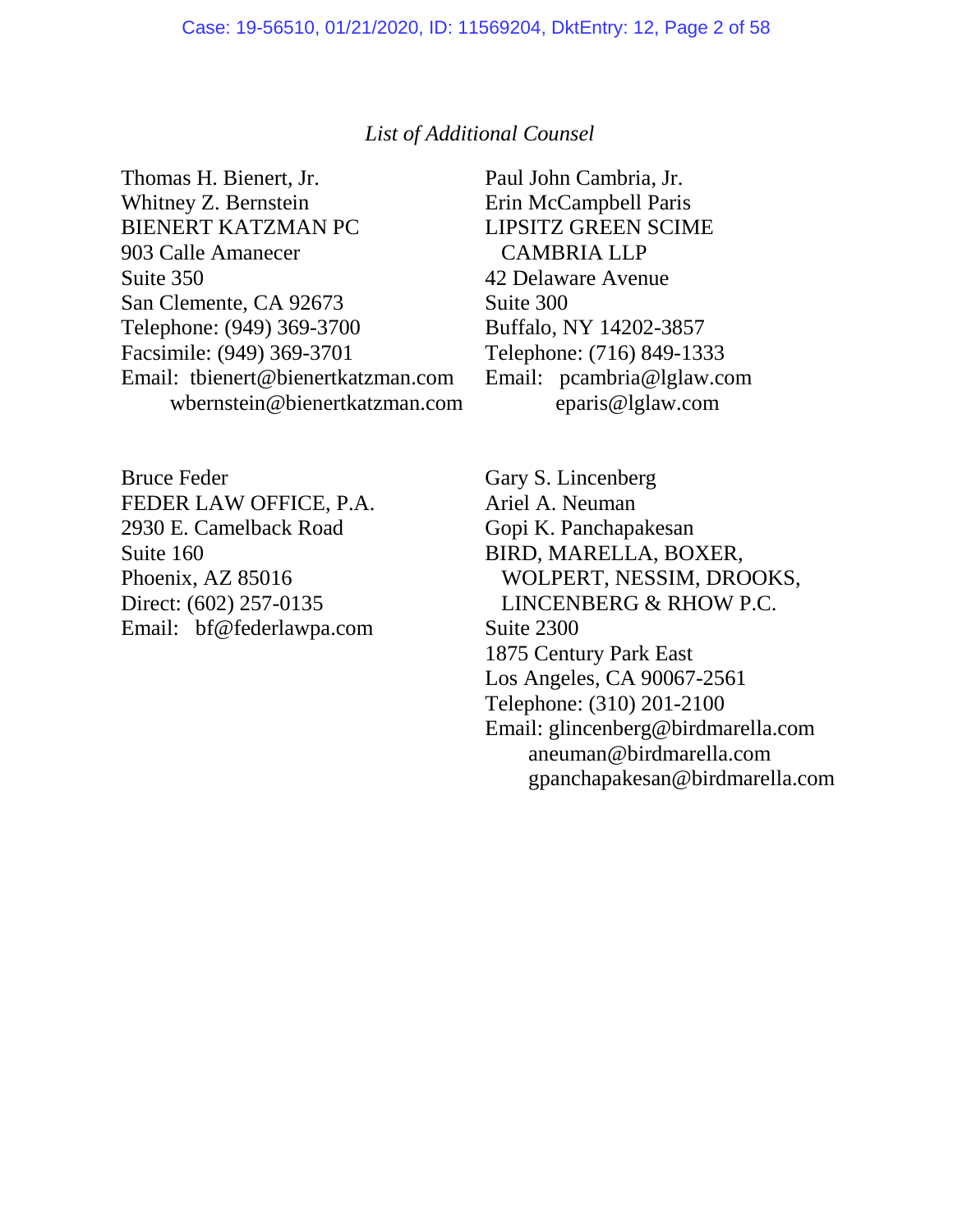# **TABLE OF CONTENTS**

|    |                 | Page                                                                                                                               |
|----|-----------------|------------------------------------------------------------------------------------------------------------------------------------|
|    |                 |                                                                                                                                    |
|    |                 |                                                                                                                                    |
|    |                 |                                                                                                                                    |
|    |                 |                                                                                                                                    |
|    |                 |                                                                                                                                    |
|    |                 |                                                                                                                                    |
|    | A.              |                                                                                                                                    |
|    | <b>B.</b>       |                                                                                                                                    |
|    | $\mathcal{C}$ . |                                                                                                                                    |
|    | D.              | <i>Ex Parte</i> Civil Seizures and Forfeiture Actions in California. 10                                                            |
|    | E.              | Motion to Vacate or Modify the Seizure Warrants and Prior                                                                          |
|    | $F_{\cdot}$     |                                                                                                                                    |
|    |                 |                                                                                                                                    |
|    |                 |                                                                                                                                    |
|    |                 |                                                                                                                                    |
| I. |                 | The District Court's Refusal to Vacate the Seizures Constitutes an<br>Unprecedented Intrusion into First Amendment Protections for |
|    | A.              | The Order Violates Bedrock Principles of First Amendment                                                                           |
|    |                 | 1.                                                                                                                                 |
|    |                 | 2.<br>First Amendment Harm Includes More Than Just Prior                                                                           |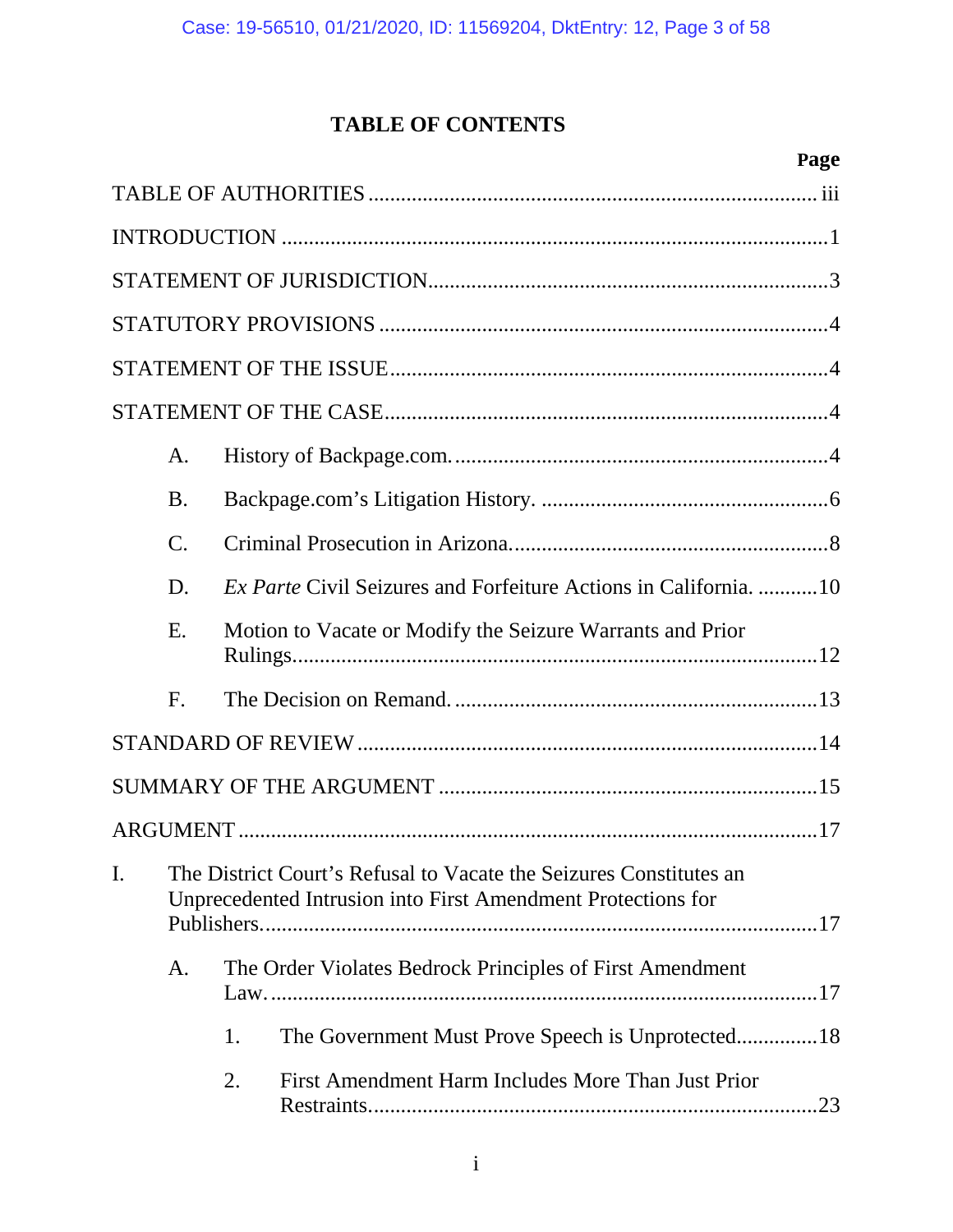| <b>B.</b>       | The District Court's Holding Would Empower the Government<br>to Discipline Publishers or Speakers Whenever it Alleges |     |
|-----------------|-----------------------------------------------------------------------------------------------------------------------|-----|
| $\mathcal{C}$ . | The District Court Misanalyzed First Amendment Cases That                                                             | .34 |
|                 | 1.<br>Pre-Conviction Seizures and Asset Freezes Have Been                                                             |     |
|                 | 2.<br>The District Court Failed to Distinguish This Case38                                                            |     |
| D.              | The District Court's Order Improperly Reverses the Burden of                                                          |     |
|                 |                                                                                                                       |     |
|                 | ADDENDUM OF CONSTITUTIONAL AND STATUTORY PROVISIONS                                                                   |     |
|                 | STATEMENT OF RELATED CASES                                                                                            |     |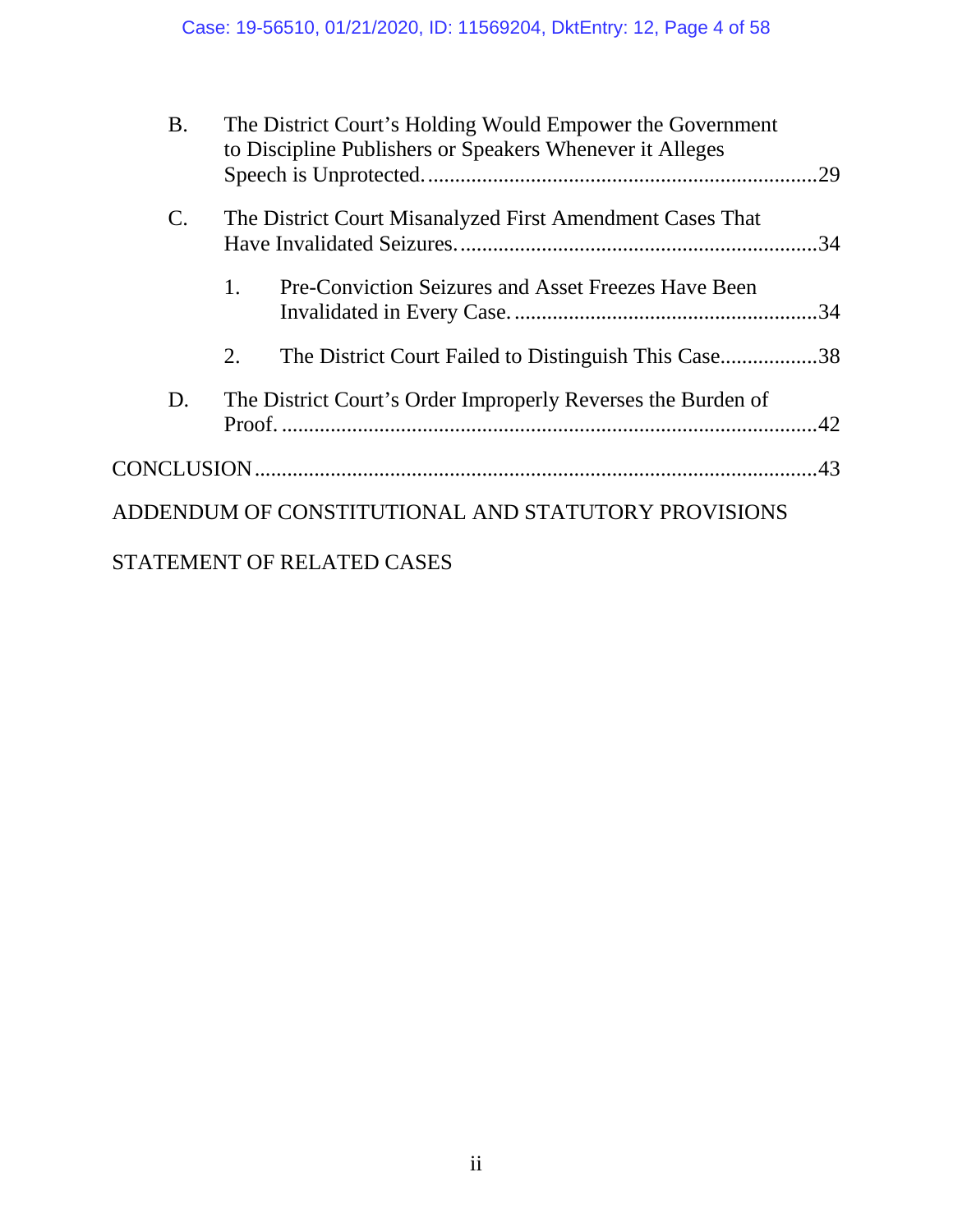# **TABLE OF AUTHORITIES**

 **Page(s)** 

| <b>Cases</b>                                                                                                                                                            |  |
|-------------------------------------------------------------------------------------------------------------------------------------------------------------------------|--|
| Adult Video Ass'n v. Barr,                                                                                                                                              |  |
| Adult Video Ass'n v. Reno,                                                                                                                                              |  |
| American Library Ass'n v. Thornburgh,<br>713 F. Supp. 469 (D.D.C. 1989), rev'd on standing grounds sub<br>nom. American Library Ass'n v. Barr, 956 F.2d 1178 (D.C. Cir. |  |
|                                                                                                                                                                         |  |
| Any & All Funds Held in Republic Bank of Ariz. Accounts,                                                                                                                |  |
| Ashcroft v. ACLU,                                                                                                                                                       |  |
| Ashcroft v. Free Speech Coal.,                                                                                                                                          |  |
| Backpage.com, LLC v. Cooper,                                                                                                                                            |  |
| Backpage.com, LLC v. Dart,<br>807 F.3d 229, 231 (7th Cir. 2015),                                                                                                        |  |
| Backpage.com, LLC v. Dart,                                                                                                                                              |  |
| Backpage.com, LLC v. Hoffman,                                                                                                                                           |  |
| Backpage.com, LLC v. McKenna,                                                                                                                                           |  |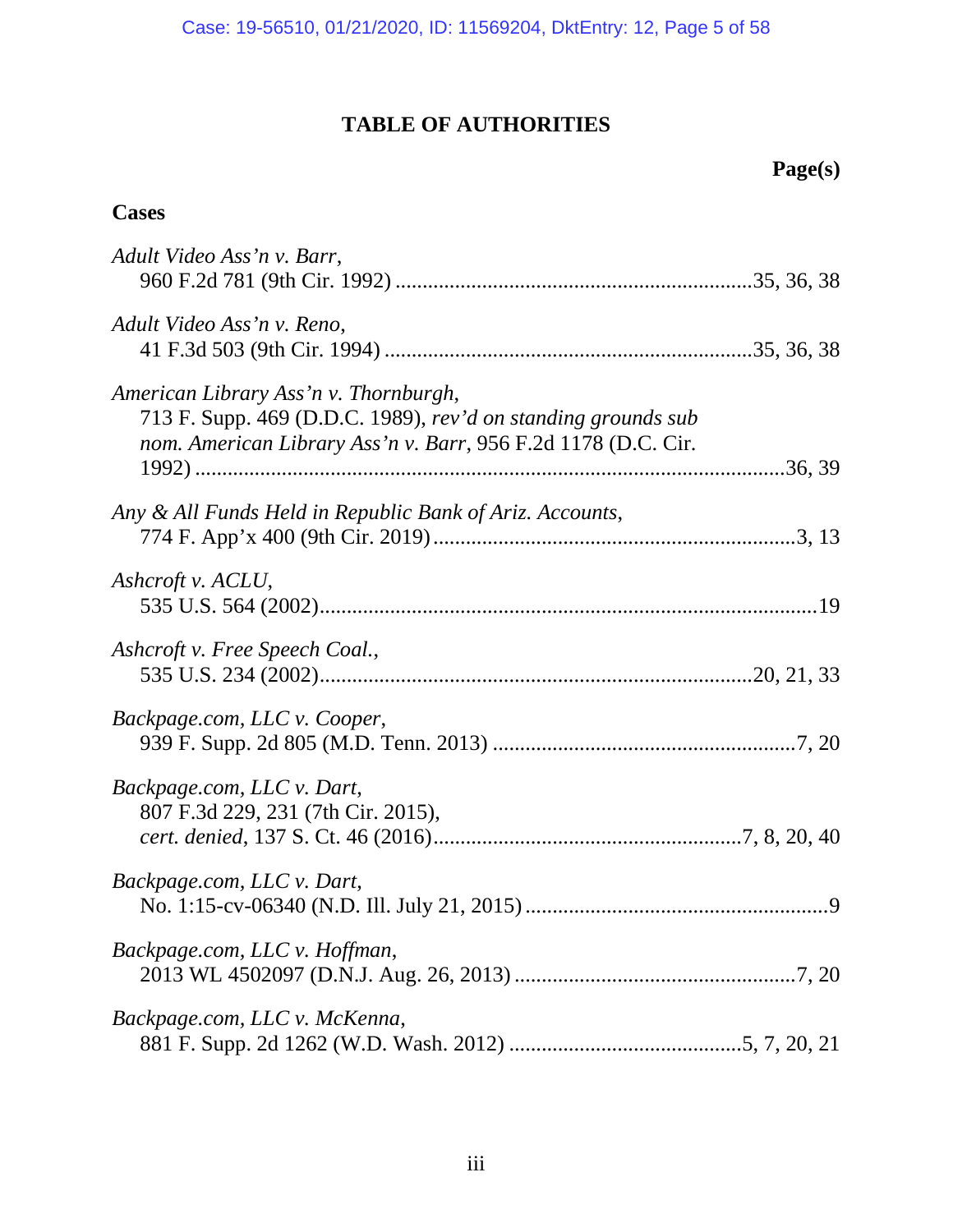| Backpage.com, LLC v. McKenna,              |
|--------------------------------------------|
| Bantam Books, Inc. v. Sullivan,            |
| Bartniki v. Vopper,                        |
| Berger v. City of Seattle,                 |
| Brandenburg v. Ohio,                       |
| Bridges v. California,                     |
| Brown v. Entm't Merchs. Ass'n,             |
| Camfield v. City of Oklahoma City,         |
| Center for Democracy & Tech. v. Pappert,   |
| Chaplinsky v. New Hampshire,               |
| Citizens United v. FEC,                    |
| Cohen v. Beneficial Industrial Loan Corp., |
| Curran v. Price,                           |
| Dart v. Craigslist, Inc.,                  |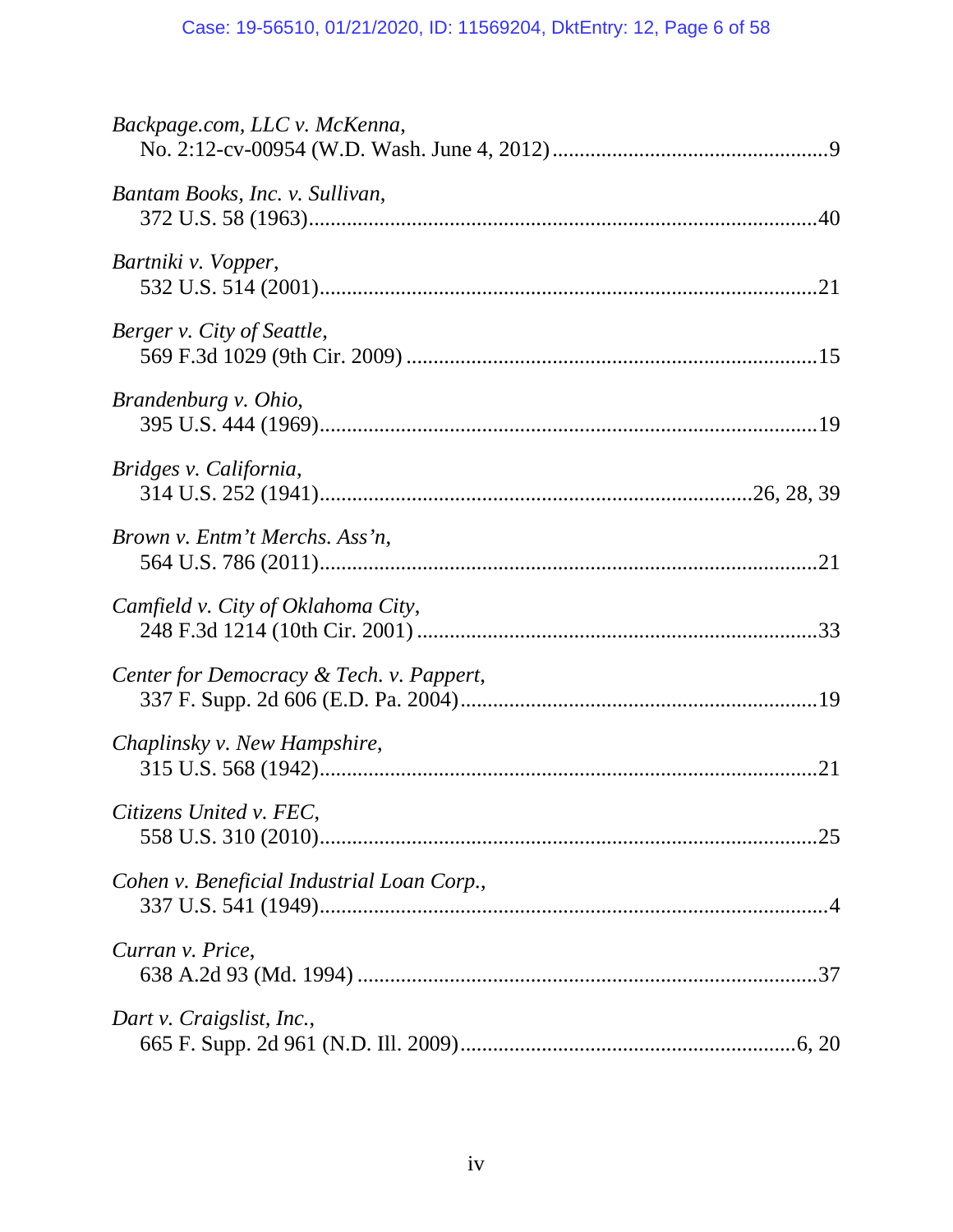| Davis v. Walker,                                                                     |  |
|--------------------------------------------------------------------------------------|--|
| Doe v. Backpage.com, LLC,<br>104 F. Supp. 3d 149 (D. Mass. 2015), aff'd, 817 F.3d 12 |  |
| Fogel v. Collins,                                                                    |  |
| Fort Wayne Books v. Indiana,                                                         |  |
| Giboney v. Empire Storage & Ice Co.,                                                 |  |
| Grosjean v. American Press Co.,                                                      |  |
| Hurley v. Irish-American Gay, Lesbian & Bisexual Grp. of Boston,                     |  |
| In re Opinion of Justices to the Senate,                                             |  |
| Jefferson v. United States,                                                          |  |
| Keenan v. Superior Ct.,                                                              |  |
| M.A. ex rel. P.K. v. Village Voice Media Holdings, LLC,                              |  |
| Marcus v. Search Warrants of Prop. at 104 E. Tenth St.,                              |  |
| Matal v. Tam,                                                                        |  |
| Miller v. California,                                                                |  |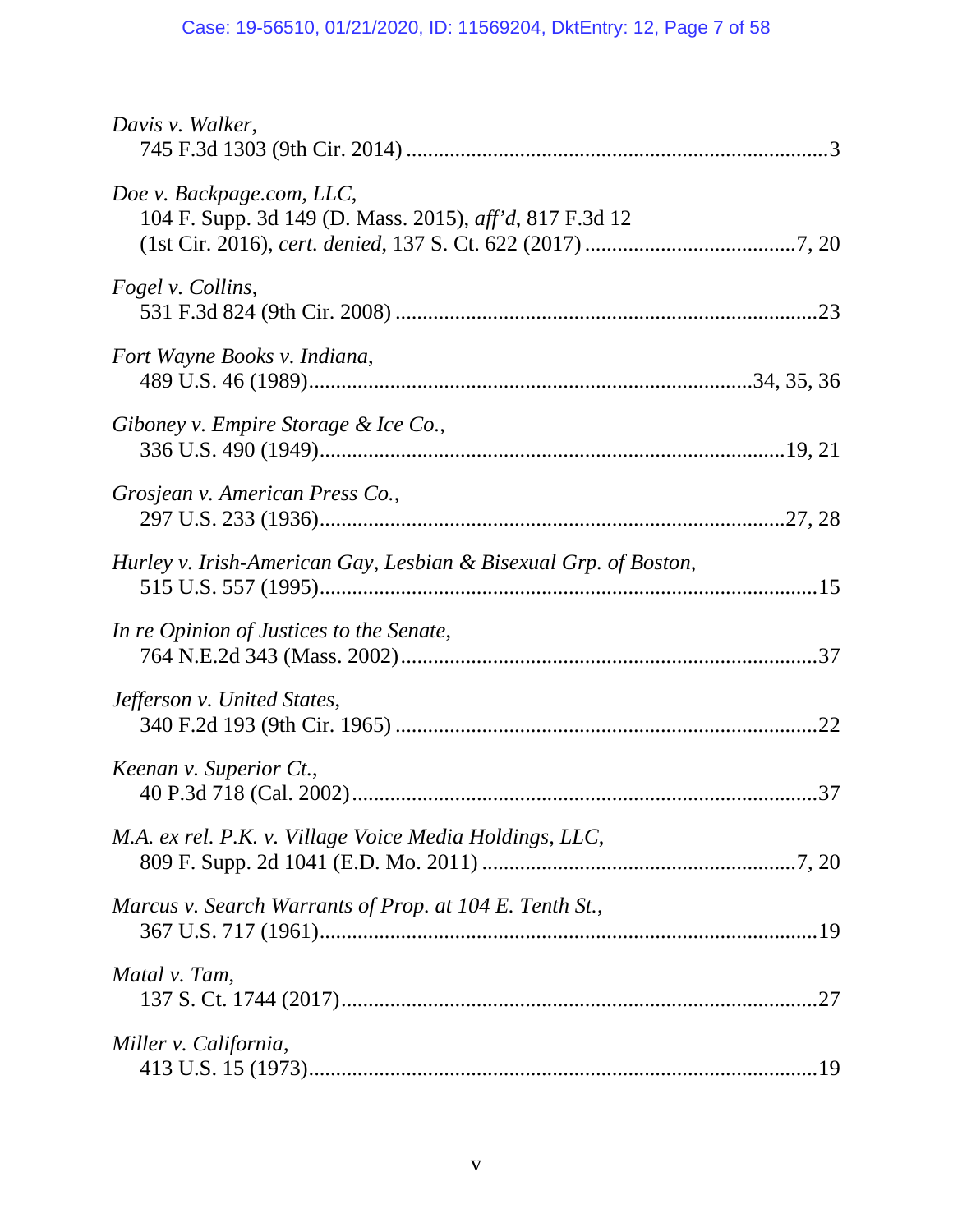| Minneapolis Star & Trib. Co. v. Minnesota Comm'r of Revenue,                |
|-----------------------------------------------------------------------------|
| NAACP v. Alabama,                                                           |
| NAACP v. Claiborne Hardware Co.,                                            |
| Near v. Minnesota,                                                          |
| N.Y. Times Co. v. Sullivan,                                                 |
| N.Y. Times Co. v. United States,                                            |
| Oklahoma ex rel. Macy v. Blockbuster Videos, Inc.,                          |
| Omidi v. United States,                                                     |
| People v. Ferrer,                                                           |
| People v. Ferrer,                                                           |
| PHE, Inc. $v.$ DOJ,                                                         |
| PHE, Inc. v. DOJ,                                                           |
| Seres v. Lerner,                                                            |
| Simon & Schuster, Inc. v. Members of New York State Crime<br>Victims Board, |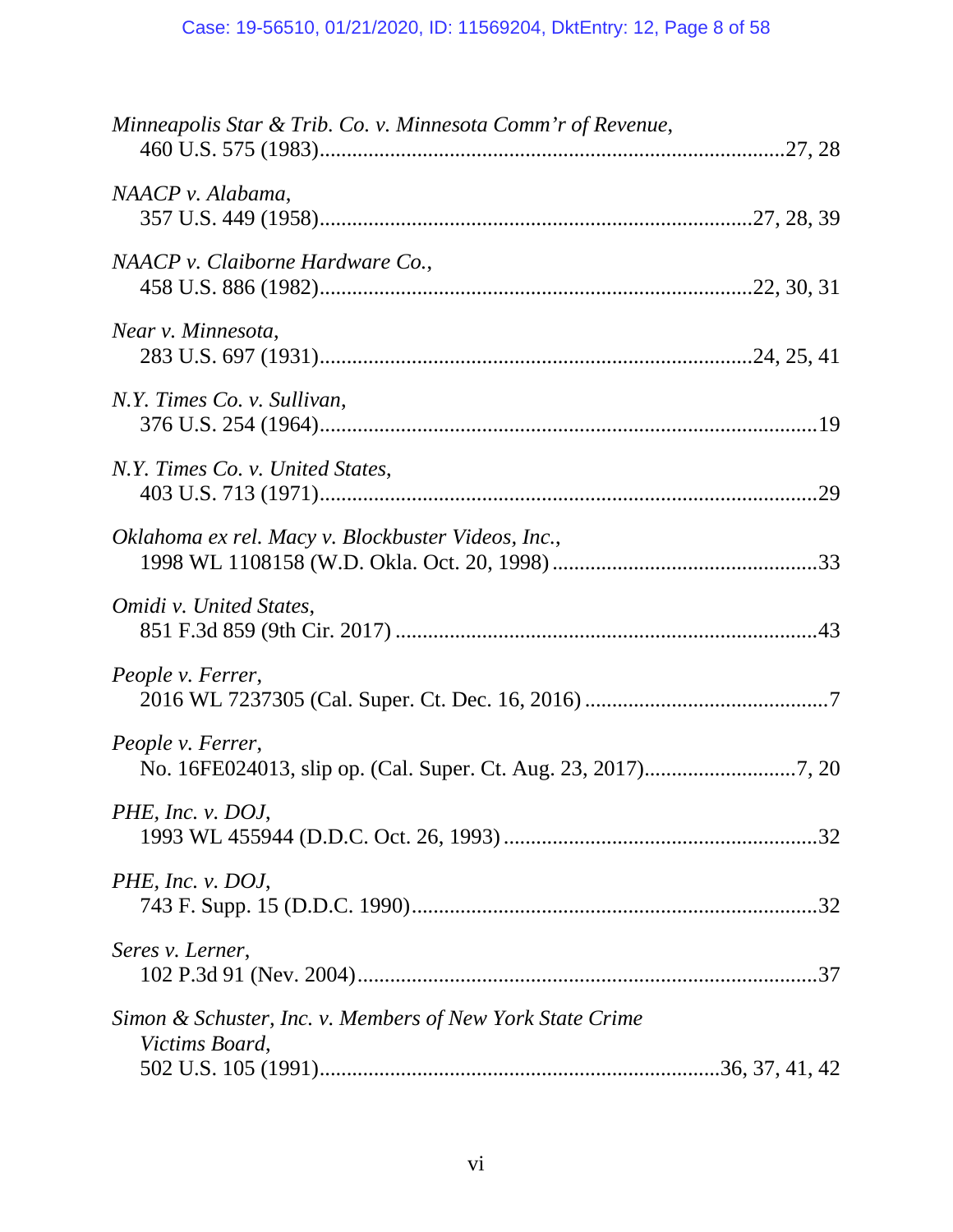# Case: 19-56510, 01/21/2020, ID: 11569204, DktEntry: 12, Page 9 of 58

| Stanford v. Texas,                                                |
|-------------------------------------------------------------------|
| State ex rel. Napolitano v. Gravano,                              |
| Timbs v. Indiana,                                                 |
| United States v. Bagdasarian,                                     |
| United States v. Cassel,                                          |
| United States v. Dellinger,                                       |
| United States v. Freeman,                                         |
| United States v. Gilbert,                                         |
| United States v. Harrell,                                         |
| United States v. Liquidators of European Fed. Credit Bank,        |
| United States v. National Treasury Emps. Union,                   |
| United States v. Playboy Entm't Grp., Inc.,                       |
| United States v. Sineneng-Smith,<br>910 F.3d 461 (9th Cir. 2018), |
| United States v. Spock,                                           |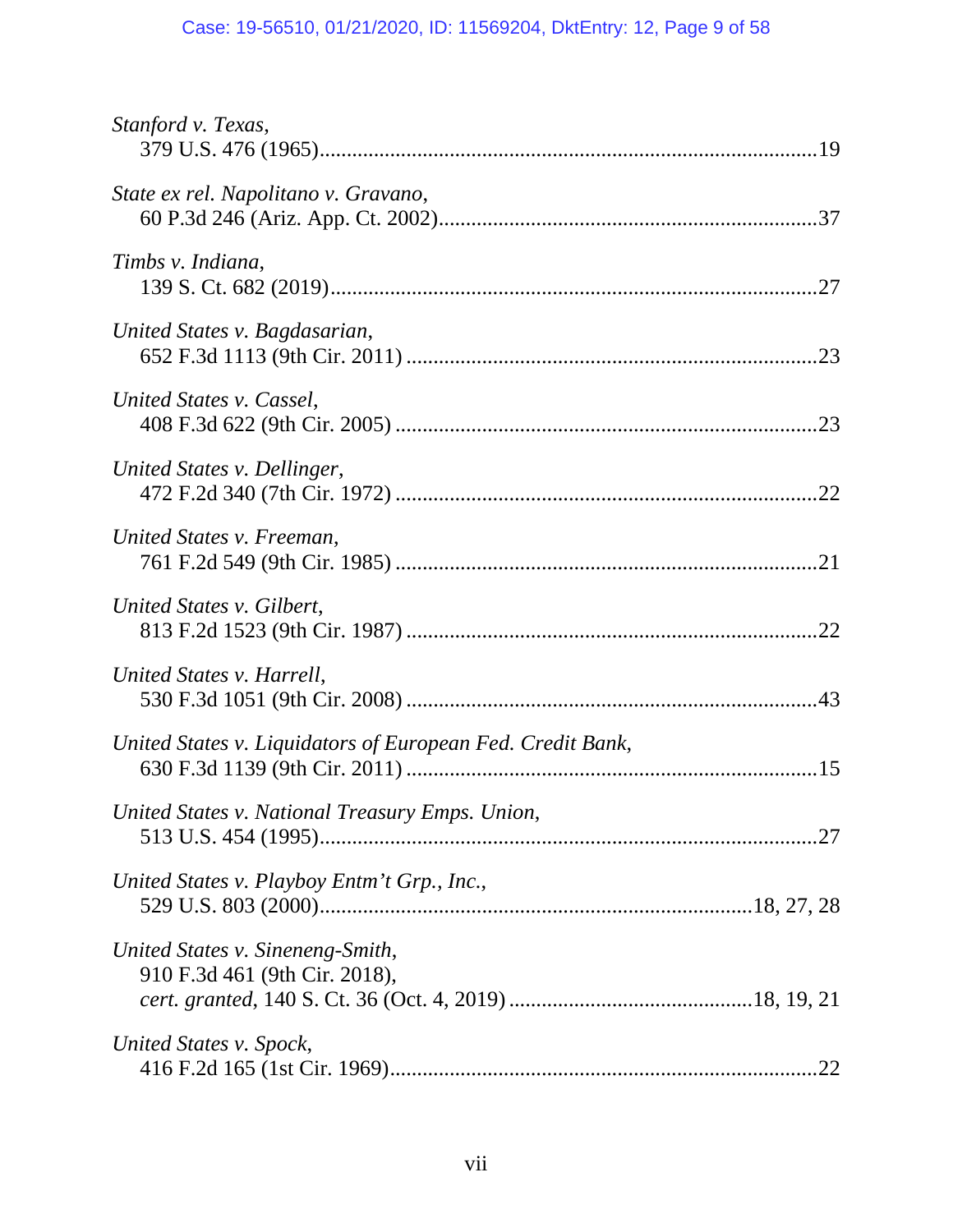# Case: 19-56510, 01/21/2020, ID: 11569204, DktEntry: 12, Page 10 of 58

| United States v. Stevens,                |  |
|------------------------------------------|--|
| United States v. Stone,                  |  |
| United States v. Vallone,                |  |
| United States v. X-Citement Video, Inc., |  |
| Virginia v. Black,                       |  |
| <b>Constitutional Provisions</b>         |  |
|                                          |  |
|                                          |  |
|                                          |  |
|                                          |  |
|                                          |  |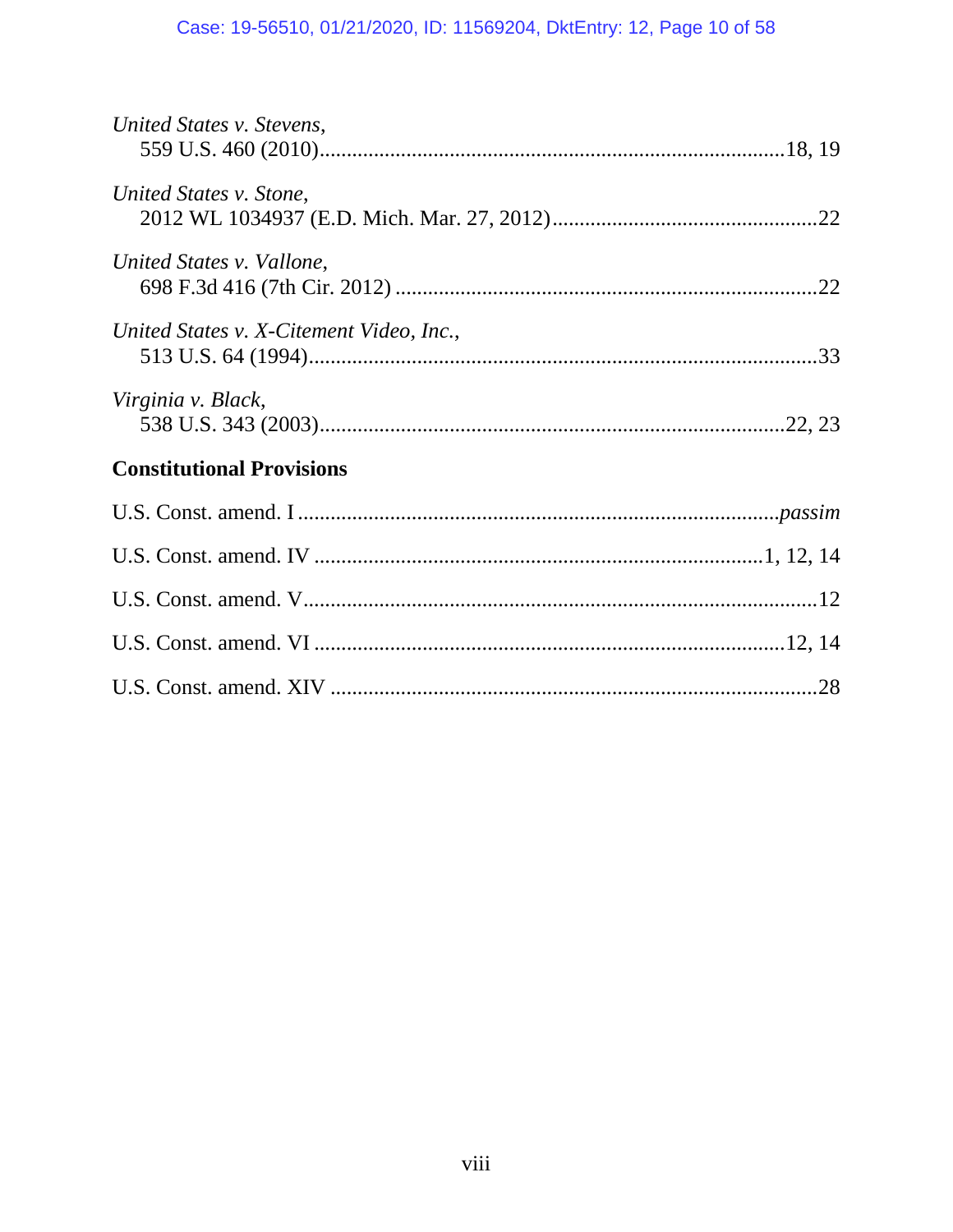# **Statutes**

| 18 U.S.C.                                                       |
|-----------------------------------------------------------------|
|                                                                 |
|                                                                 |
|                                                                 |
|                                                                 |
|                                                                 |
|                                                                 |
|                                                                 |
|                                                                 |
|                                                                 |
|                                                                 |
|                                                                 |
|                                                                 |
|                                                                 |
|                                                                 |
|                                                                 |
|                                                                 |
| $\frac{8}{2332b(a)(2) \dots 32}$                                |
| 28 U.S.C.                                                       |
| § 1291                                                          |
|                                                                 |
|                                                                 |
| <b>Rules</b>                                                    |
|                                                                 |
|                                                                 |
| <b>Other Authorities</b>                                        |
| ENCYCLOPEDIA BRITANNICA                                         |
|                                                                 |
|                                                                 |
| George C. Covington, Constitutional Law-The First Amendment and |
| Protest Boycotts: NAACP v. Claiborne Hardware Co., 62 N.C. L.   |
|                                                                 |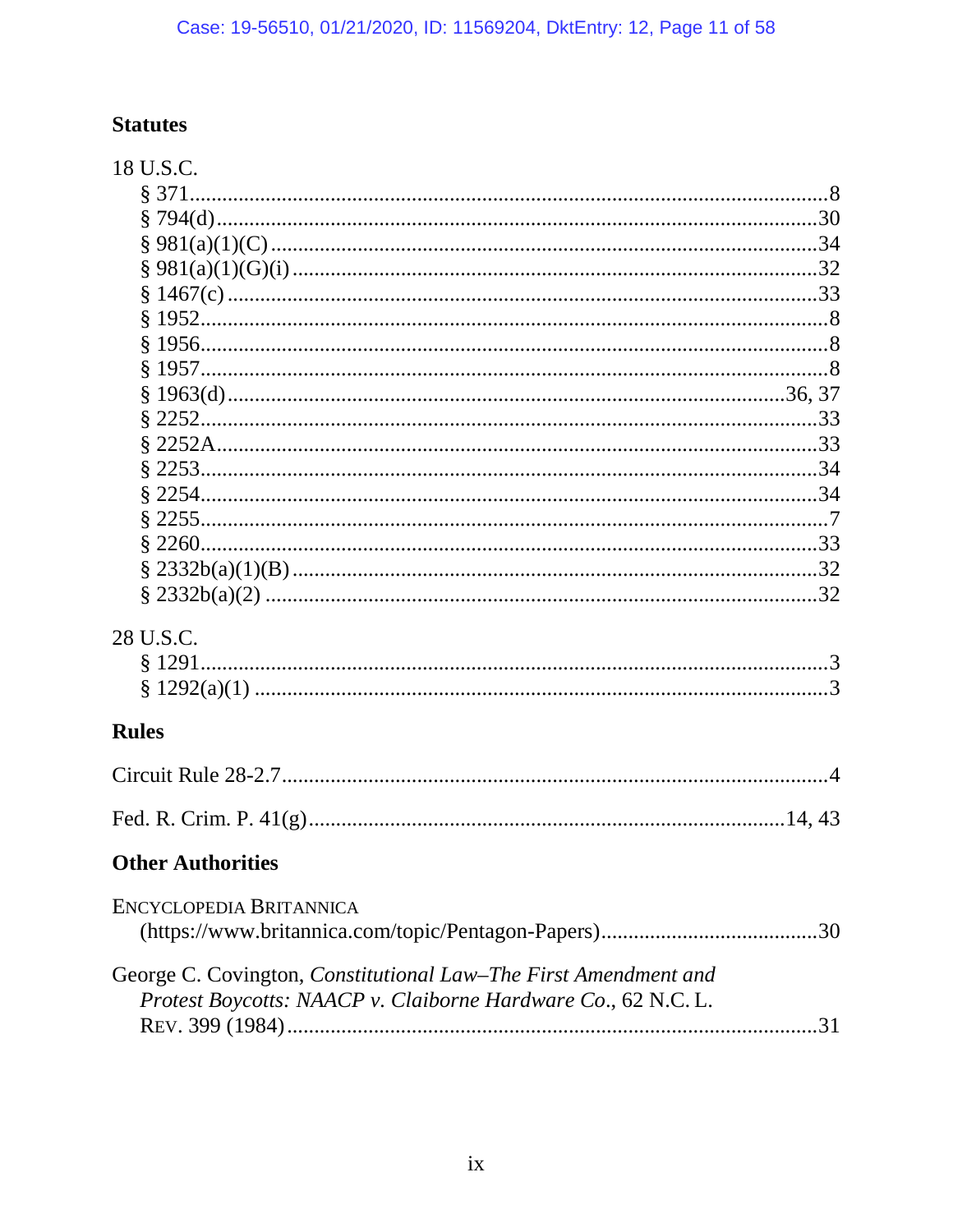#### **INTRODUCTION**

This case involves the government's abuse of civil forfeiture authority to support a criminal prosecution in disregard of well-established constitutional rights. At issue is the government's seizure of essentially all of Appellants' assets on the theory that they were derived from or connected to a website the government claims facilitated the unlawful conduct of third parties who posted ads on the site. The government asserts it can do this based on nothing more than its allegations that publication of the website was illegal and *ex parte* findings of probable cause by magistrates presented with the government's warrant applications. The district court approved this approach.

The government's tack and the district court's decision contravene longestablished First and Fourth Amendments principles. The government may not restrain or punish publication of speech absent *proof* of illegality—mere allegations or probable cause are not enough. The government may never presume its conclusion that speech is unlawful. First Amendment protections apply regardless of whether government actions threaten speech rights directly or indirectly. The First Amendment forbids not only express prior restraints, but also *post hoc* punishment (including financial sanctions) unless and until the government meets its burdens of proving speech is unprotected and publication was knowingly illegal.

1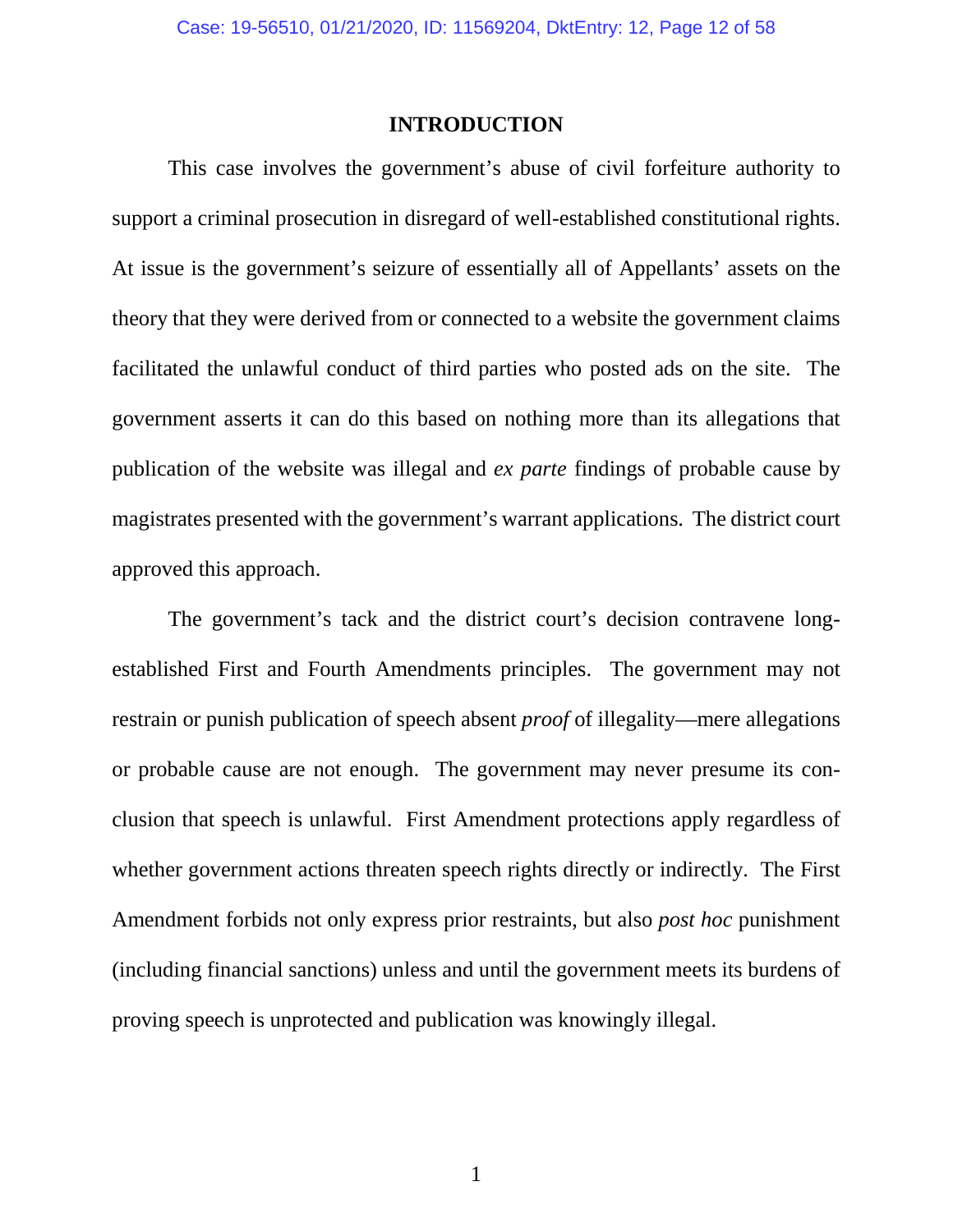#### Case: 19-56510, 01/21/2020, ID: 11569204, DktEntry: 12, Page 13 of 58

Here, the government contends, and the district court allowed, that the Appellants' assets may be seized based on allegations that they derived from illegal publishing and the government may hold and restrain all the assets while it pursues its unproven charges. This is wholly unprecedented in the law. The district court dismissed Supreme Court precedents and other cases barring pretrial seizures on the premise that they forbid only seizures of expressive materials as prior restraints, ignoring that the law also forbids punishment for speech or publishing not proved to be illegal.

The court also concluded that Appellants could not challenge the seizures of their assets because the government had previously seized the Backpage.com website, so Appellants could not claim that seizure and restraint of their assets would "interrupt the flow of expressive materials." In so doing, the court provided a perfect recipe for the government to inhibit speech rights: First seize or coerce the shutdown of a website or publication, then go after every person who held ownership interests, seizing all of their assets to ensure they are deprived of the resources necessary to defend against claims of illegal publishing. And, in the district court's view, after the *ex parte* seizures, the burden falls on the defendants who have lost their assets to prove that their "property is not contraband" and instead "originated from legitimate [publishing] activity." What publisher would not feel chilled if this is the threat and the process they face?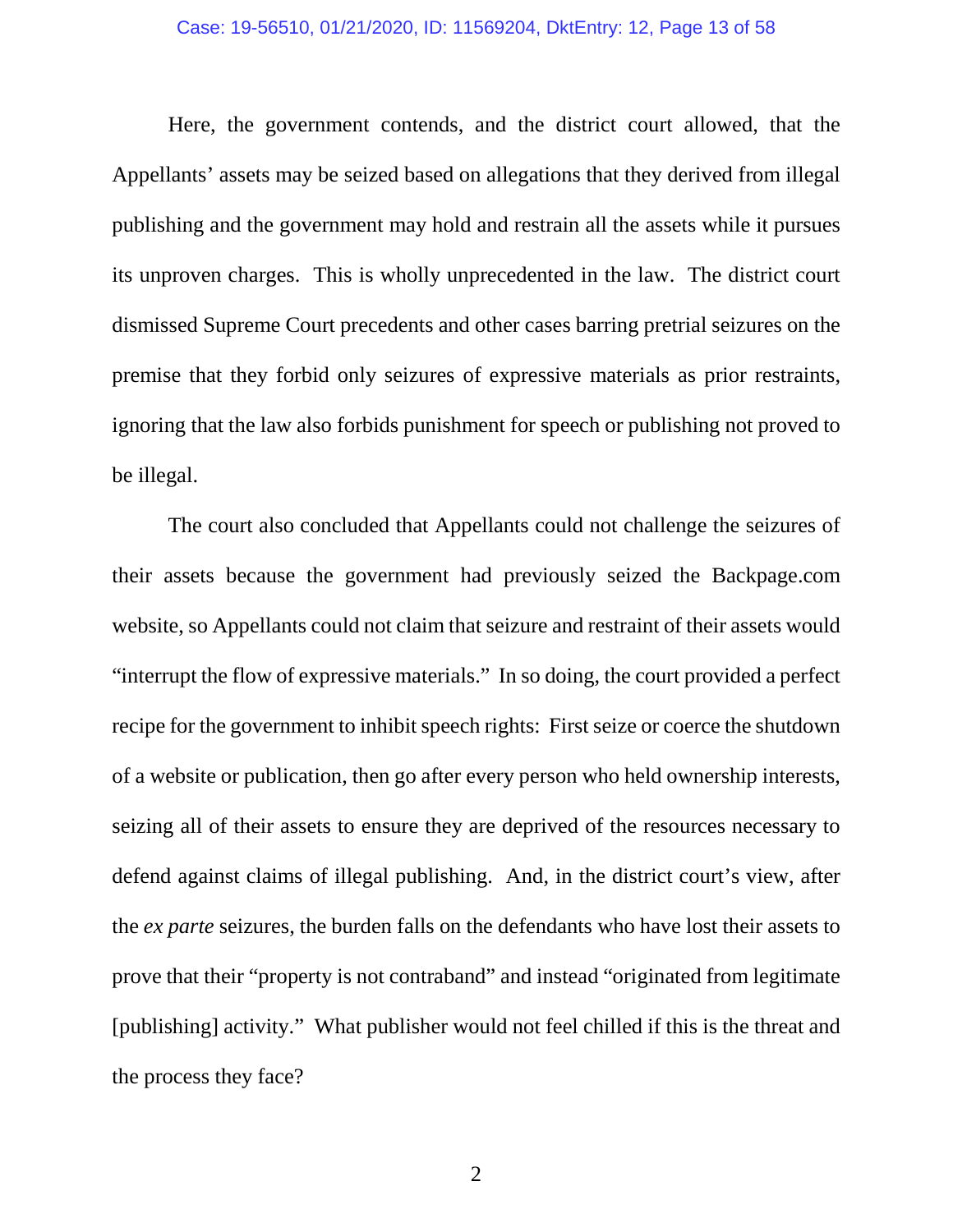The government's theory in this case is that Appellants' assets may be seized because they are allegedly connected to illegal publishing activity, and that it need not prove, but only allege, that this is so. In no other context of First Amendment law has this ever been permitted, and it should not be allowed here. If the district court's theory is affirmed, the same analysis could be used to suppress speech by using forfeiture authority in ways that would undermine landmark First Amendment precedents, such as the Pentagon Papers case and many others.

## **STATEMENT OF JURISDICTION**

James Larkin, John Brunst, Michael Lacey, and Scott Spear (collectively "Appellants") appeal an order issued in the Central District of California ("CDCA") denying their motion to vacate or modify the government's *ex parte* pretrial seizures of publishing assets and proceeds from publishing activities, which amounts to a preliminary injunction that keeps the seizures in place. ER 5-17. This Court has jurisdiction to hear this appeal under  $28$  U.S.C. § 1292(a)(1), which confers appellate jurisdiction over orders "granting, continuing, modifying, refusing or dissolving injunctions, or refusing to dissolve or modify injunctions." 28 U.S.C. § 1292(a)(1). *See also In re Any & All Funds Held in Republic Bank of Ariz. Accounts*, 774 F. App'x 400, 401 (9th Cir. 2019) ("*Any & All Funds I*"). The Court also has jurisdiction under 28 U.S.C. § 1291 because the order below denied Appellants' constitutional objections and leaves them "out of court." *Davis v. Walker*, 745 F.3d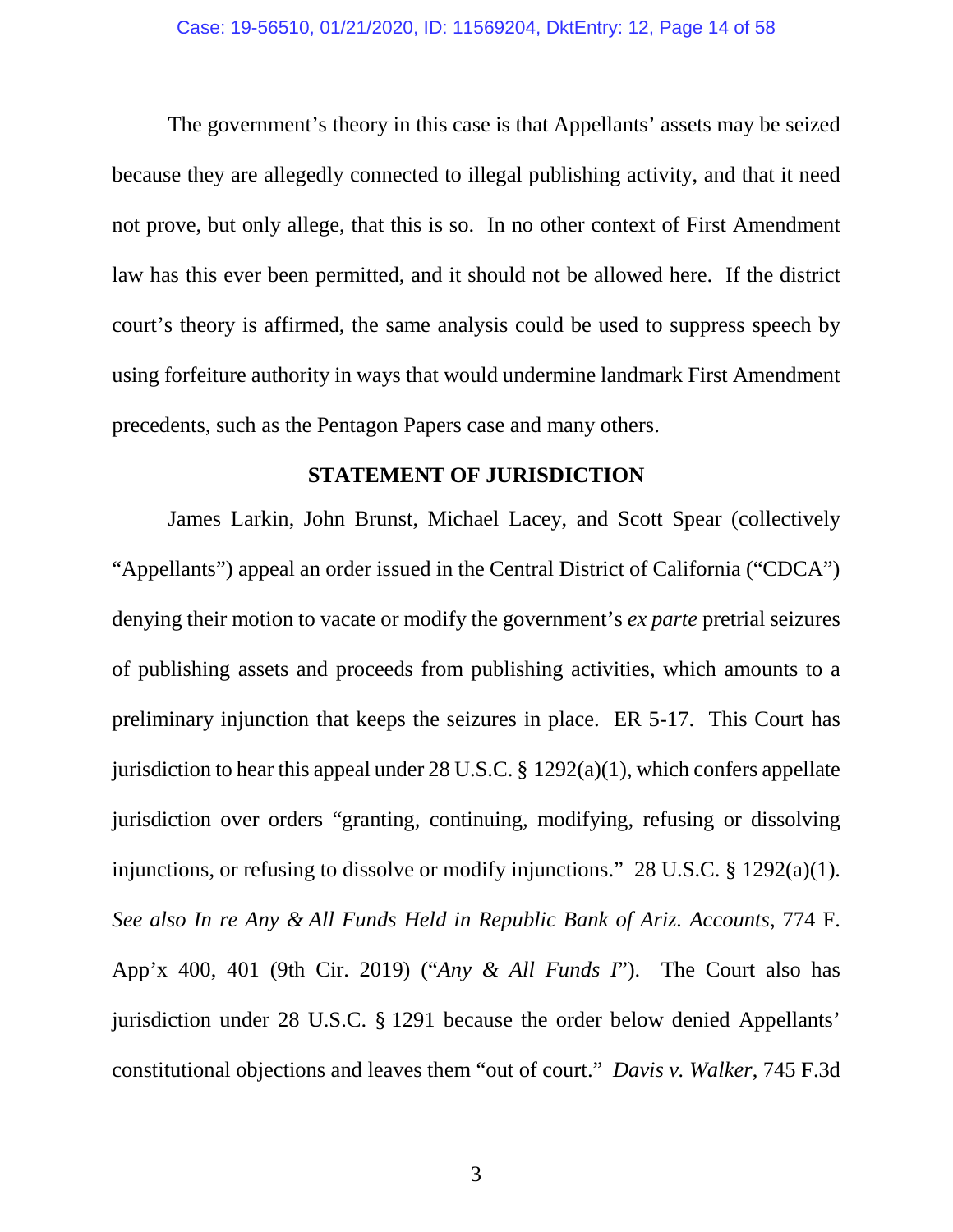1303, 1308-10 (9th Cir. 2014). Finally, the Court has jurisdiction under the Collateral Order Doctrine recognized in *Cohen v. Beneficial Industrial Loan Corp.*, 337 U.S. 541 (1949).

## **STATUTORY PROVISIONS**

Pursuant to Circuit Rule 28-2.7, copies of pertinent constitutional provisions, statutes, and regulations appear in the addendum to this brief.

## **STATEMENT OF THE ISSUE**

Whether the First Amendment permits the government to effect *ex parte*  seizures of assets based on allegations that they derive from illegal publishing with no proof or judicial determination that the publishing venture was illegal or that the seized assets were derived from unprotected speech.

## **STATEMENT OF THE CASE**

## **A. History of Backpage.com.**

Appellants are former owners of a newspaper conglomerate that, at one time, published and distributed 17 weekly newspapers across the country, including the Phoenix New Times, SF Weekly, and New York's Village Voice. Appellants own Medalist Holdings, Inc. ("Medalist"), formerly known as New Times, Inc.; Larkin and Lacey own controlling interests, and Brunst and Spear own minority interests. Medalist is the parent company of Village Voice Media Holdings, LLC ("VVM"),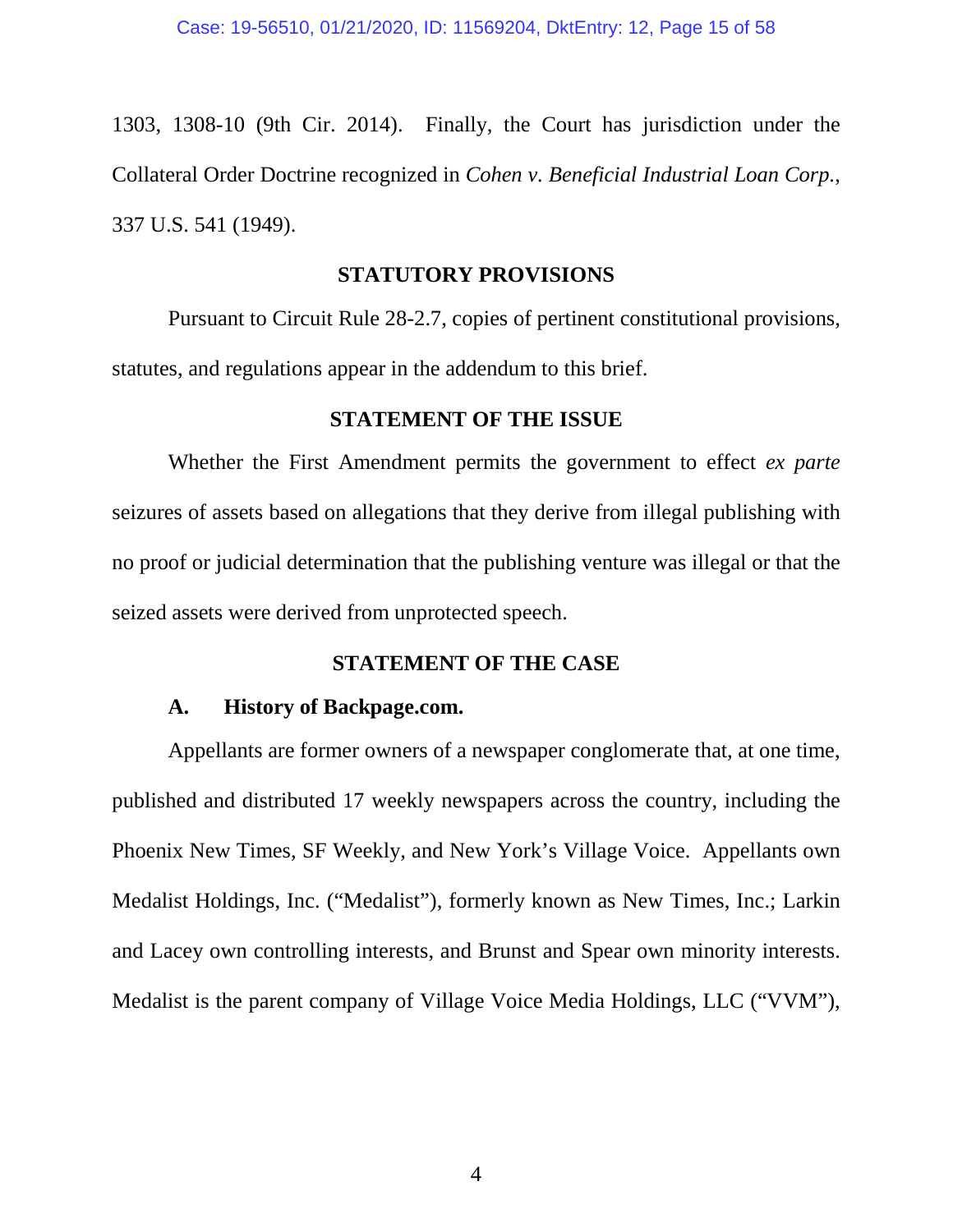#### Case: 19-56510, 01/21/2020, ID: 11569204, DktEntry: 12, Page 16 of 58

which owned the newspapers.<sup>1</sup> The newspapers featured articles on political and cultural issues not typically covered by mainstream media, and received numerous awards for journalistic excellence, including a Pulitzer Prize. Like other alternative weekly publications, the newspapers were free to readers, and depended on advertising revenue, including revenue from classified ads. By the early 2000s, however, online classified advertising websites, such as Craigslist.org, had undermined the economic viability of newspaper classified advertising.

In response to this trend, VVM formed a subsidiary in 2004, Backpage.com, LLC, which launched a website ("Backpage.com") to publish third-party classified ads. Ad categories spanned the full spectrum, including rentals, automotive, real estate, jobs, dating, and "adult services" (including escort ads), as had appeared in newspapers, yellow pages, and other media for decades. *See Backpage.com, LLC v. McKenna*, 881 F. Supp. 2d 1262, 1282 (W.D. Wash. 2012) (noting "numerous states license, tax and otherwise regulate escort services as legitimate businesses"). Over time, Backpage.com grew to become the second-largest online classified advertising website in the United States (after Craigslist.org), with third-party users posting millions of classifieds each month. *See id.* at 1266. VVM sold its interests in the

<sup>&</sup>lt;sup>1</sup> VVM is now known as Camarillo Holdings, LLC.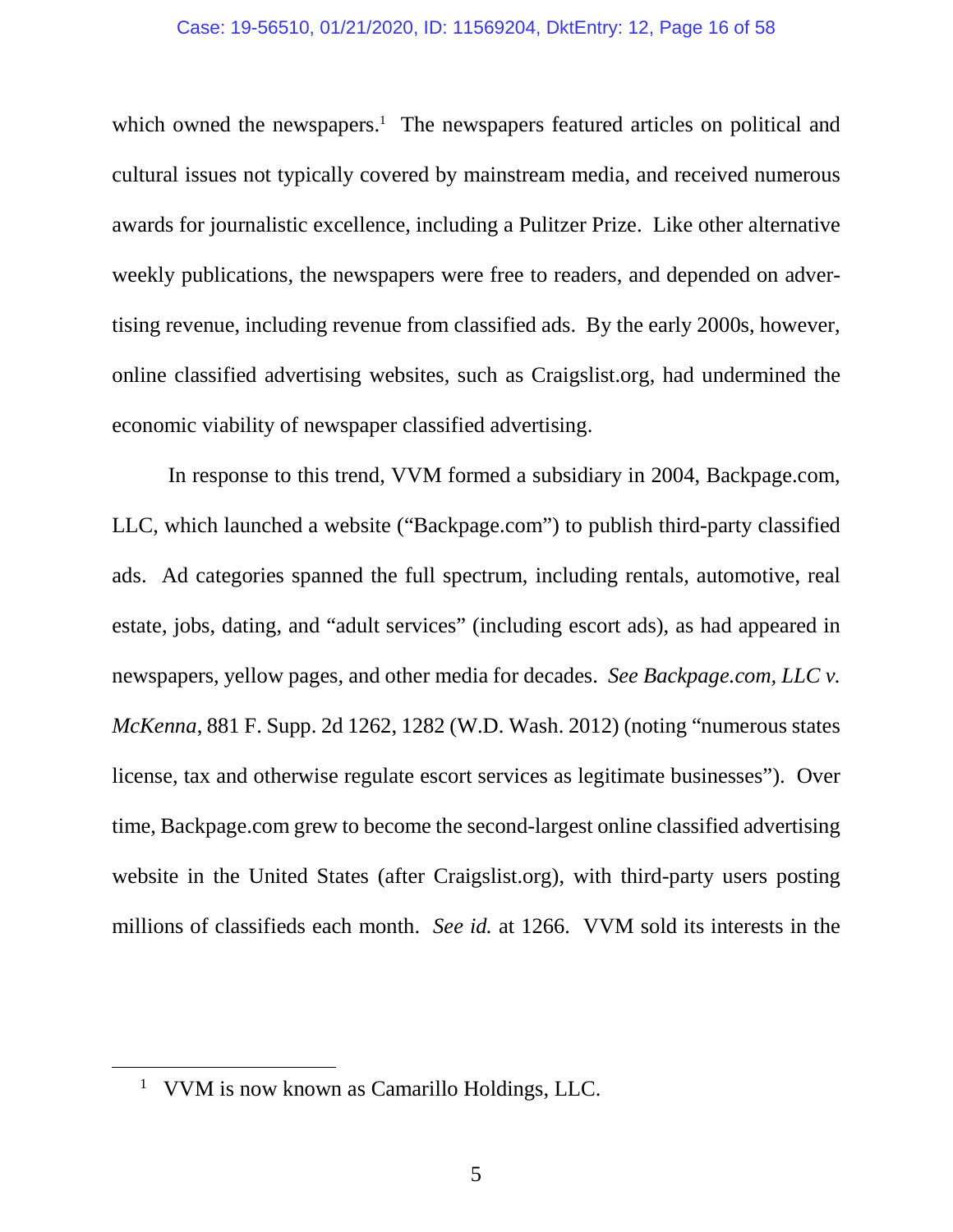#### Case: 19-56510, 01/21/2020, ID: 11569204, DktEntry: 12, Page 17 of 58

newspapers in 2013, and its interests in Backpage.com, LLC in 2015, both in leveraged buyouts.<sup>2</sup>

## **B. Backpage.com's Litigation History.**

As websites like Craigslist.org and Backpage.com gained a greater Internet presence, various governmental and non-governmental entities pressured them to remove their "adult" ads. *E.g*., *Dart v. Craigslist, Inc.*, 665 F. Supp. 2d 961 (N.D. Ill. 2009). Craigslist.org caved under the pressure, but Backpage.com was unwilling to succumb to censorship, and litigation ensued. The government first investigated Backpage.com through grand jury proceedings in the Western District of Washington, but its novel theory of vicarious criminal liability collapsed after Judge Jones quashed its subpoenas as overbroad and excessively burdensome, noting he knew of no entity that ever faced criminal liability under such a theory.

Numerous courts have held that Backpage.com's publication of adult advertisements was protected under the First Amendment, that government authorities may not presume otherwise, and that the website and its operators and owners could not be liable under civil or criminal laws if some (or even many) individual users

<sup>&</sup>lt;sup>2</sup> Backpage.com, LLC's then-Chief Executive Officer, Carl Ferrer, purchased Backpage.com, through entities he controlled, in April 2015. Medalist, through its subsidiaries, holds promissory notes for the balance of the purchase price from Ferrer's entities, and the notes (and other obligations) are secured with liens on essentially all assets relating to Backpage.com. Government seizures have blocked exercise of those lien rights.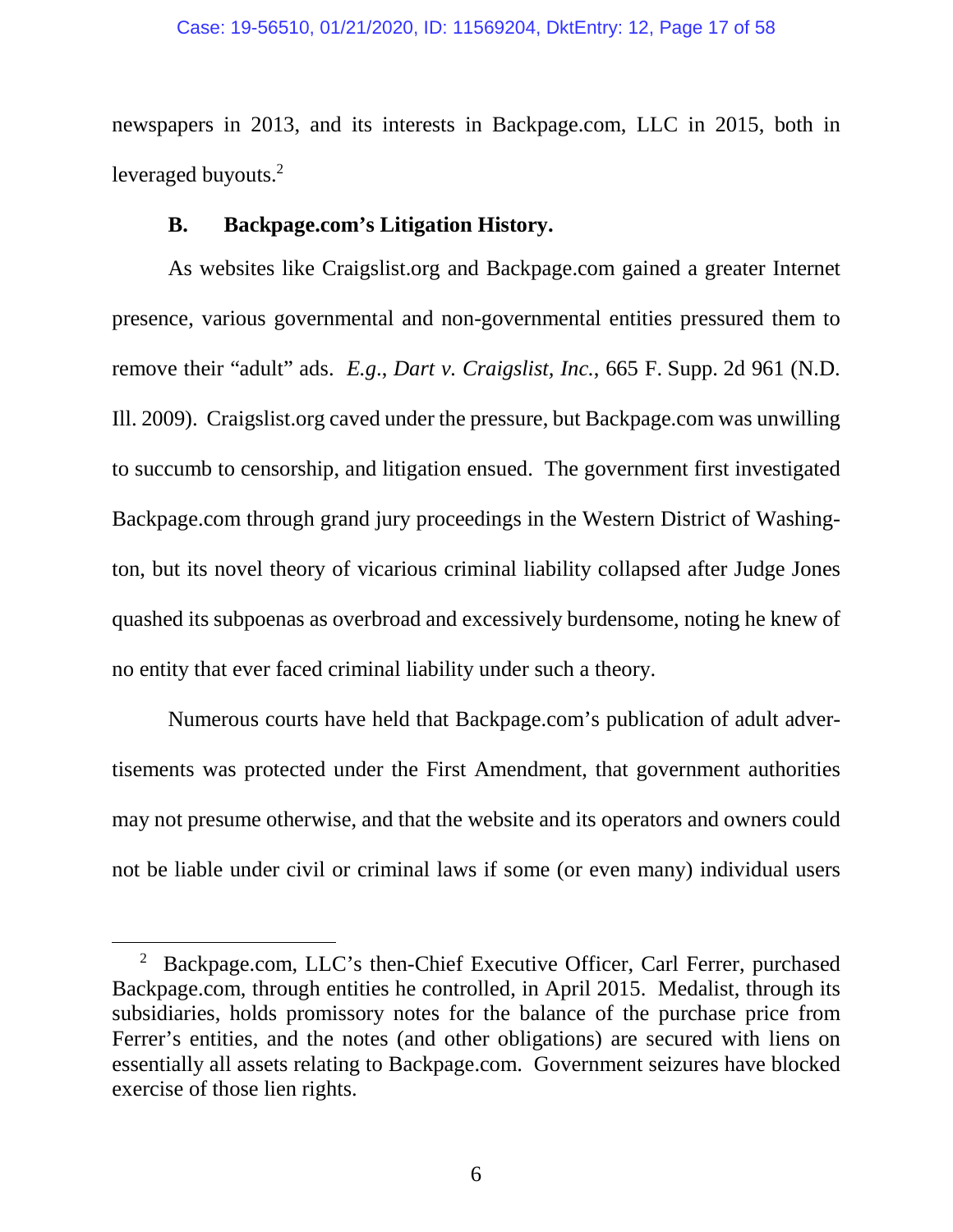posted ads on the site in connection with criminal acts.<sup>3</sup> These cases included unsuccessful efforts to prosecute former owners of Backpage.com for purportedly promoting prostitution through operation of the website. *People v. Ferrer*, 2016 WL 7237305 (Cal. Super. Ct. Dec. 16, 2016); *People v. Ferrer*, No. 16FE024013, slip op. (Cal. Super. Ct. Aug. 23, 2017) ("*Ferrer II*") (dismissing as to Appellants Lacey and Larkin all charges premised on ad revenues from Backpage.com allegedly representing proceeds of pimping). As the Seventh Circuit observed, Backpage.com was

<sup>3</sup> *See M.A. ex rel. P.K. v. Village Voice Media Holdings, LLC*, 809 F. Supp. 2d 1041 (E.D. Mo. 2011) (dismissing claims against Backpage.com and finding website could not be liable under 18 U.S.C. § 2255 for aiding and abetting alleged sex trafficking); *McKenna*, 881 F. Supp. 2d 1262 (invalidating Washington law seeking to impose criminal liability on Backpage.com and recognizing escort ads as constitutionally protected speech); *Backpage.com, LLC v. Cooper*, 939 F. Supp. 2d 805 (M.D. Tenn. 2013) (same for Tennessee law targeting Backpage.com); *Backpage.com, LLC v. Hoffman*, 2013 WL 4502097 (D.N.J. Aug. 26, 2013) (same for similar New Jersey law); *Doe v. Backpage.com, LLC*, 104 F. Supp. 3d 149 (D. Mass. 2015) (dismissing civil claims and holding that practices of website in publishing, screening, and editing third-party ads did not constitute participation in an illegal venture), *aff'd*, 817 F.3d 12 (1st Cir. 2016), *cert. denied*, 137 S. Ct. 622 (2017); *Backpage.com, LLC v. Dart*, 807 F.3d 229, 231 (7th Cir. 2015) (sheriff's threats to credit card companies to cause them to terminate service to Backpage.com constituted unlawful informal prior restraint under First Amendment), *cert. denied*, 137 S. Ct. 46 (2016). These courts acknowledged Backpage.com's use of automated filters to flag and block ads, words, and images that violated the site's terms of use, or were offensive or potentially improper, followed by two tiers of moderators to further review and block improper user posts. *See McKenna*, 881 F. Supp. 2d at 1266-67 (Backpage.com used automated filters to screen for 26,000 terms, phrases, email addresses, URLs and IP addresses, and employed 100 personnel to review and block ads violating the website's terms of use); *Cooper*, 939 F. Supp. 2d at 814 (Backpage.com's monitoring blocked or removed one million ads in April 2012).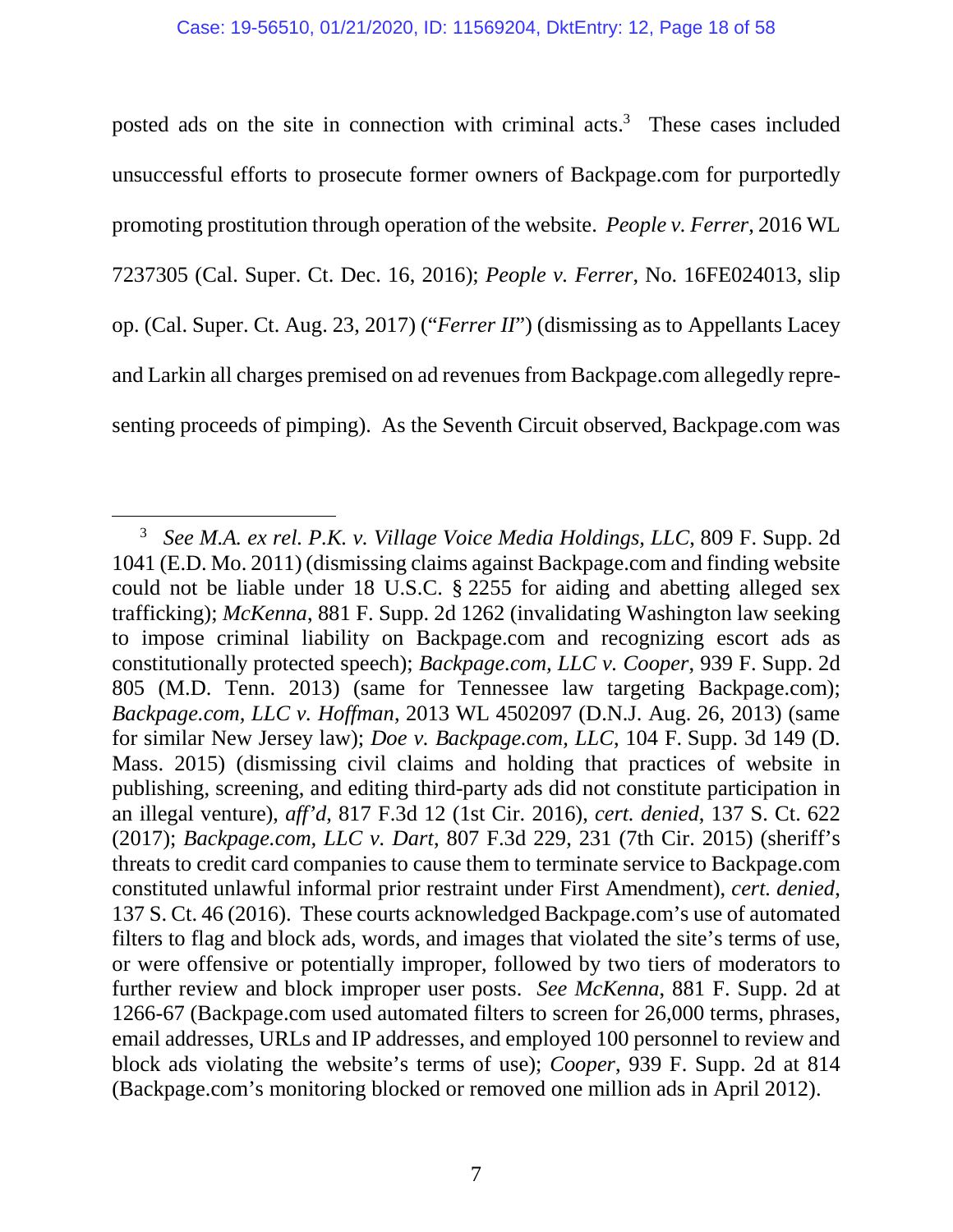"an avenue of expression of ideas and opinions" protected by the First Amendment, including its "classified ads for 'adult' services." *Dart*, 807 F.3d at 230-31.

## **C. Criminal Prosecution in Arizona.**

Undeterred by numerous rulings recognizing publication of "adult" ads as expression the First Amendment protects, and emboldened by a Senate Permanent Subcommittee on Investigations report vilifying Backpage.com, the government commenced a prosecution in the District of Arizona against various individuals for their roles with the publisher. On March 28, 2018, prosecutors obtained a 93-count indictment charging Appellants with violating the Travel Act (18 U.S.C. § 1952), money laundering (18 U.S.C. §§ 1956, 1957), and conspiracy (18 U.S.C. § 371), based on their prior involvement with Backpage.com. *Any and All Funds Held in Republic Bank of Arizona*, No. 18-cv-06742-RGK-PJW (C.D. Cal.), ECF 6, Ex. 1, Att. A (subsequent references to "ECF" are to this docket, which comprises the record below). The government's novel theory is that a website publisher may be criminally liable for the content of classified ads by third parties, even if the publisher is responsible for neither the content of the ads nor the third-party conduct. The government also charged Backpage.com's current owners (Ferrer, Backpage.com, LLC, and several affiliates) in separate but related indictments in the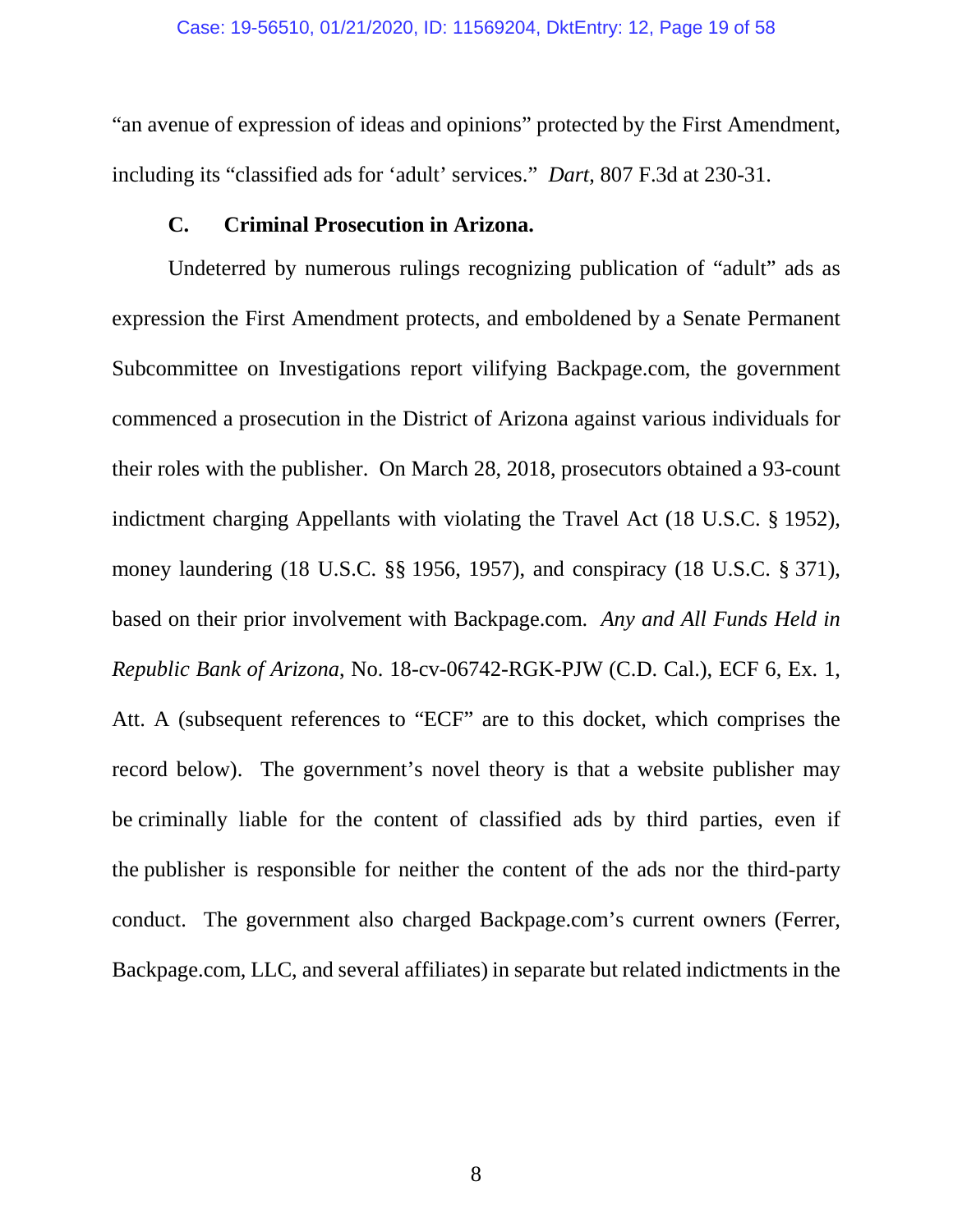#### Case: 19-56510, 01/21/2020, ID: 11569204, DktEntry: 12, Page 20 of 58

District of Arizona. Ferrer and his companies pled guilty and Ferrer is cooperating with the government.<sup>4</sup>

On April 6, 2018, the indictment was unsealed, and the government arrested Appellants and searched Lacey's and Larkin's homes, seizing computers, jewelry, artwork, and other assets (using warrants authorizing the seizure of, among other things, any "evidence of wealth"). ECF 6 at 10. At the same time, the government seized the Backpage.com website, and affiliated websites and domain names, in the related prosecution of Backpage.com, LLC. On July 25, 2018, the government filed a superseding indictment adding seven additional counts to the original. The superseding indictment contains allegations seeking forfeiture of 26 real properties (some purchased before Backpage.com ever existed), 89 bank accounts, and 268 domain names. ECF 6, Ex.  $5<sup>5</sup>$  Most of the real properties seized and many of the bank accounts belong to Appellants; the balance belong primarily to Backpage.com, LLC, its affiliates, or Ferrer. *See supra* note 2.

<sup>&</sup>lt;sup>4</sup> Ferrer's plea statements are disputed, and directly contradict his many sworn statements over a half-decade explaining that Backpage.com made efforts to screen, block, and remove improper third-party ads and to cooperate with law enforcement. *See, e.g.*, Ferrer Decl., *Backpage.com, LLC v. McKenna*, No. 2:12-cv-00954, Doc. 3 (W.D. Wash. June 4, 2012); Ferrer Decl., *Backpage.com, LLC v. Dart*, No. 1:15-cv-06340, Doc. 6 (N.D. Ill. July 21, 2015). *See also supra*, note 3.

<sup>&</sup>lt;sup>5</sup> By the time of the Superseding Indictment, assets named in the forfeiture allegations were already seized or otherwise encumbered in civil actions, as described below.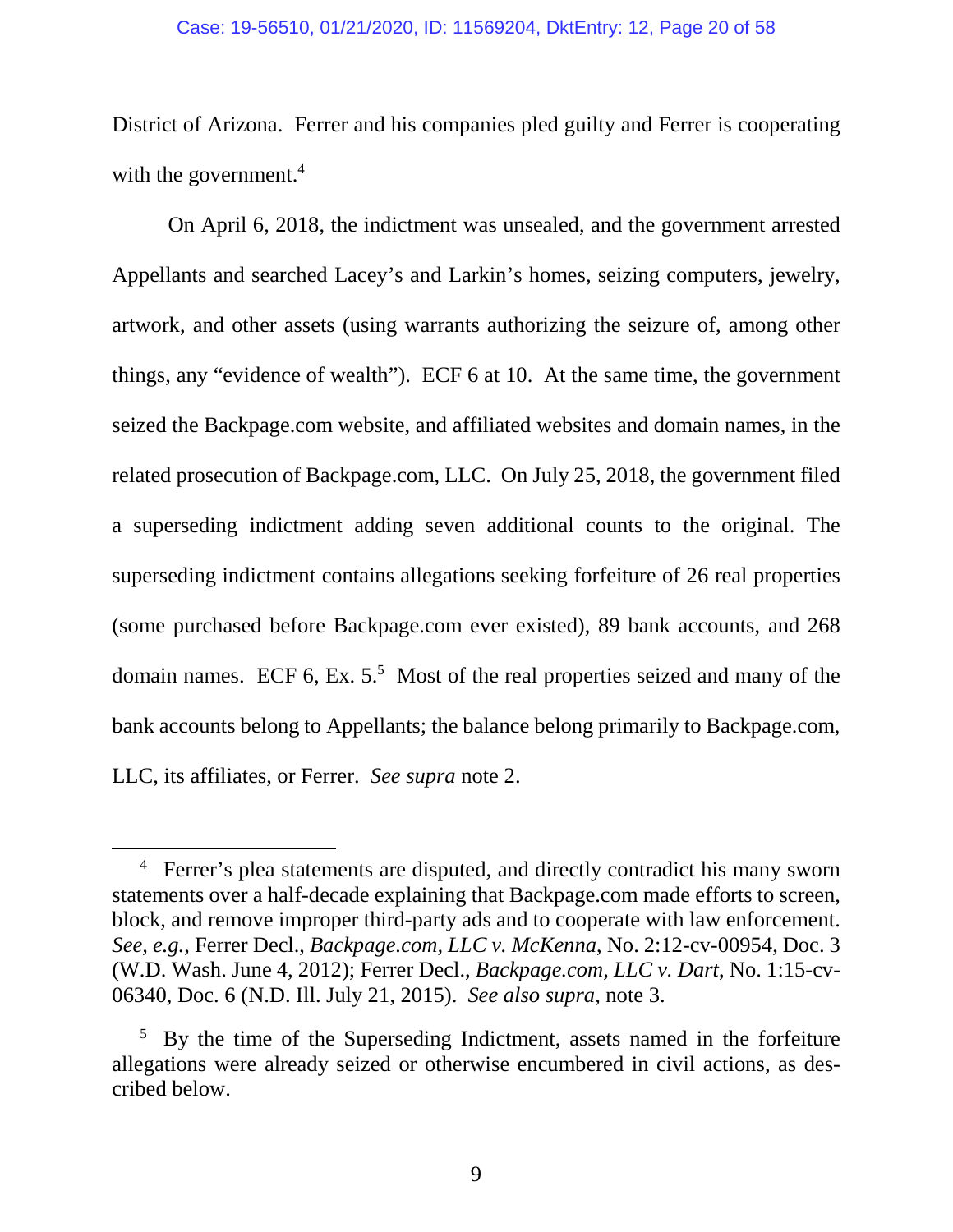## **D.** *Ex Parte* **Civil Seizures and Forfeiture Actions in California.**

On a separate but parallel track in the CDCA, the government effected multiple pretrial seizures of Appellants' assets. On March 28, 2018, it obtained *ex parte* civil seizure warrants authorizing it to seize millions of dollars of assets belonging to Appellants and their family members, as well as funds held in a bank account of Cereus Properties, LLC ("Cereus"), an entity owned by Appellants. The government followed up with several additional waves of seizures, including by obtaining additional *ex parte* warrants in the CDCA on April 4, 9, and 26, June 4, and July 27, 2018, authorizing it to seize additional financial accounts of Appellants, their families, and Cereus. All told, the government obtained at least 24 civil seizure warrants, through which it seized many millions of dollars from Appellants Lacey, Larkin, Brunst, and Spear, and millions more from Cereus.<sup>6</sup> The government also obtained *lis pendens* on all real properties in which the Appellants hold interests. *See* ECF 6 at 7-8.<sup>7</sup>

<sup>6</sup> Appellants' accounts that were seized are entirely distinct from Ferrer's and Backpage.com's assets that the government had also seized. Cereus is a subsidiary of Medalist. Among other things, Cereus has managed real property it controlled and collected payments on promissory notes from the sale of VVM's newspapers and from the sale of Backpage.com.

<sup>&</sup>lt;sup>7</sup> Subsequent seizures targeted four trusts for the benefit of Larkin's children, trust funds held by Appellants' First Amendment counsel, Davis Wright Tremaine, and at least a dozen other instances involving accounts of 18 other law firms.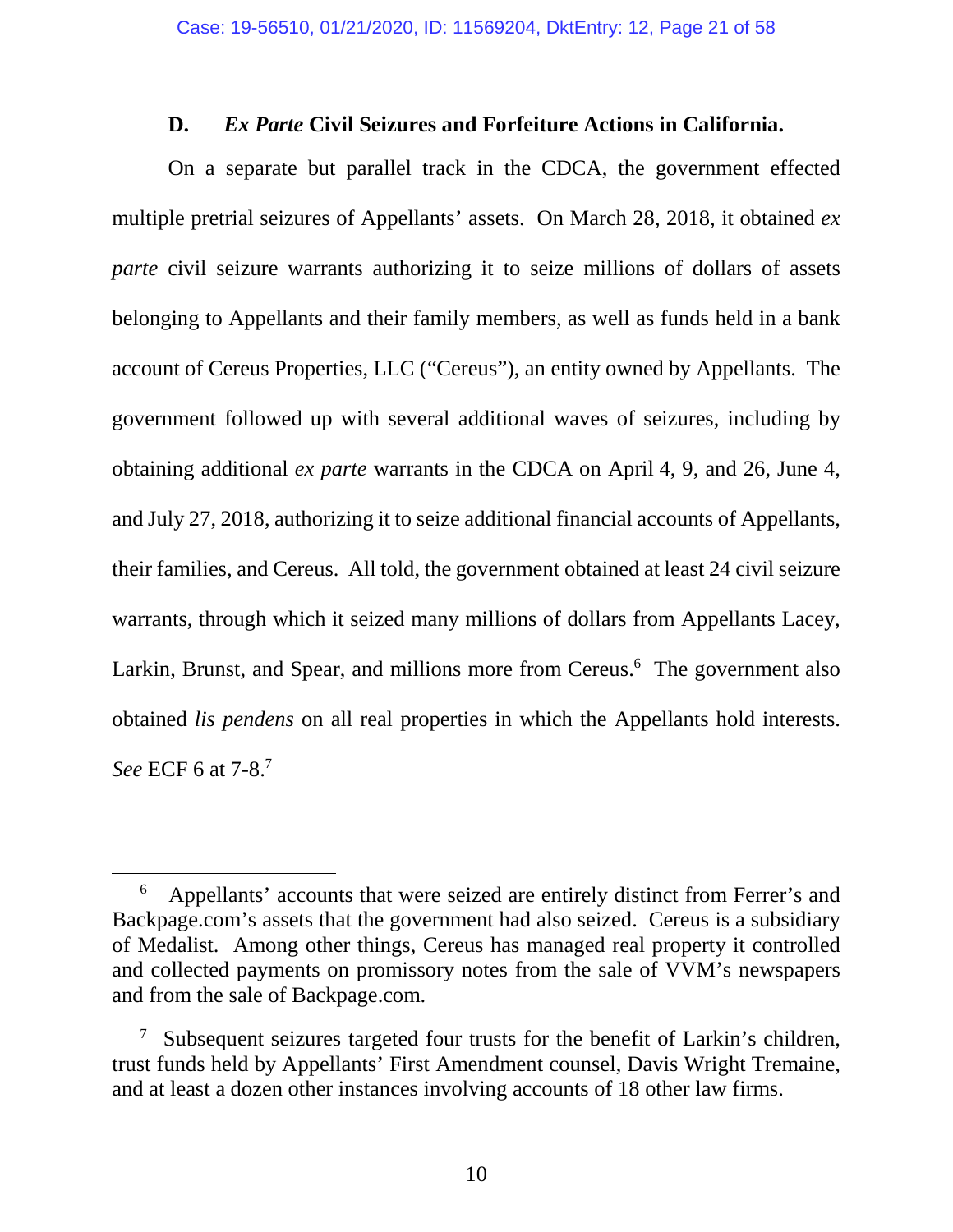Each *ex parte* application for seizure warrants for Appellants' assets relied on essentially identical affidavits from U.S. Postal Inspector Lyndon A. Versoza. ECF 6, Ex. 1 at 1-55. The affidavits purported to show probable cause based on a theory that Appellants aided and abetted criminal activity through operation of Backpage.com, and that the seized assets all were allegedly derived from that publishing enterprise. Versoza asserted that the overwhelming majority of adult ads posted by third parties on Backpage.com were for prostitution or trafficking. He based this claim on his review of records of several prosecutions of third parties who had posted ads (although not mentioning that Backpage.com had cooperated in and supported government investigations and prosecutions) and on his asserted general "training and experience" that enabled him to identify words or phrases "consistent with sex trafficking" in ads that did not on their face propose any illegal conduct. ECF 6, Ex. 1 at 22-35; *see also* ECF 6 at 20-28.

The affidavits offered in support of the warrant applications did not seek to trace any assets to specific instances of alleged illegal ads or knowing publication of ads for illegal conduct. Rather, the government's theory for all of its seizure warrants was that the Backpage.com website as a whole was illegal and therefore all revenues or distributions of earnings from the website should be forfeited as criminal proceeds. ECF 6, Ex. 1 at 1-55. From this premise, the government sought and obtained warrants to seize and encumber Appellants' assets indiscriminately—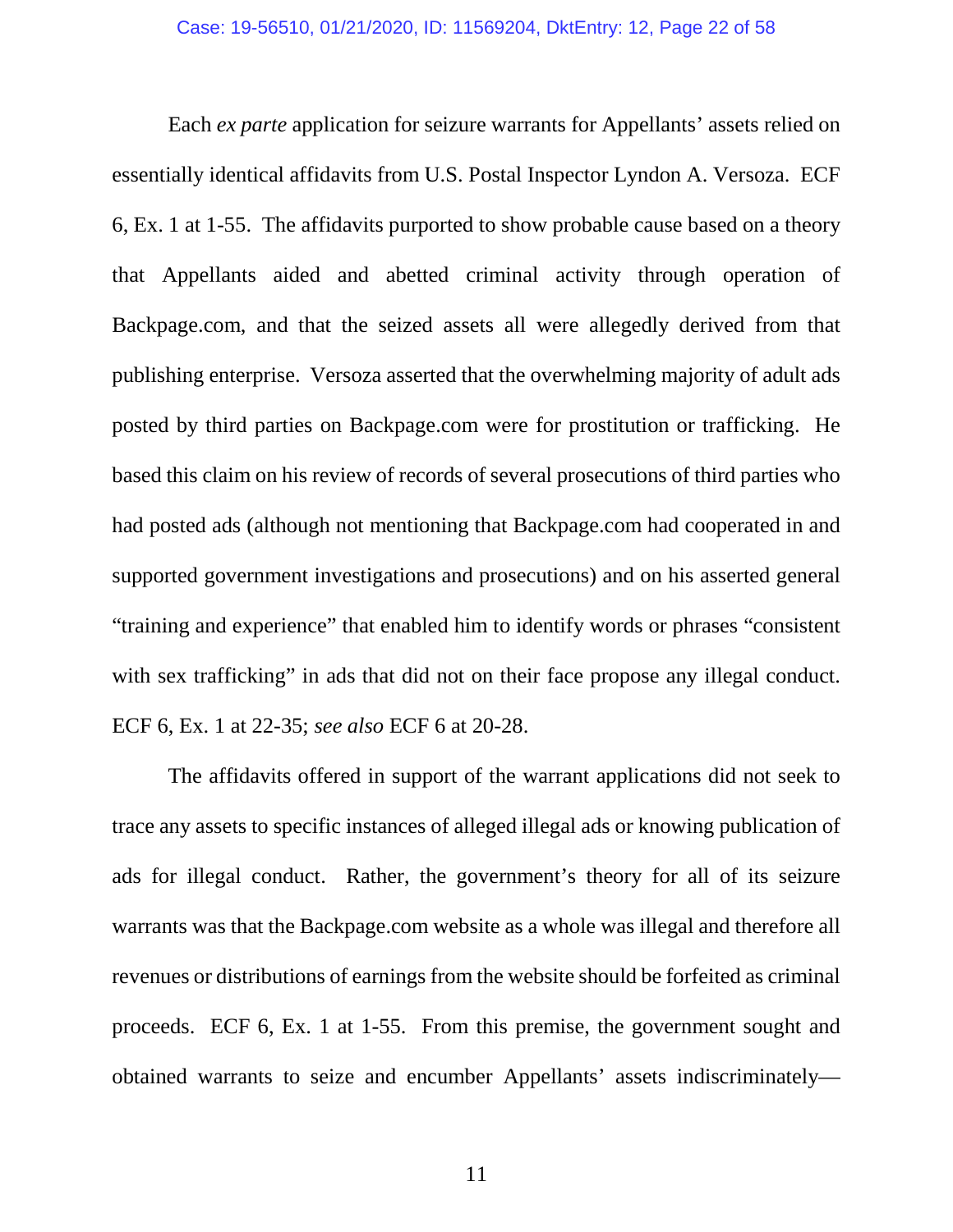#### Case: 19-56510, 01/21/2020, ID: 11569204, DktEntry: 12, Page 23 of 58

including their bank and investment accounts, homes, and moneys held in trust for their children. This also included assets that Appellants earned and obtained from decades of operation of the newspapers, long before creation of Backpage.com. ECF 6 at 12; *id.* Ex. 1.

All of the warrants were obtained and the seizures were effected *ex parte*, with no prior notice or adversary hearing, and no judicial finding that the assets were proceeds from illegal activities, unprotected by the First Amendment.

## **E. Motion to Vacate or Modify the Seizure Warrants and Prior Rulings.**

Appellants challenged the seizures in a motion filed on August 1, 2018 ("Motion to Vacate") asserting that the seizures violated the First, Fourth, Fifth, and Sixth Amendments. ECF 6 at 1-41. Appellants argued that the warrants should be vacated and all seized assets returned because the First and Fourth Amendments prohibit pre-conviction seizures of publishing assets or proceeds based on nothing more than a showing of probable cause, and, in any event, Appellants should have been accorded a prompt adversarial hearing. Separately, Appellants challenged the warrants as having been obtained through knowing or recklessly false statements and material omissions. ECF 6 at 11-41.

Rather than respond to the Motion to Vacate on the merits, the government sought and obtained an order staying all proceedings in the cases. ECF 79; ECF 85. Appellants sought review in this Court. The government did not file an opposition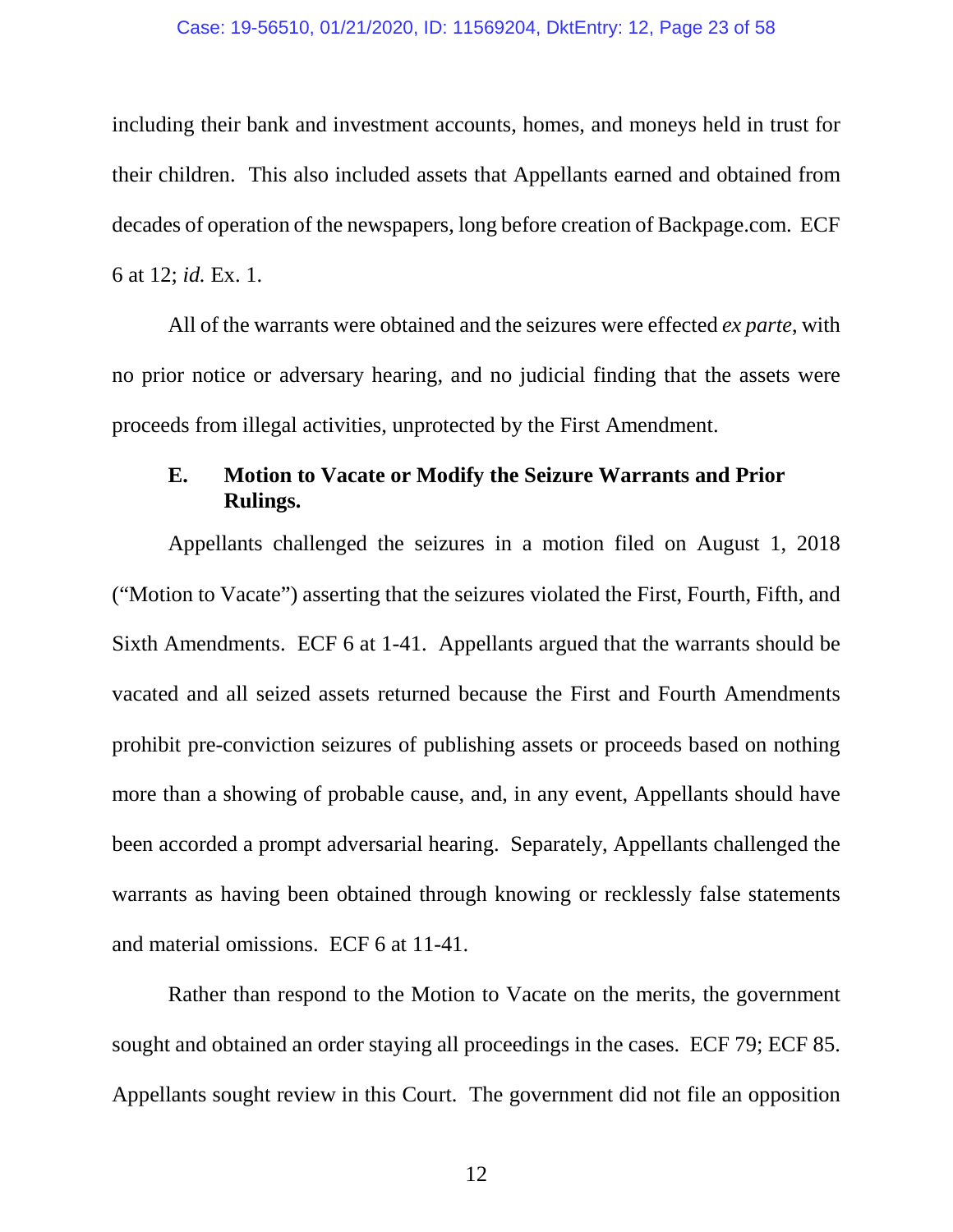#### Case: 19-56510, 01/21/2020, ID: 11569204, DktEntry: 12, Page 24 of 58

to the opening brief, and instead filed a Motion for Limited Remand and to Amend Briefing Schedule, in which it said it now "agree[d] appellants are entitled to a determination of whether any First Amendment interest entitles them to a pretrial hearing to challenge the seizures." *Any and All Funds I*, No. 18-56455, Dkt. 49-1 at 12-13 (9th Cir. Mar. 21, 2019). It later admitted "appellants' claims that they did not get a hearing … on [] the sufficiency of the warrants and [] whether … First Amendment interests … support treating this matter differently from a typical civil seizure are well taken." *Id.*, Dkt. 54 at 10 (9th Cir. Apr. 5, 2019). After briefing and argument, this Court vacated the stay, denied the government's motion for a "limited remand," and returned the case to the district court to address the constitutional challenges to the pretrial seizures. *Any & All Funds I*, 774 F. App'x at 401.

### **F. The Decision on Remand.**

The district court reviewed Appellants' Motion to Vacate, ordered further briefing on "the legal authority and legal basis [for the] motion[] and what standard the Court should apply," and gave the government an opportunity to respond. ECF 102. The court conducted no hearing or other proceedings, and on December 20, 2019, issued the order on appeal denying Appellants' Motion to Vacate. ER 5-17.

The court concluded that the First Amendment provided no protection against the government's seizures of Appellants' assets. It held that, because the assets seized "were allegedly directly implicated in criminal activity," the "ordinary legal

13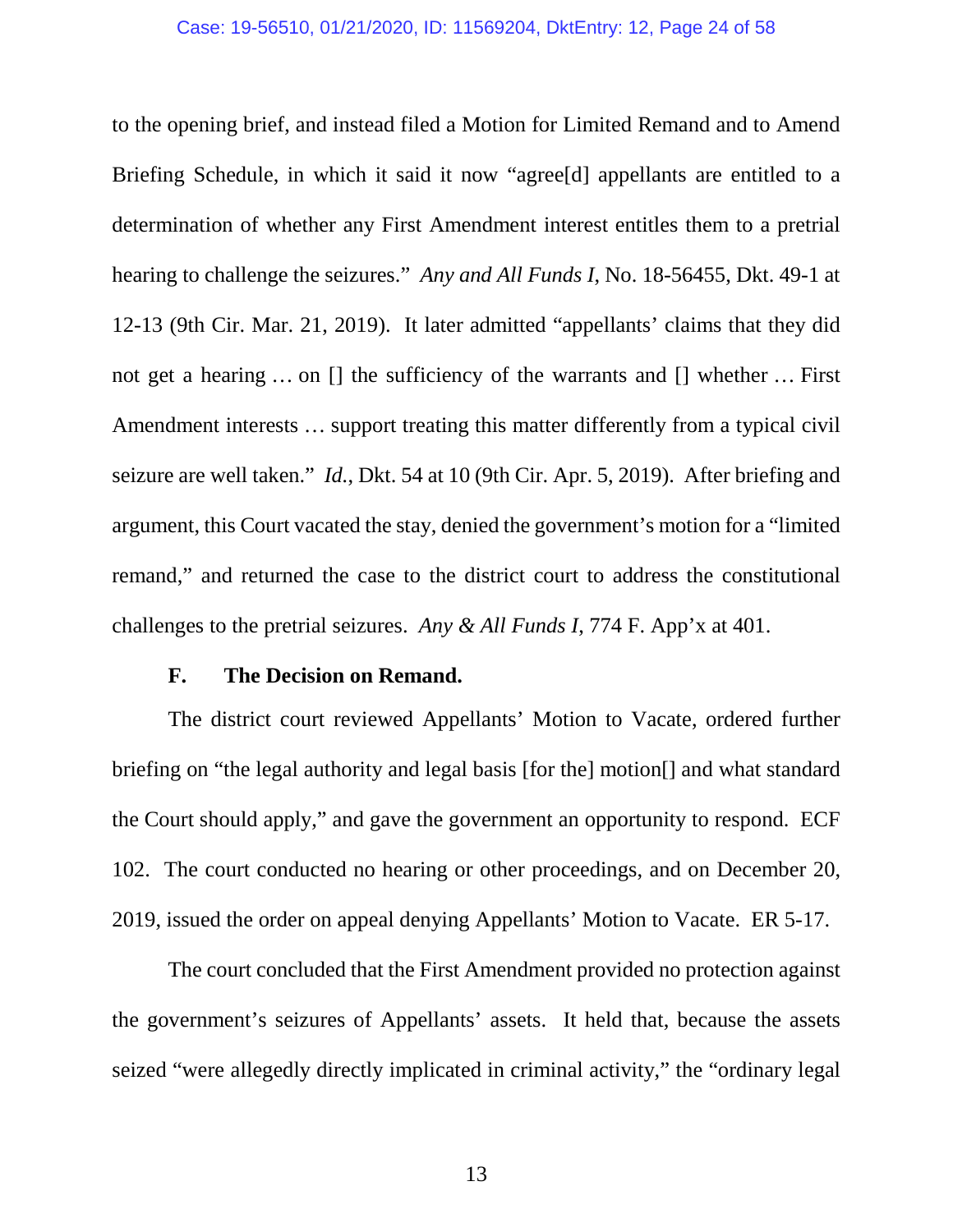mechanism for civil forfeiture" applied. ER 9. The court distinguished Supreme Court and other cases invalidating pretrial seizures on the ground that they concerned ongoing businesses. Observing that "Backpage had already ceased operation at the time these seizures took place," the court held that there was no constitutional protection from the government's actions because they would not interrupt "the flow of expressive materials." ER 8.

The district court held the "exercise of the ordinary law of civil forfeiture in this case places no burden on any party's right to protected First Amendment expression." ER 9. While the assets are frozen and cannot be accessed or used by Appellants, the court thought it sufficient that Appellants "have the full opportunity to dispute their seizure." *Id*.; *see also id.* at 6 (indicating Appellants could obtain return of the funds under Fed. R. Crim. P.  $41(g)$  by demonstrating that they are entitled to the seized property, the property is not contraband, and the seizure was illegal). $8$  This appeal followed. ER 1-4.

## **STANDARD OF REVIEW**

This Court reviews *de novo* all questions of law, statutory interpretations, interpretations of the Federal Rules of Criminal Procedure, and questions of *res* 

<sup>&</sup>lt;sup>8</sup> The court also denied Appellants' Fourth Amendment claims challenging the sufficiency of the seizure warrants, ER 11-14, as well as Sixth Amendment claims based on the deprivation of funds needed to pay counsel. *Id*. at 10-11.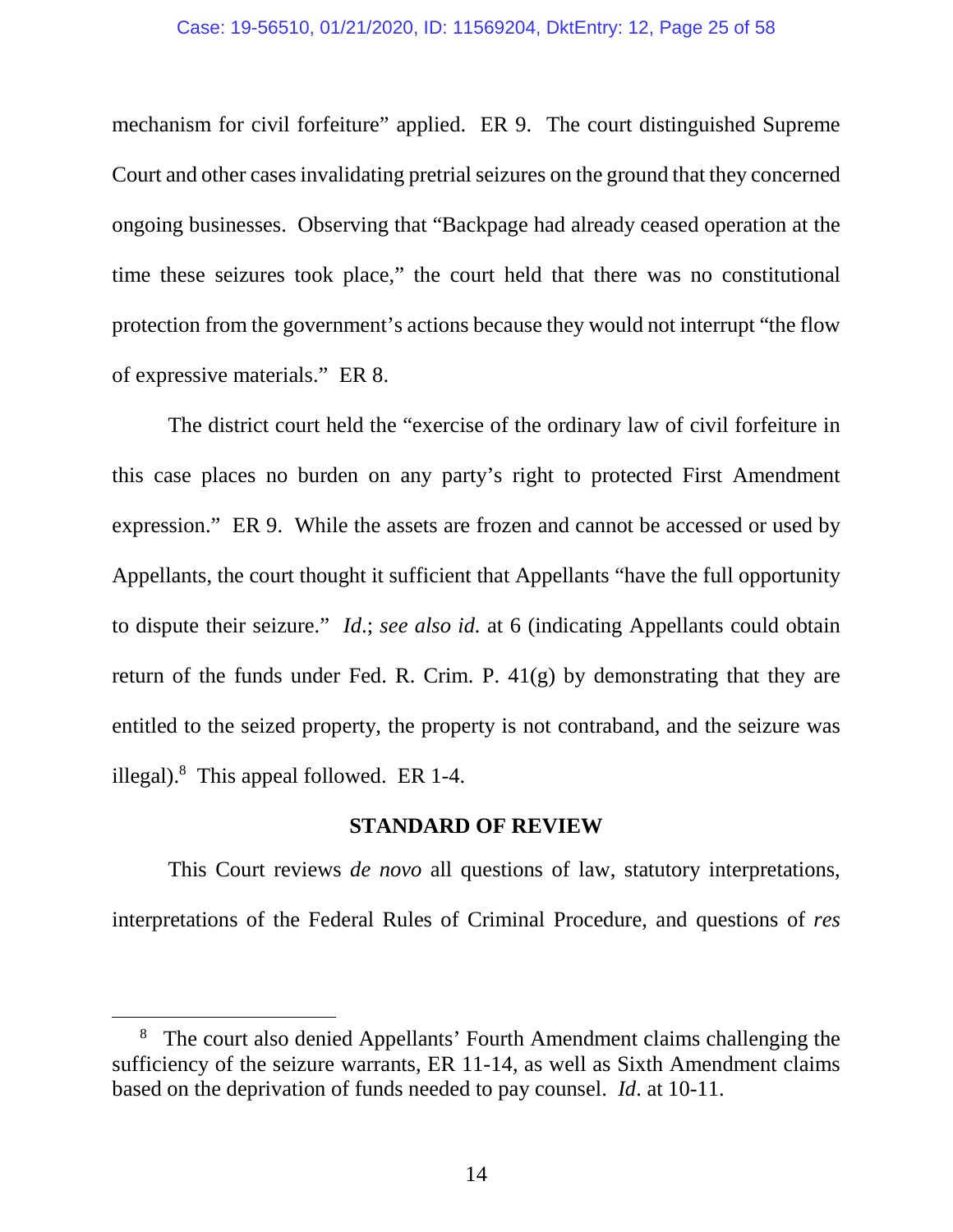*judicata*. *United States v. Liquidators of European Fed. Credit Bank*, 630 F.3d 1139, 1144 (9th Cir. 2011). Also, in appeals concerning First Amendment issues, this Court "conduct[s] an independent review of the facts." *Berger v. City of Seattle*, 569 F.3d 1029, 1035, 1041 (9th Cir. 2009); *see also Hurley v. Irish-American Gay, Lesbian & Bisexual Grp. of Boston*, 515 U.S. 557, 567 (1995) (court has a "constitutional duty to conduct an independent examination of the record as a whole, without deference to the trial court … because the reaches of the First Amendment are ultimately defined by the facts").

## **SUMMARY OF THE ARGUMENT**

The district court decision approving the wholesale seizure of assets from individuals associated with an online publishing venture based on alleged but unproven allegations that publishing activity was illegal is unprecedented and would severely undermine First Amendment protections if allowed to stand. Until now, no court has ever approved a seizure of this type. The district court cited no authority to support its holding, nor has the government cited any case in which seizures such as this have been upheld over First Amendment objections. The decision below approved the pretrial seizure of publishing proceeds any time the government alleges the speech that gave rise to earnings is not constitutionally protected, and the district court's decision incorrectly held such a seizure does not impose a prior restraint.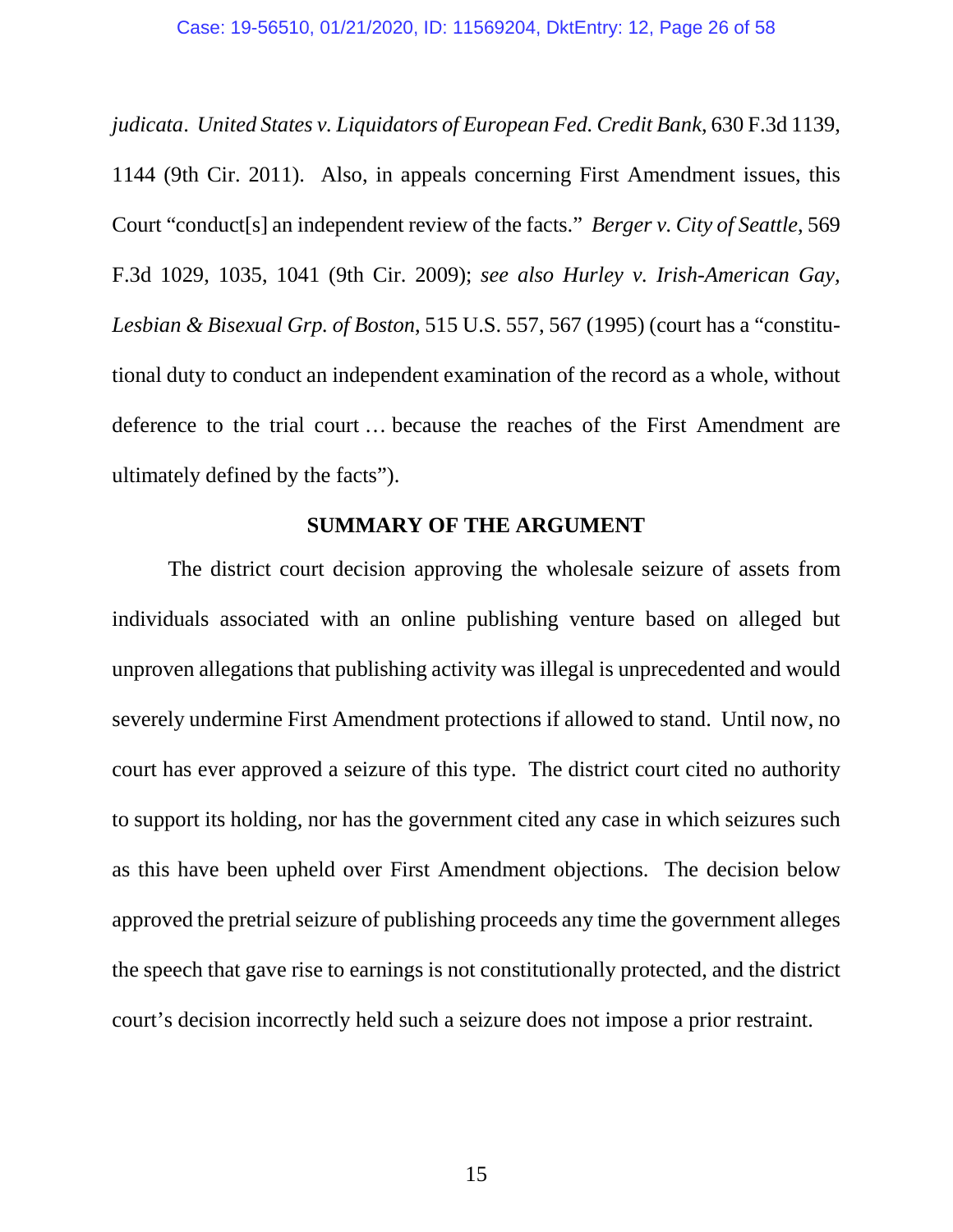The district court's holding conflicts with the most basic First Amendment principles. The government always has the burden of proof when it seeks to penalize speech, particularly when it alleges expression is not constitutionally protected. It is never permissible for the government to assume what it has the obligation to prove. Here, however, the district court *began* with the premise that the online publication that the government attacks (the Backpage.com website) was not constitutionally protected and so any of Appellants' funds that the government alleges has some connection to the website are presumptively illegal and forfeitable.

The district court compounded its misunderstanding of First Amendment restrictions by concluding that there can be no constitutional violation unless a seizure imposes a prior restraint on expressive materials. This too is entirely contrary to established law. As the Supreme Court has long made clear, the First Amendment governs all forms of restrictions on or punishment of speech—including imposing financial penalties for publishing. The First Amendment's reach is far greater than just the prevention of prior restraint, and the district court was mistaken in its view that the First Amendment offers no protection absent a party's showing that "the flow of expressive materials will be interrupted." ER 8.

If left to stand, the district court's ruling provides a foolproof formula for circumventing First Amendment protections of websites and other publishers the government disfavors. Based on nothing more than allegations that a website or

16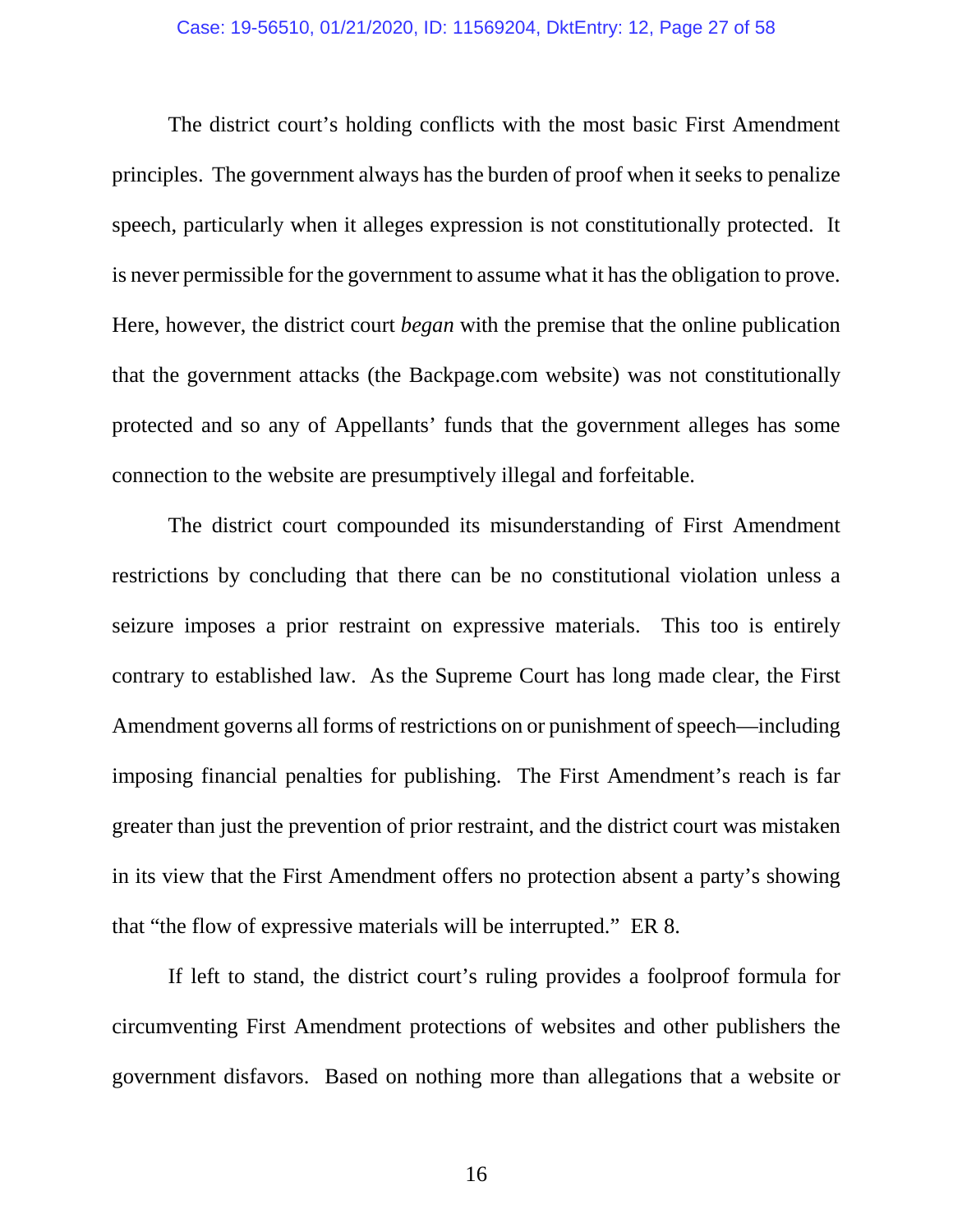## Case: 19-56510, 01/21/2020, ID: 11569204, DktEntry: 12, Page 28 of 58

other publication facilitates illegal conduct by third-party users, authorities could seize the publication's assets as well as assets of the individuals who have ownership interests. Obviously, such tactics would severely undermine if not cripple any effective defense against the government's charges. As is apparent, that is the government's aim here.

Every court that has reached the issue of whether law enforcement officials may seize speech-related assets or freeze publishing proceeds prior to conviction has held such actions are unconstitutional. The district court's decision ignores the most basic rule of the First Amendment—that the government cannot penalize a publisher without *proving* at trial that the publication is unprotected by the First Amendment.

#### **ARGUMENT**

# **I. The District Court's Refusal to Vacate the Seizures Constitutes an Unprecedented Intrusion into First Amendment Protections for Publishers.**

The seizures in this case are utterly without precedent and violate free speech principles that go to the heart of First Amendment jurisprudence. Until the district court's decision below, no case has permitted government authorities to seize a publisher's assets based on mere allegations the publication was illegal.

### **A. The Order Violates Bedrock Principles of First Amendment Law.**

The district court's premise that, "[a]s a threshold issue, commercial speech related to illegal activity is not protected under the First Amendment" hardly sets this case apart. ER 7. *Every case* in which the government seeks to penalize speech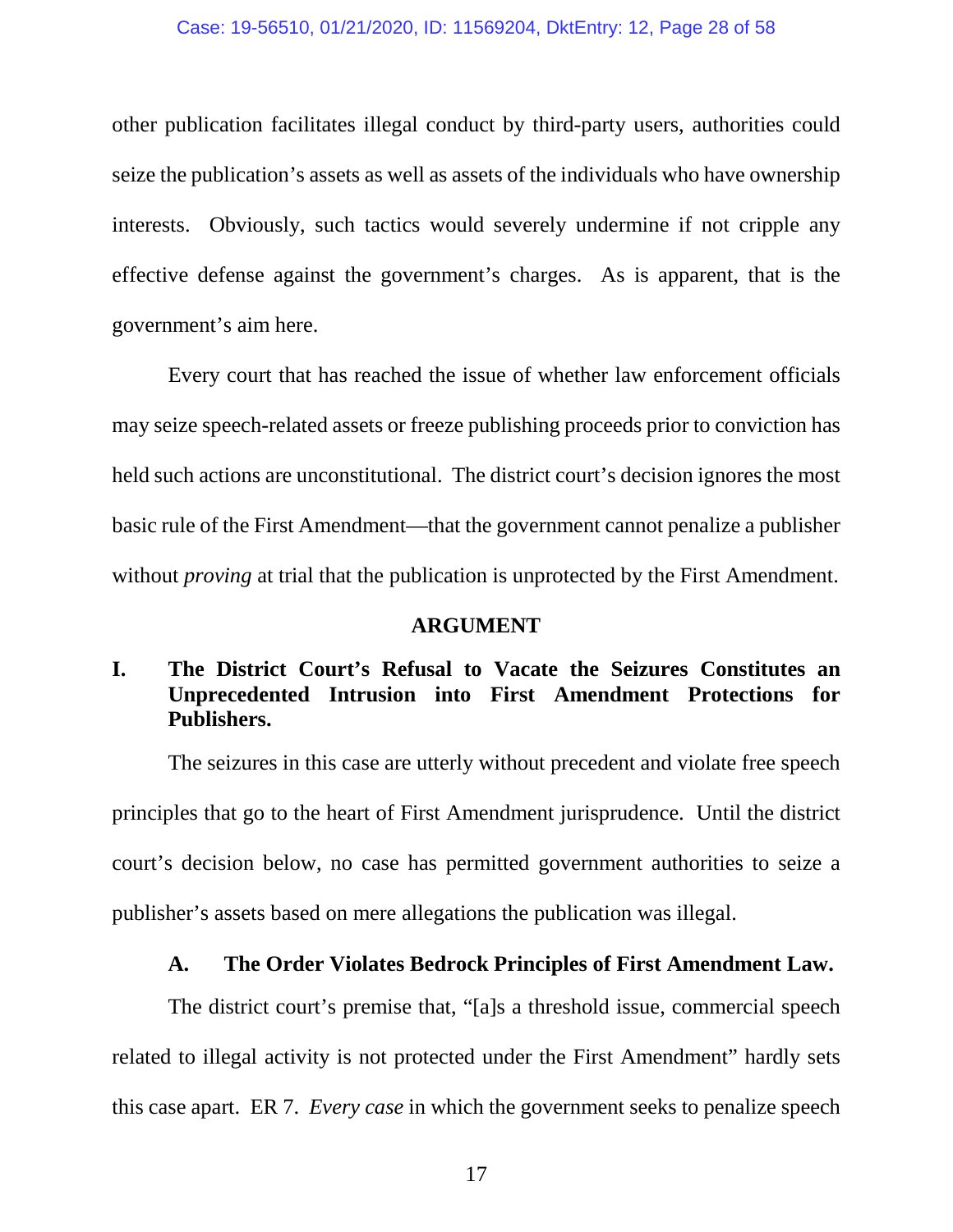#### Case: 19-56510, 01/21/2020, ID: 11569204, DktEntry: 12, Page 29 of 58

must include the allegation that the matter at issue falls in an unprotected category, what this Court has described as "traditional narrow carve-outs to the First Amendment." *United States v. Sineneng-Smith*, 910 F.3d 461, 470 (9th Cir. 2018), *cert. granted*, 140 S. Ct. 36 (Oct. 4, 2019) (No. 19-67); *United States v. Stevens*, 559 U.S. 460, 468-69 (2010). Alleging speech is unprotected—as the government has done here—does not cancel First Amendment requirements; it is precisely when they kick in. However, the district court justified leaving the seizures in place only by ignoring this basic First Amendment rule.

## **1. The Government Must Prove Speech is Unprotected.**

The government's claim of authority to seize Appellants' assets is based solely on the theory that they are profits derived from (or commingled with) proceeds from allegedly illegal publishing activities. However, the district court's holding that "the assets in question do not merit special protection under the First Amendment," ER 7, *begins* with the proposition that the speech at issue is unprotected because it facilitated crime, which is the very point that must be established at trial. This gets First Amendment law backwards.

It is a fundamental requirement that speech is presumed protected, and the government always has the burden to prove otherwise. *Ashcroft v. ACLU*, 535 U.S. 564, 573 (2002); *United States v. Playboy Entm't Grp., Inc.*, 529 U.S. 803, 818 (2000). No doubt, certain narrowly framed and specifically defined categories of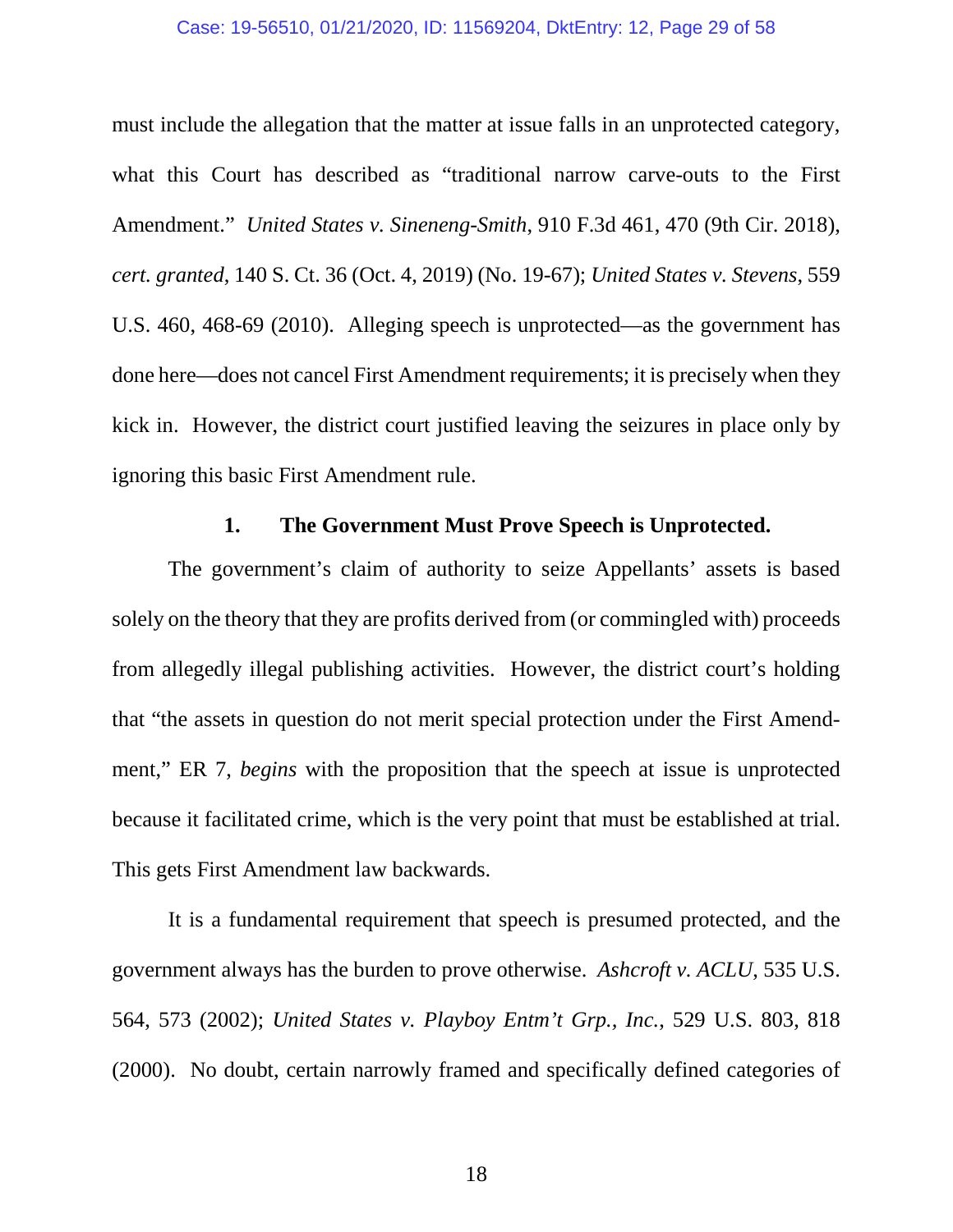#### Case: 19-56510, 01/21/2020, ID: 11569204, DktEntry: 12, Page 30 of 58

speech fall outside the First Amendment's protection, including "obscenity, defamation, fraud, incitement, and speech integral to criminal conduct." *Sineneng-Smith*, 910 F.3d at 470 (quoting *Stevens*, 559 U.S. at 468). However, before speech may be deemed to fall into one of these unprotected categories, the Constitution erects high barriers and imposes the burden of proof on the government.<sup>9</sup> In all cases, the First Amendment bars the government from penalizing speech until *after* this burden is met.

In this case, the government supported its seizure warrant applications with affidavits from an investigator who stated his opinion that adult ads on Backpage.com were for prostitution and on his view that the website facilitated that advertising. However, the judgment of a law enforcement official cannot overcome the First Amendment presumption regarding the protected status of speech.<sup>10</sup>

<sup>9</sup> *E.g*., *N.Y. Times Co. v. Sullivan*, 376 U.S. 254, 279-80 (1964) (public officials must prove falsity of speech and actual malice to recover damages for defamation); *Miller v. California*, 413 U.S. 15, 23-25 (1973) (government must show that work, taken as a whole, meets three-part test to be considered obscene); *Brandenburg v. Ohio*, 395 U.S. 444, 447-49 (1969) (government must prove that speaker intended to provoke commission of crime and that speech was likely to produce imminent crime to be considered incitement); *Giboney v. Empire Storage & Ice Co.*, 336 U.S. 490, 498-502 (1949) (for "speech integral to criminal conduct," the government must prove that the "sole immediate purpose" of speech is to foster a specific crime).

<sup>10</sup> *E.g*., *Stanford v. Texas*, 379 U.S. 476, 485 (1965); *Marcus v. Search Warrants of Prop. at 104 E. Tenth St.*, 367 U.S. 717, 731-32 (1961). *See Center for Democracy & Tech. v. Pappert*, 337 F. Supp. 2d 606, 658 (E.D. Pa. 2004).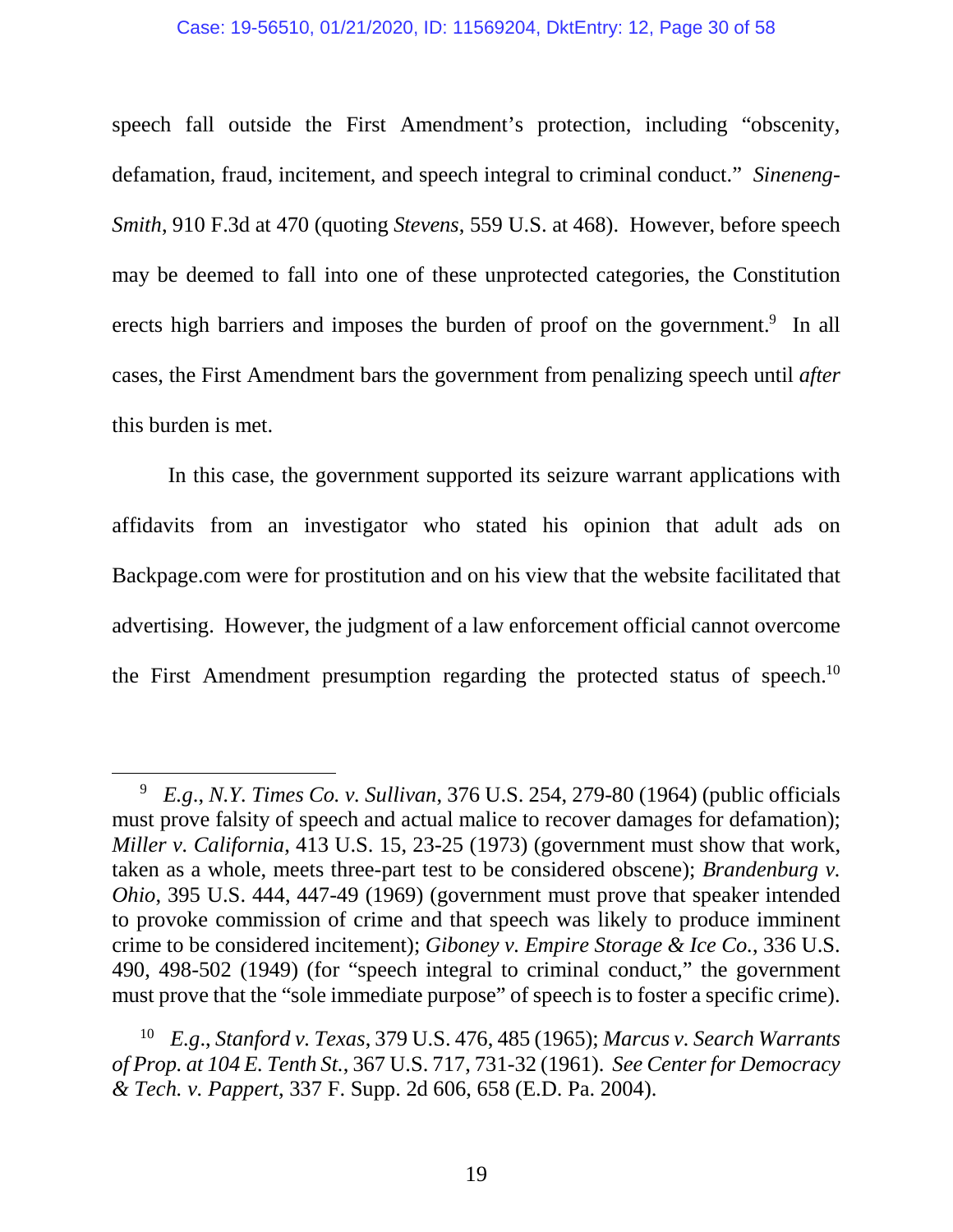#### Case: 19-56510, 01/21/2020, ID: 11569204, DktEntry: 12, Page 31 of 58

"Protected speech does not become unprotected merely because it resembles the latter. The Constitution requires the reverse." *Ashcroft v. Free Speech Coal.*, 535 U.S. 234, 255 (2002).

Allegations set forth in affidavits supporting the seizure warrants, and even a magistrate judge's *ex parte* probable cause finding, cannot discharge the government's burden of proof, because "[p]roviding a forum for online publishing is a recognized legal purpose" protected by the First Amendment. *Ferrer II*, slip op. at 13; *Dart*, 807 F.3d at 230. As numerous courts have ruled, the First Amendment's presumptive protections are not undone by government allegations that adult online classified ads are camouflaged prostitution ads.<sup>11</sup>

The government's argument that ads for prostitution are not protected by the First Amendment does not speak to the point that must be proven. The issue here is not whether prostitution ads are unprotected speech; it is whether providing a publishing platform is protected, even if it may have been used by others to commit

<sup>11</sup> *See*, *e.g*., *McKenna*, 881 F. Supp. 2d at 1282 (discussing the legality of escort ads and state licensure of escort services); *Cooper*, 939 F. Supp. 2d at 816, 833-34 (ads on Backpage.com are protected speech under the First Amendment); *Hoffman*, 2013 WL 4502097, at \*9-11 (rejecting state's claim that online escort ads are unprotected speech); *M.A.*, 809 F. Supp. 2d at 1049-50. *Cf. Doe v. Backpage.com LLC*, 104 F. Supp. 3d at 156-57 ("The existence of an escorts section in a classified ad service, whatever its social merits, is not illegal."); *Dart v. Craigslist*, 665 F. Supp. 2d at 968 ("We disagree … that the 'adult services' section is a special case. The phrase 'adult,' even in conjunction with 'services,' is not unlawful in itself nor does it necessarily call for unlawful content.").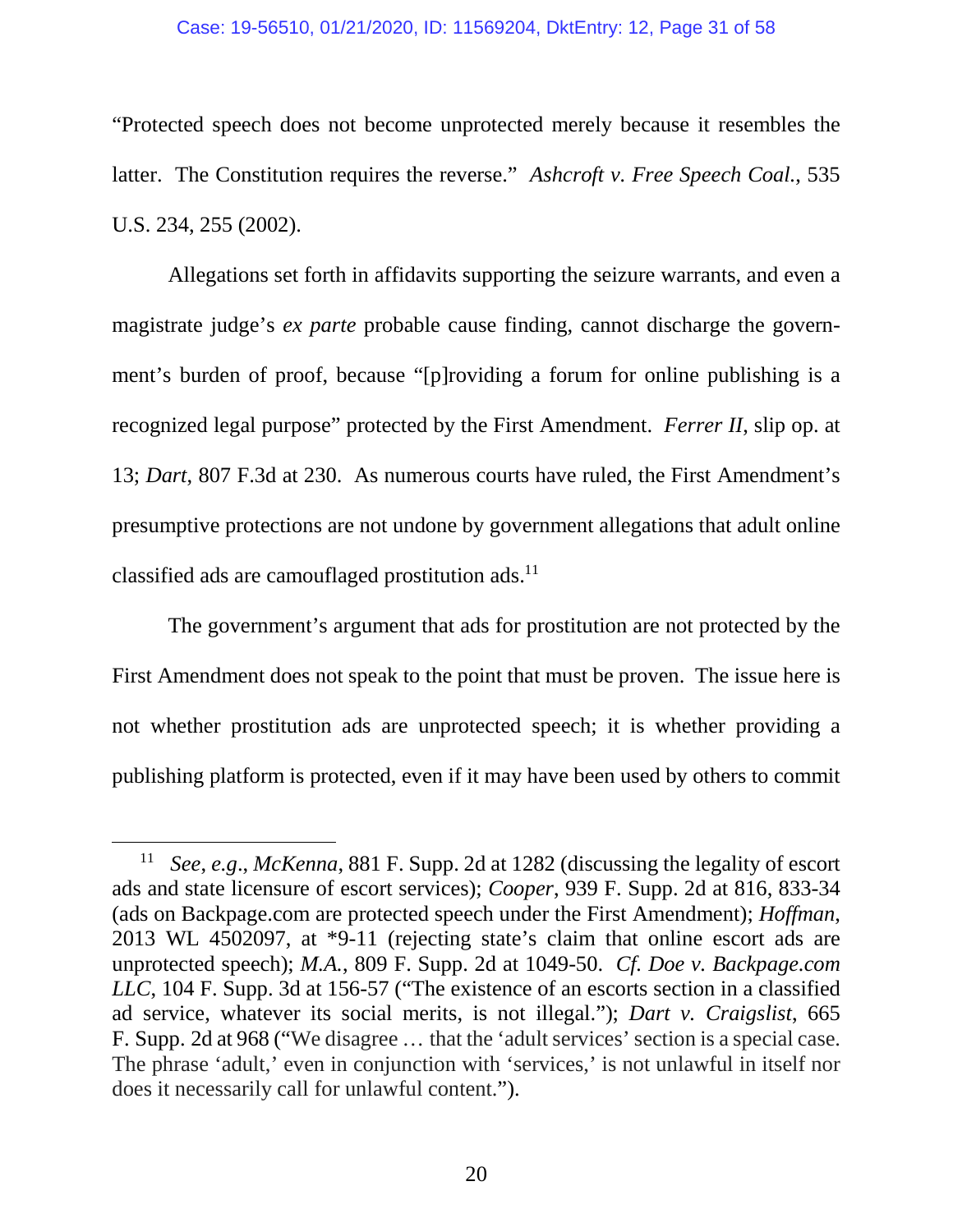#### Case: 19-56510, 01/21/2020, ID: 11569204, DktEntry: 12, Page 32 of 58

crimes. The distinction is critical, because "third-party publication of offers to engage in illegal transactions does not fall within 'well-defined and narrowly limited classes of speech' that fall outside of First Amendment protection." *McKenna*, 881 F. Supp. 2d at 1281-82 (quoting *Chaplinsky v. New Hampshire*, 315 U.S. 568, 571- 72 (1942); *Brown v. Entm't Merchs. Ass'n*, 564 U.S. 786, 791 (2011)). What the government must prove—which is the point of having a trial—is that the publisher was directly responsible for illegal activity, not just that the ads were published.

To establish that a publisher's actions fall within the First Amendment exception for "speech integral to criminal conduct," the government must prove the "sole immediate purpose" of the publication was to further a specific criminal act. *Sineneng-Smith*, 910 F.3d at 481 (quoting *Giboney*, 336 U.S. at 498-502). Even a publisher's knowledge he is transmitting a third-party's "illegal speech" is not enough to render the publication "integral to criminal conduct" and outside First Amendment protection. *Bartniki v. Vopper*, 532 U.S. 514, 529-30 (2001). Nor is it sufficient to allege the publication had a "tendency ... to encourage unlawful acts." *Free Speech Coal.*, 535 U.S. at 253-54; *United States v. Freeman*, 761 F.2d 549, 551-22 (9th Cir. 1985). The government has the burden to establish the publisher's specific intent *before* such speech may be deemed outside the First Amendment's protection. *Sineneng-Smith*, 910 F.3d at 482 (the "speech integral" exception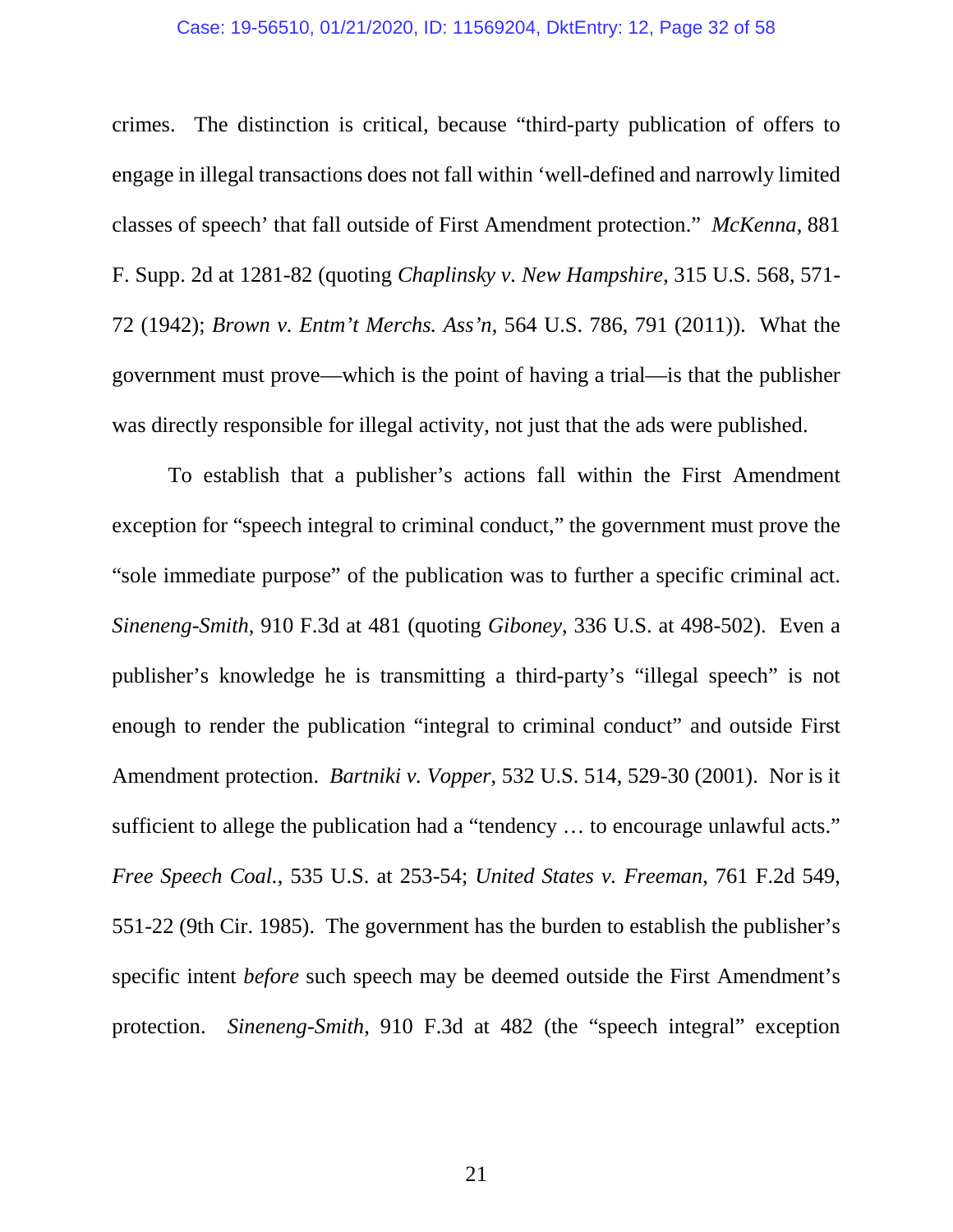#### Case: 19-56510, 01/21/2020, ID: 11569204, DktEntry: 12, Page 33 of 58

requires the government to show "specific intent to facilitate the commission of a crime").

For that reason, the government's pretrial allegations can *never* suffice to support a conclusion that a particular publication lacks First Amendment protection.<sup>12</sup> The Supreme Court made this clear in *Virginia v. Black*, 538 U.S. 343 (2003), a case assessing the constitutionality of a state statute that prohibited the burning of a cross with the intent to intimidate. The Court held that the state could ban such cross burnings as a type of "true threat," unprotected by the First Amendment, but it *could not* enforce the law using a rule that any cross burning was "prima facie evidence of an intent to intimidate." *Id*. at 363-65. The Court held "[t]he First Amendment does not permit such a shortcut," and that the state could not presume the expression was outside the First Amendment's protection. *Id*. at 367.<sup>13</sup> The

 $12$  Even at trial, proof of defendant's specific knowledge or intent cannot be satisfied via imputation of knowledge of alleged co-conspirators. *E.g.*, *United States v. Vallone*, 698 F.3d 416, 457 (7th Cir. 2012) (citing *Jefferson v. United States*, 340 F.2d 193, 197-98 (9th Cir. 1965)); *United States v. Spock*, 416 F.2d 165, 173 (1st Cir. 1969). "Where a conspiracy implicates First Amendment protections such as freedom of association and freedom of speech, the court must make a 'specially meticulous inquiry' into the government's evidence so there is not 'an unfair imputation of the intent of some participants to all others.'" *United States v. Stone*, 2012 WL 1034937, at \*2 (E.D. Mich. Mar. 27, 2012) (quoting *United States v. Dellinger*, 472 F.2d 340, 392 (7th Cir. 1972)). *See also generally NAACP v. Claiborne Hardware Co.*, 458 U.S. 886, 918-24, 933-34 (1982).

 $13$  This Court has applied this rule as well, holding in such cases that "the element of intent [is] the determinative factor separating protected expression from unprotected criminal behavior." *United States v. Gilbert*, 813 F.2d 1523,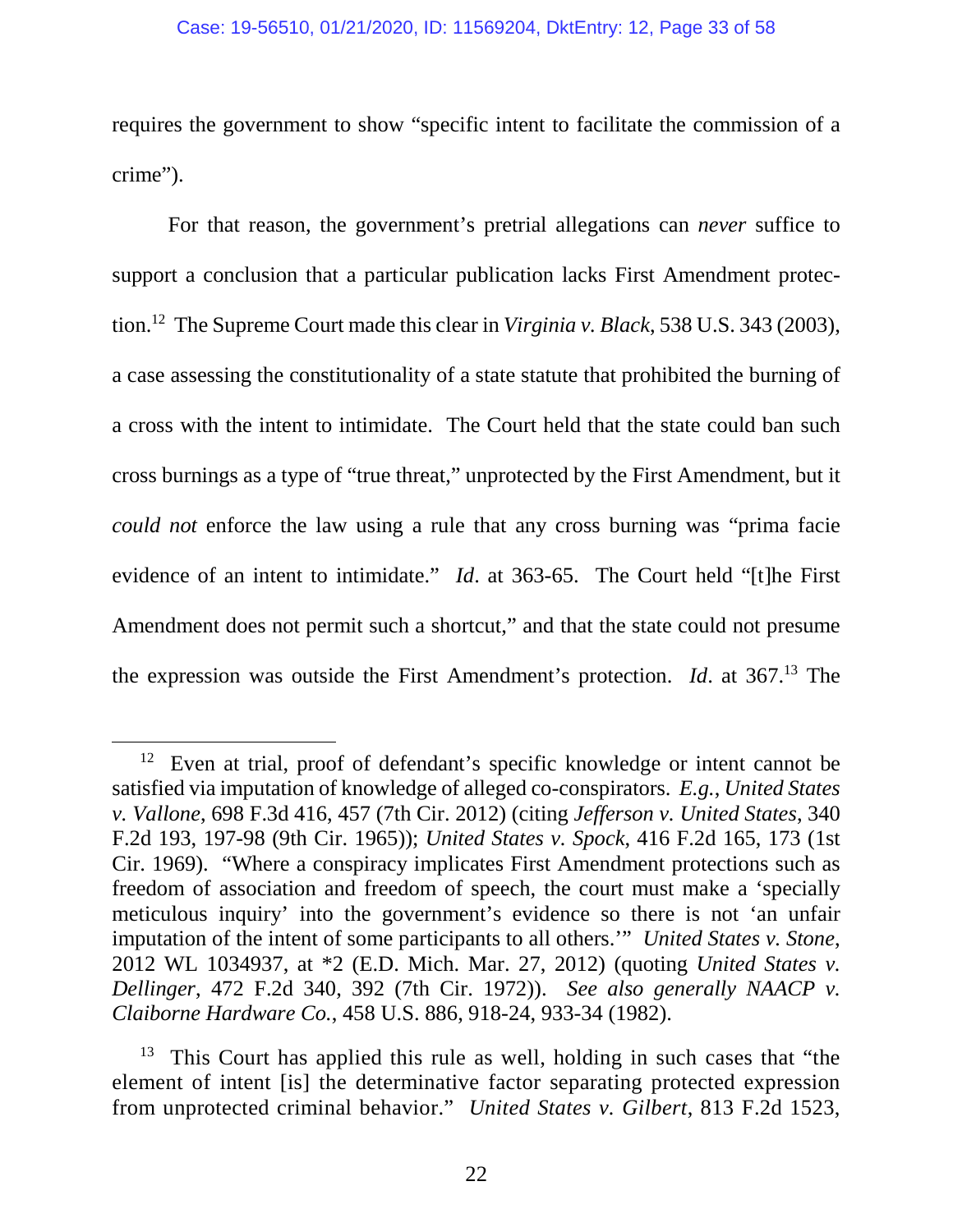district court was able to arrive at its threshold premise—that "commercial speech related to illegal activity is not protected under the First Amendment," and that the government "seized proceeds that were allegedly directly implicated in criminal activity"—only through the circular route of assuming what the government has the burden to prove. The Constitution never permits penalizing speech before the government proves the expression involved is unprotected by the First Amendment. Yet that is precisely what happened in this case.

## **2. First Amendment Harm Includes More Than Just Prior Restraints.**

The second key premise of the district court's decision is its erroneous assumption that seizures violate the First Amendment only if they impose a prior restraint. The court's view was that the concern with an *ex parte* seizure of publishing-related assets is only "whether the flow of expressive materials will be interrupted," so that "arguably protected speech will in fact be stifled." Observing that the government had already seized and shut down the Backpage.com website

<sup>1529 (9</sup>th Cir. 1987). It has held, for example, that "speech may be deemed unprotected by the First Amendment as a 'true threat' only upon proof that the speaker subjectively intended the speech as a threat." *United States v. Cassel*, 408 F.3d 622, 633 (9th Cir. 2005); *United States v. Bagdasarian*, 652 F.3d 1113, 1117 (9th Cir. 2011) (the subjective test set forth in *Black* must be read into all threat statutes). *See also Fogel v. Collins*, 531 F.3d 824, 829-33 (9th Cir. 2008) (same result under either objective or subjective test).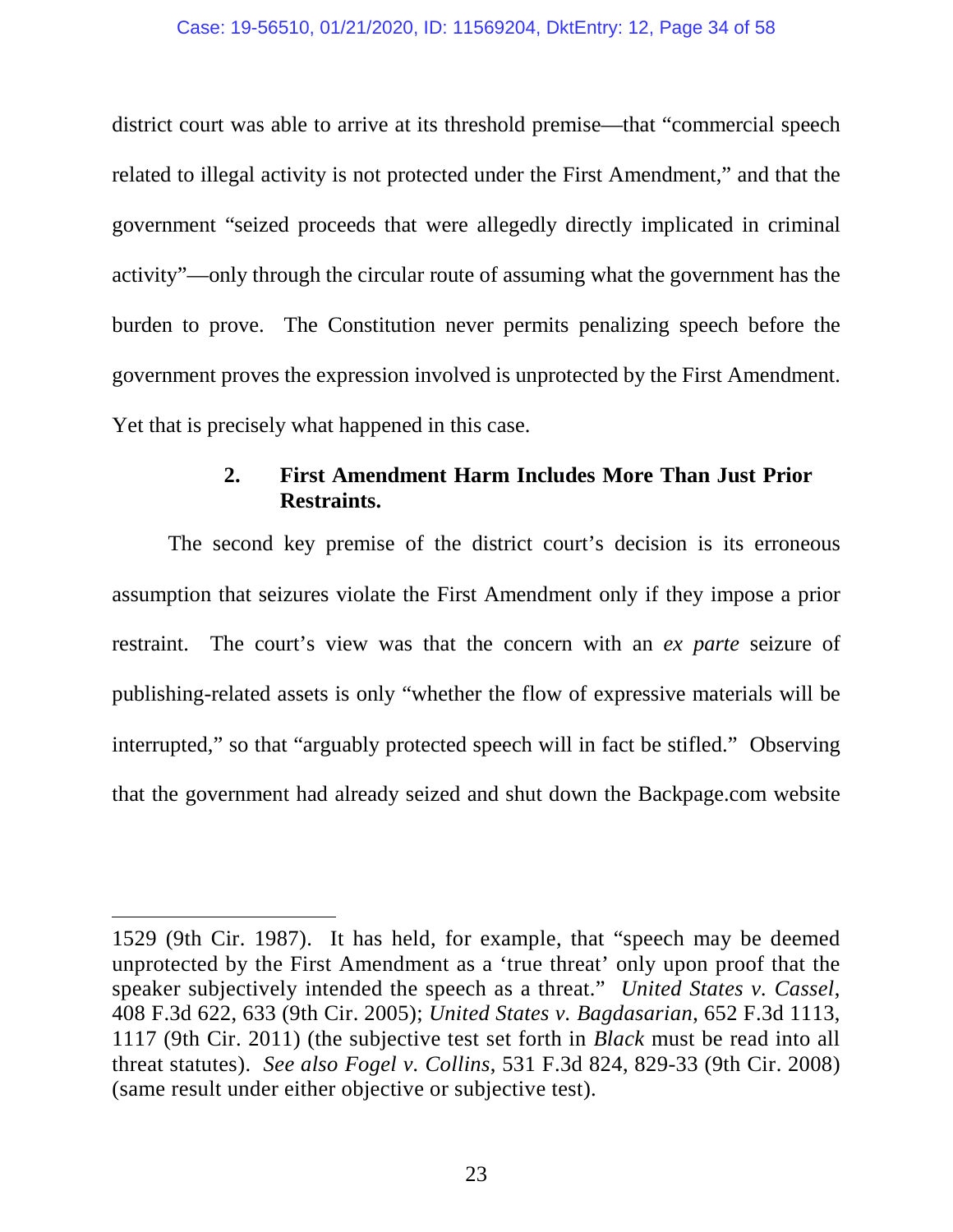when the seizures at issue here occurred, the court concluded that proceeds from a publishing business have no heightened status under the First Amendment. ER 8.

The district court misconstrued what is at issue here, and again fundamentally misstated First Amendment law. Seizing a publisher's assets implicates the First Amendment regardless of whether he or she plans to use the assets to disseminate future publications. The government's theory here, which the district court sanctioned, is that assets can be taken *because they are related to publishing* the government alleges was illegal. Seizing assets in this way from a publisher—or, as in this case, from individuals who hold ownership interests in a publishing venture is to impose a penalty for publishing. Imposing penalties for unproven allegations about past speech or publishing violates the First Amendment whether or not they also cause prior restraint.

Since the dawn of free speech doctrine, the Supreme Court has made clear the First Amendment protects against more than just prior restraint. In its first case upholding protections for freedom of the press, the Court held "the mere exemption from previous restraints cannot be all that is secured by the constitutional provisions." *Near v. Minnesota*, 283 U.S. 697, 715 (1931). It stressed that "liberty of the press might be rendered a mockery and a delusion, and the phrase itself a byword, if, while every man was at liberty to publish what he pleased, the public authorities might nevertheless punish him." *Id*. It has been the law ever since that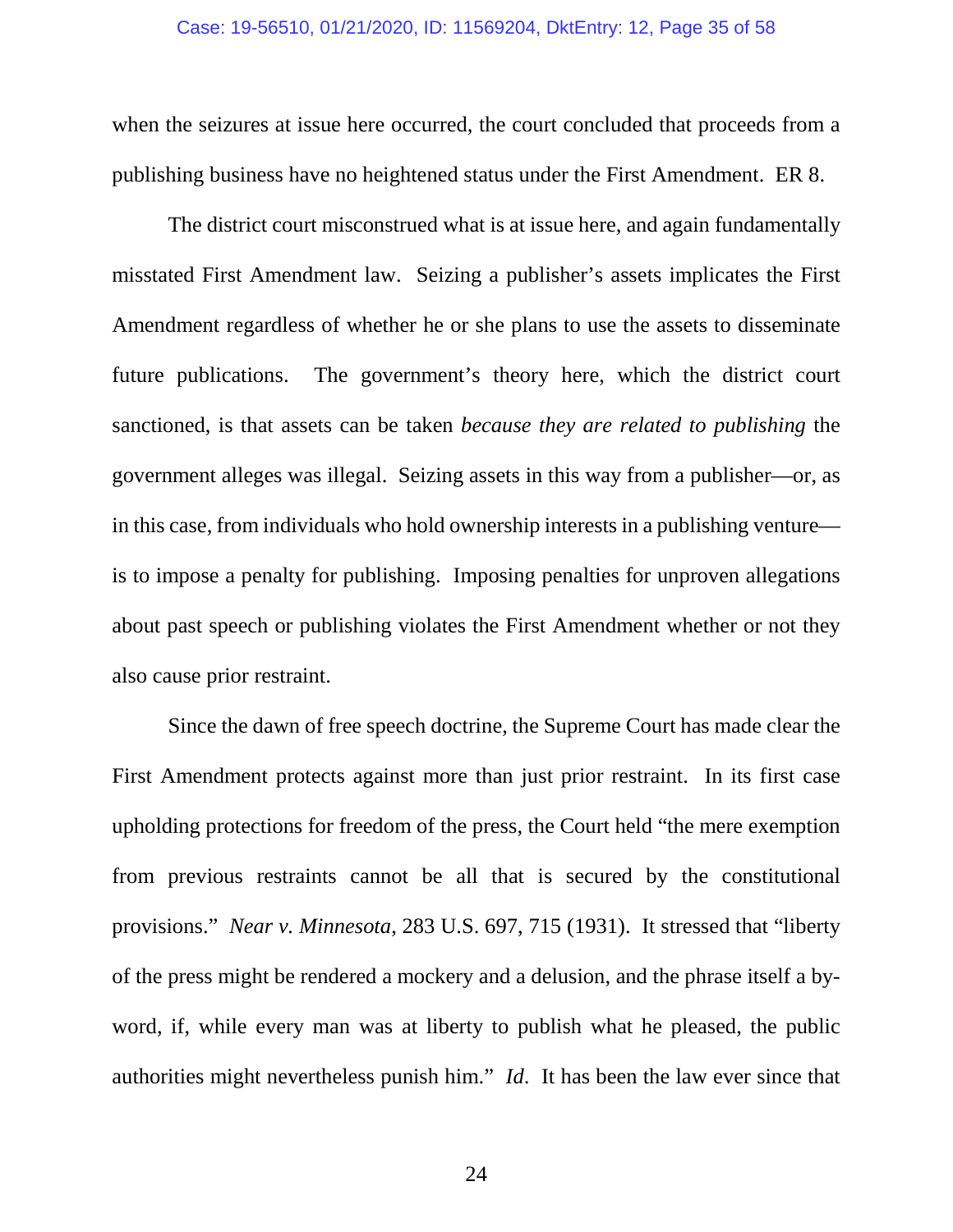#### Case: 19-56510, 01/21/2020, ID: 11569204, DktEntry: 12, Page 36 of 58

preventing prior restraint "cannot be deemed to exhaust the conception of the liberty guaranteed by State and Federal constitutions." *Id*. at 714-15.

The Court in *Near* explained that the government cannot evade constitutional limits by calling its action a sanction on "the 'business' of publishing defamation" rather than as a limit on publication. "Characterizing the publication as a business, and the business as a nuisance," the Court observed, "does not permit an invasion of the constitutional immunity against restraint." Additionally, "it does not matter that the newspaper or periodical is found to be 'largely' or 'chiefly' devoted to the publication of such derelictions." 283 U.S. at 720.

Ever since *Near*, the Supreme Court has held repeatedly that laws restricting or suppressing speech "may operate at different points in the speech process," including (1) "restrictions requiring a permit at the outset," (2) "imposing a burden by impounding proceeds on receipts or royalties," (3) "seeking to exact a cost after the speech occurs," or (4) "subjecting the speaker to criminal penalties." *Citizens United v. FEC*, 558 U.S. 310, 336-37 (2010) (citations omitted). Any government action to impede publishing in advance, or penalizing it after the fact, is a potential abridgment of the freedom of speech or the press.

This was made clear in another early case where the Supreme Court held the First Amendment prohibited use of contempt power to summarily fine newspapers for publishing editorials that discussed ongoing judicial proceedings. In *Bridges v.* 

25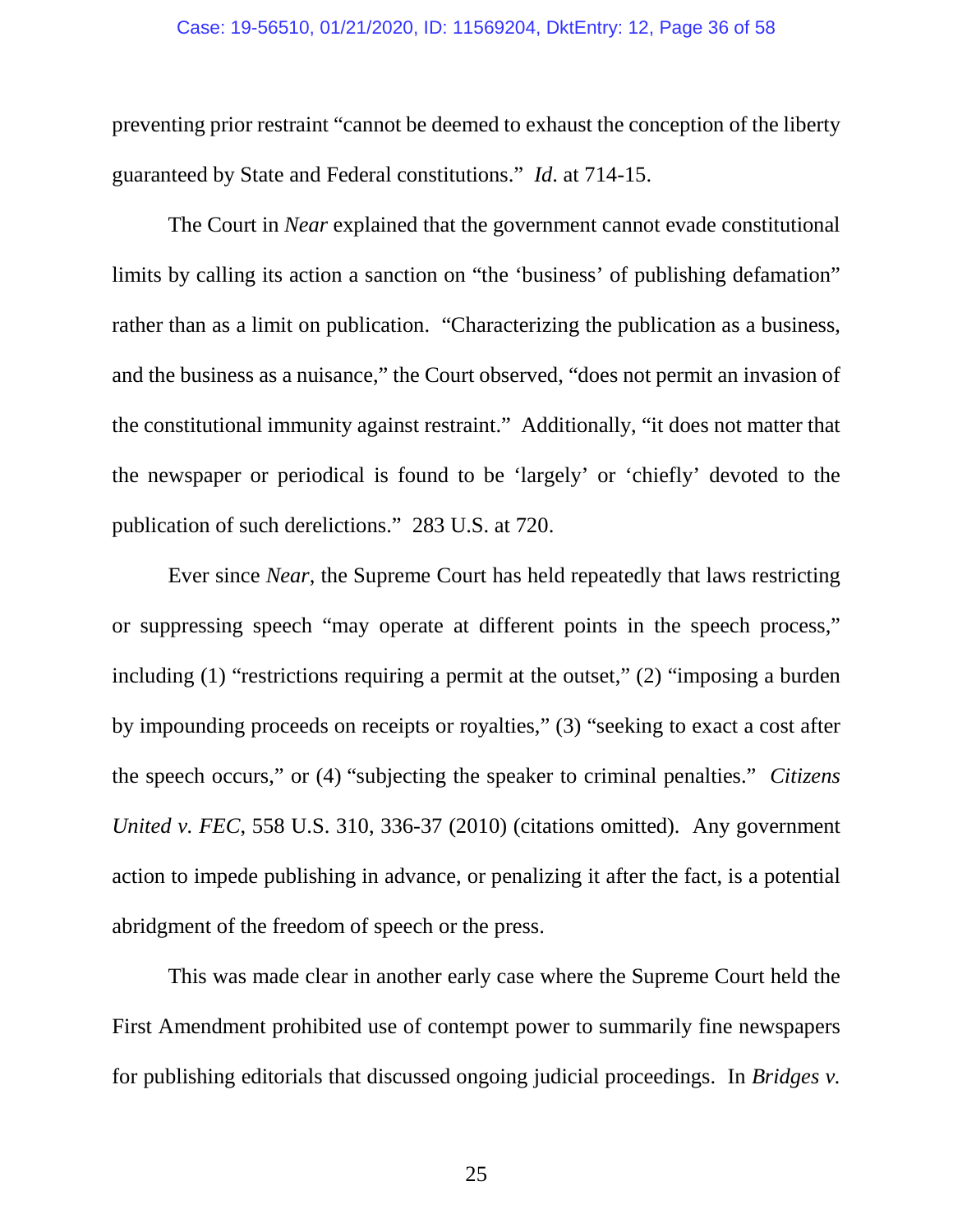*California*, 314 U.S. 252 (1941), the Court struck down contempt orders against the *Los Angeles Times* and others for articles that touched on pending litigation. The trial court had issued contempt orders imposing fines ranging from \$100 to \$300 based on findings that the publications interfered with the orderly administration of justice. *Id*. at 271. However, the Supreme Court held the summary fines violated the First Amendment, and that allowing such sanctions would "destroy the historic constitutional meaning of freedom of speech and of the press." *Id*. at 268.

The Court did not ask whether the contempt sanctions might interrupt the flow of expressive materials, as did the district court in this case, nor did it speculate about "whether arguably protected speech will in fact be stifled." ER 8. It made no suggestion—as the government insists here—that the First Amendment is implicated only if the sanctions pose a threat to the existence of "ongoing businesses." No one could reasonably suggest that the *Los Angeles Times* might fold when confronted with contempt fines of a few hundred dollars. Nevertheless, the Supreme Court held that the summary penalties violated well-established First Amendment norms.

There is good reason for this. The Court has always interpreted the First Amendment as barring government authorities from imposing financial burdens on speech (either before or after publication) and has never required a showing that the publication was suppressed as a result. The Framers of the Constitution were quite familiar with the English practice of imposing "taxes on knowledge," and adopted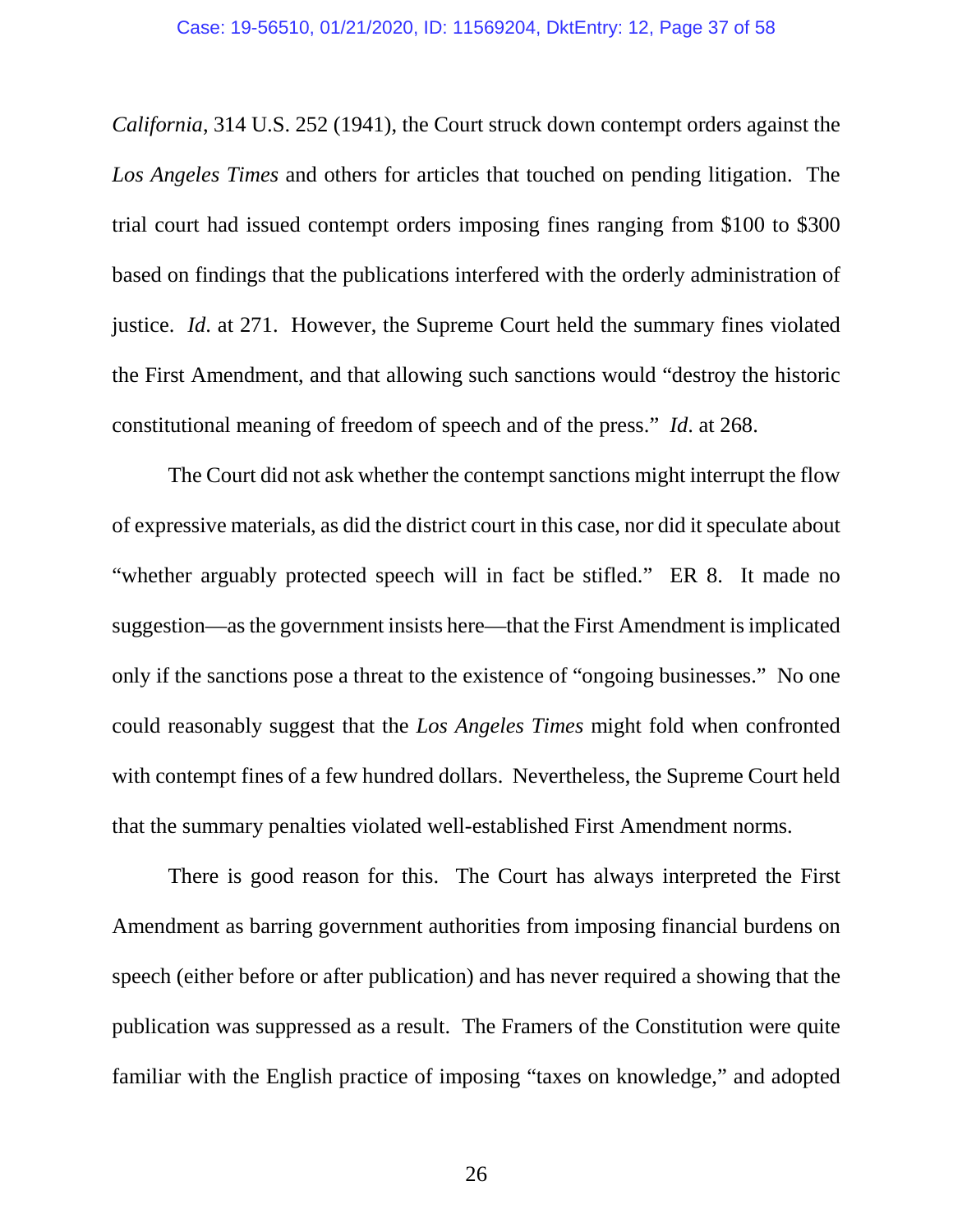#### Case: 19-56510, 01/21/2020, ID: 11569204, DktEntry: 12, Page 38 of 58

the First Amendment as a hedge against this "long history of hostile misuse against the freedom of the press." *Grosjean v. American Press Co.*, 297 U.S. 233, 247-50 (1936). *See also Timbs v. Indiana*, 139 S. Ct. 682, 687-90 (2019) (tracing history of use of financial sanctions to punish disfavored speakers). Likewise, it is wellestablished that depriving writers and publishers of compensation for their work violates the First Amendment.<sup>14</sup>

This principle also was established in cases involving the civil rights movement. In *NAACP v. Alabama*, 357 U.S. 449 (1958), the Supreme Court reviewed a state court order finding the NAACP in contempt for failure to disclose its membership lists to state officials. A state court had issued an *ex parte* order restraining the organization from engaging in further activities in the state and forbidding it to take any further steps to qualify to do business. Another state court order held the NAACP in contempt and imposed a \$100,000 fine. The Supreme Court held the state's actions violated the NAACP's First and Fourteenth Amendment rights, but

<sup>14</sup> *See United States v. National Treasury Emps. Union*, 513 U.S. 454, 468-69 (1995); *Playboy Entm't Grp.*, 529 U.S. at 812 (reducing profitability of a business can infringe the First Amendment); *Matal v. Tam*, 137 S. Ct. 1744 (2017) (denial of economic benefits of trademark registration violates the First Amendment); *cf. Minneapolis Star & Trib. Co. v. Minnesota Comm'r of Revenue*, 460 U.S. 575, 583- 84 (1983) (special taxes on the press violate the First Amendment).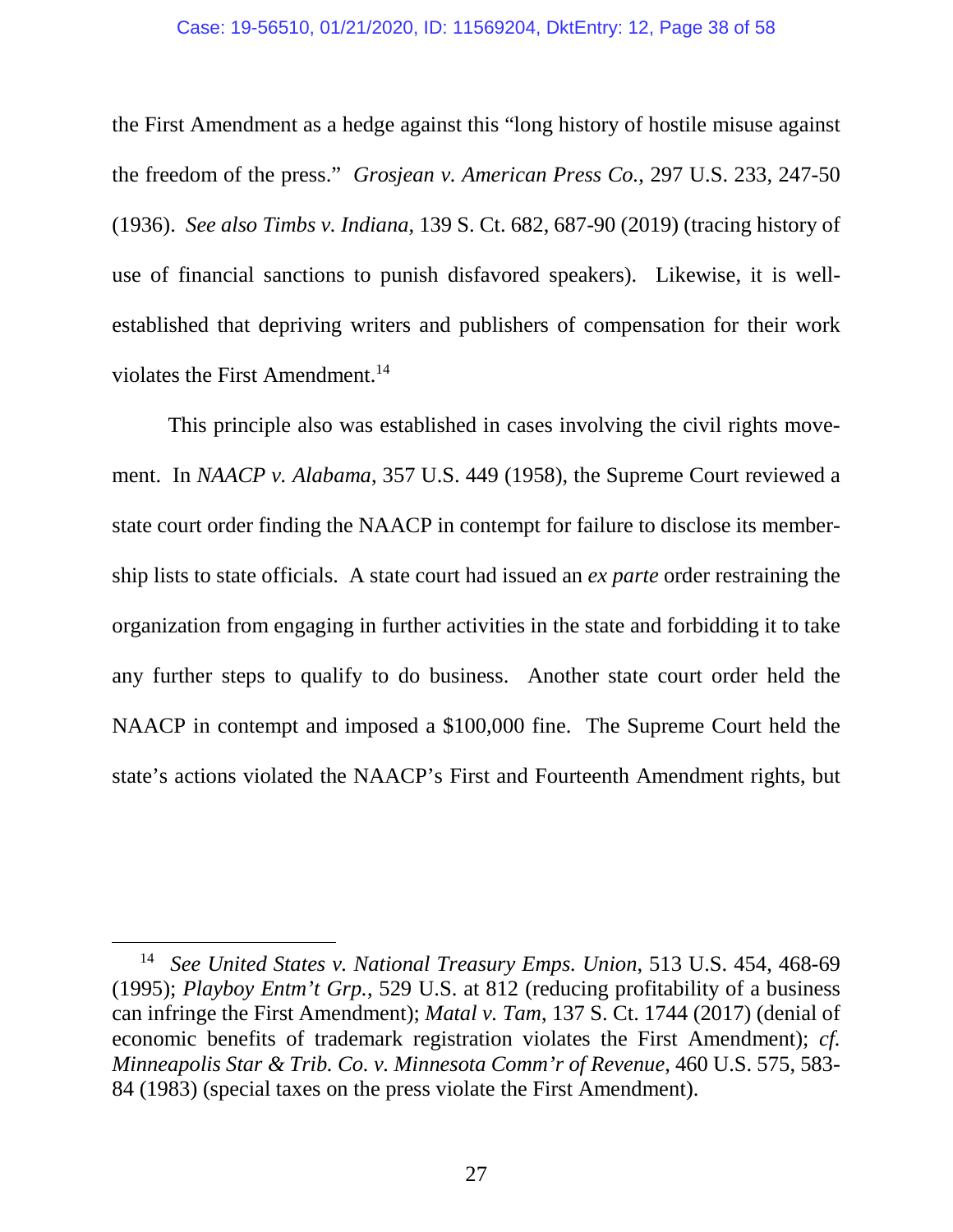#### Case: 19-56510, 01/21/2020, ID: 11569204, DktEntry: 12, Page 39 of 58

found it unnecessary to address the restraining order, holding that the monetary penalty alone was the violation. *Id*. at 466-67.<sup>15</sup>

There is simply no basis in the law for the view that seizing assets because they allegedly relate to challenged publishing activities implicates the First Amendment only when doing so threatens an "ongoing business." The opposite is true government-imposed financial burdens can violate the First Amendment, even when the monetary impact is modest. *Minneapolis Star*, 460 U.S. at 578-79 (use tax on newsprint and ink); *Grosjean*, 297 U.S. at 240 (two percent gross receipts tax on newspapers); *Bridges*, 314 U.S. at 271 (small fines for contempt). This too is founded on a fundamental principle: "The distinction between laws burdening and laws banning speech is but a matter of degree." *Playboy Entm't Grp.*, 529 U.S. at 812.

The district court was plainly wrong in its reasoning that the seizures of Appellants' assets on allegations of illegal publishing could warrant First Amendment protection only if Appellants established that they were engaged in an ongoing business and the seizures would directly interrupt "the flow of expressive materials."

<sup>15</sup> *See also NAACP v. Alabama*, 357 U.S. at 461 ("The governmental action challenged may appear to be totally unrelated to protected liberties. Statutes imposing taxes rather than prohibiting particular activity have been struck down when perceived to have the consequence of unduly curtailing the liberty of freedom of press.").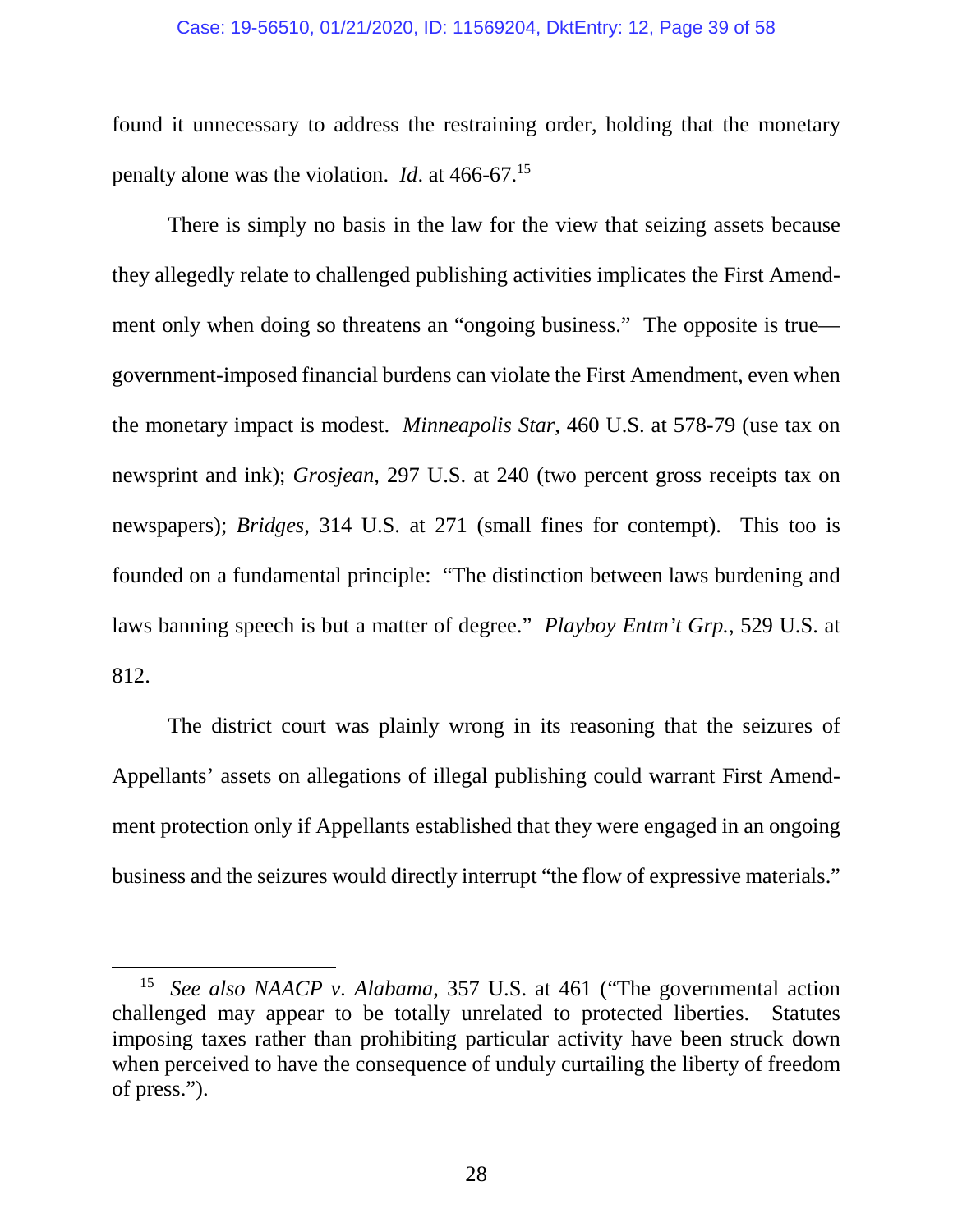The First Amendment demands and protects much more, yet neither the government nor the district court has ever addressed these basic principles.

# **B. The District Court's Holding Would Empower the Government to Discipline Publishers or Speakers Whenever it Alleges Speech is Unprotected.**

The implications of the district court's reasoning are staggering. If the government may seize publishing proceeds on a mere showing of probable cause whenever (a) it alleges the speech is unprotected by the First Amendment, and (b) the seizure does not terminate the operation of a publishing business, it would entirely undermine the fundamental basis of much First Amendment law. The decision opens a massive loophole that would allow the government to circumvent many critical precedents that protect freedom of speech and of the press. Here are just a few examples to illustrate the point:

**The Pentagon Papers.** In *N.Y. Times Co. v. United States*, 403 U.S. 713 (1971), the Supreme Court held the First Amendment barred the government from enjoining the *New York Times*' and *Washington Post*'s publication of the "Pentagon Papers," a classified study entitled "History of U.S. Decision-Making Process on Viet Nam Policy." The government had argued the First Amendment did not protect publishing such material, allegedly in violation of the Espionage Act, where the disclosure "would pose a 'grave and immediate danger to the security of the United States,'" Brief for the United States, *N.Y. Times Co. v. United States*, 403 U.S. 713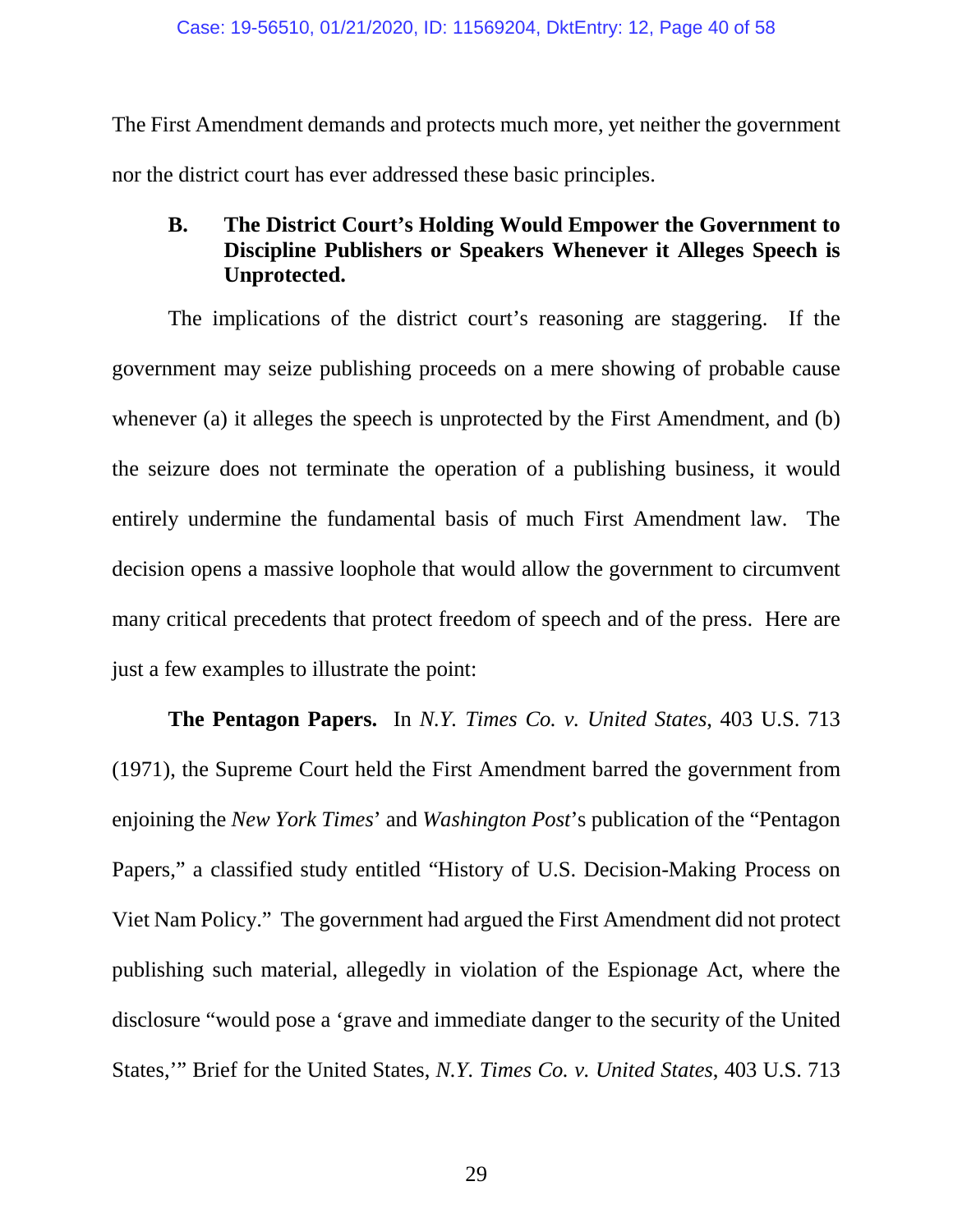(1971) (Nos. 1873-1885), 1971 WL 167581, at \*7, but the Court held that the United States had failed to satisfy the heavy burden required to justify a prior restraint. It is a landmark precedent of First Amendment law. ENCYCLOPEDIA BRITANNICA (https://www.britannica.com/topic/Pentagon-Papers) (describing it as "one of the most significant prior restraint cases in history").

However, the logic of the district court in this case would permit the government to circumvent the Pentagon Papers ruling so long as the government imposes financial penalties rather than a prior restraint. Espionage Act penalties include forfeitures for those convicted of the unauthorized communication or transmission of national defense information. 18 U.S.C. § 794(d) (providing for forfeiture of "any property constituting, or derived from, any proceeds the person obtained, directly or indirectly, as the result of such violation"). Had Richard Nixon's Justice Department applied the district court's theory, it would have been able to conduct an *ex parte* seizure of profits from the *New York Times* and *Washington Post* (and their owners) simply by alleging probable cause to find that the publication fell into a category of unprotected speech. So long as the seizures did not force the newspapers to close their doors, there would be no First Amendment problem, according to the ruling below.

**Civil Rights Cases.** In *Claiborne Hardware Co.*, 458 U.S. 886, the Supreme Court held the NAACP's boycott activities in Mississippi were protected by the First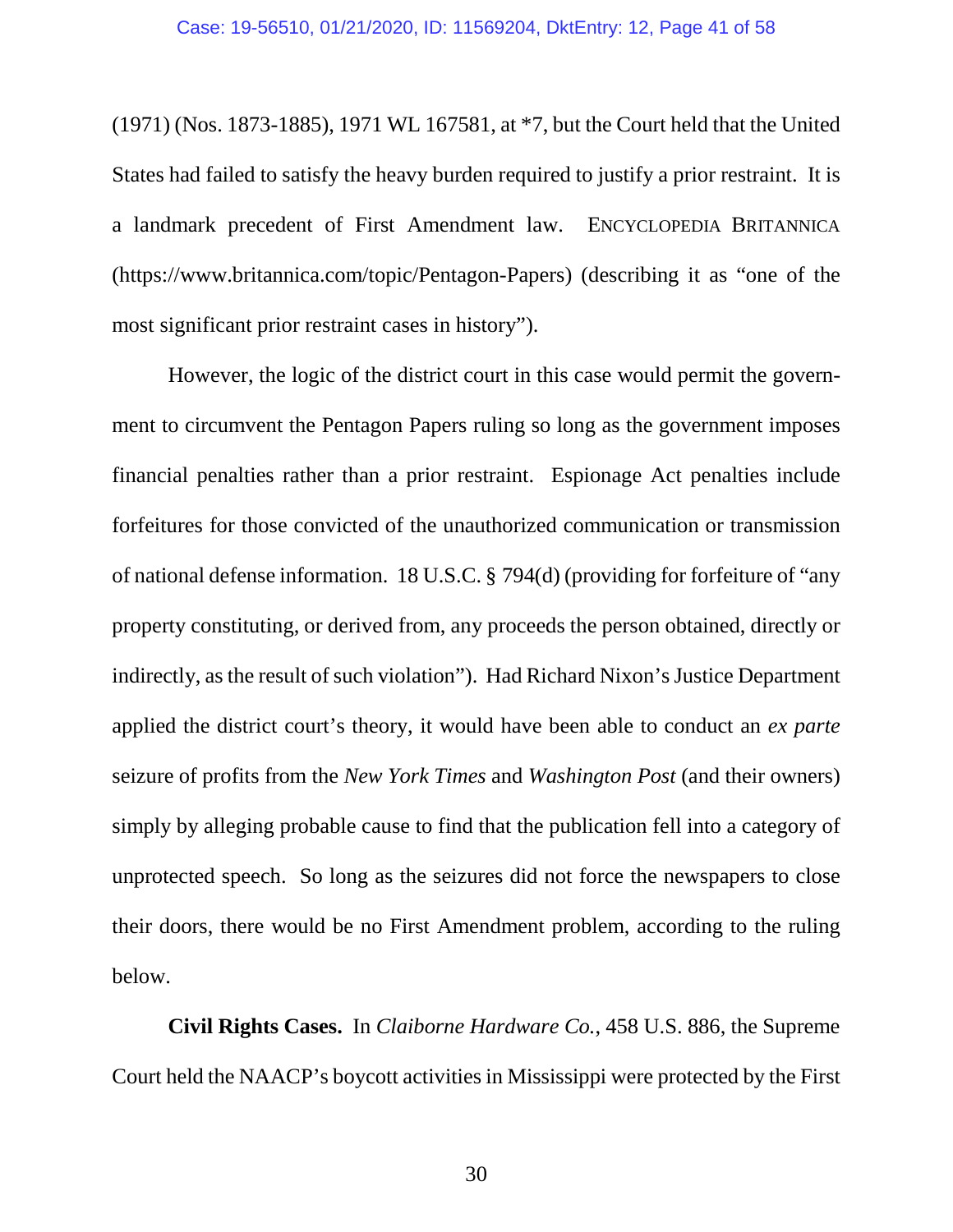#### Case: 19-56510, 01/21/2020, ID: 11569204, DktEntry: 12, Page 42 of 58

Amendment. It rejected rulings of Mississippi courts that NAACP's speech was unprotected because of the advocacy of violence, and that had enjoined boycott activities and ordered restitution to affected businesses. Although the Supreme Court agreed the First Amendment does not protect violence, it held that the context of political advocacy "imposes a special obligation on this Court to examine critically the basis on which liability was imposed," and that "intent must be judged according to the strictest law." *Id*. at 915-19 (internal quotation marks omitted). It is a key precedent in civil rights law.<sup>16</sup>

These controlling principles would be seriously undermined if the district court's view of the law prevails. The government would need only to allege that such advocacy threatened "serious bodily injury to any other person" or destruction or damage to "any structure, conveyance, or other real or personal property within the United States" (or that a person or group attempted or conspired to do so) in order to claim speech is unprotected by the First Amendment. 18 U.S.C. §§ 2332b(a)(1)(B) and (a)(2). Under the theory accepted below, once the

<sup>16</sup> *See*, *e.g*., George C. Covington, *Constitutional Law–The First Amendment and Protest Boycotts: NAACP v. Claiborne Hardware Co*., 62 N.C. L. REV. 399, 408, 413-14 (1984) ("[I]ndividuals from the American Revolution to the civil rights struggle of the 1960s have used the protest boycott as one of the most effective tactics to apply pressure where it hurts (the pocketbook), and thus hasten needed social change .… Dr. Martin Luther King's use of the protest boycott during the Civil Rights movement further helped to establish the special legitimacy of such activity.").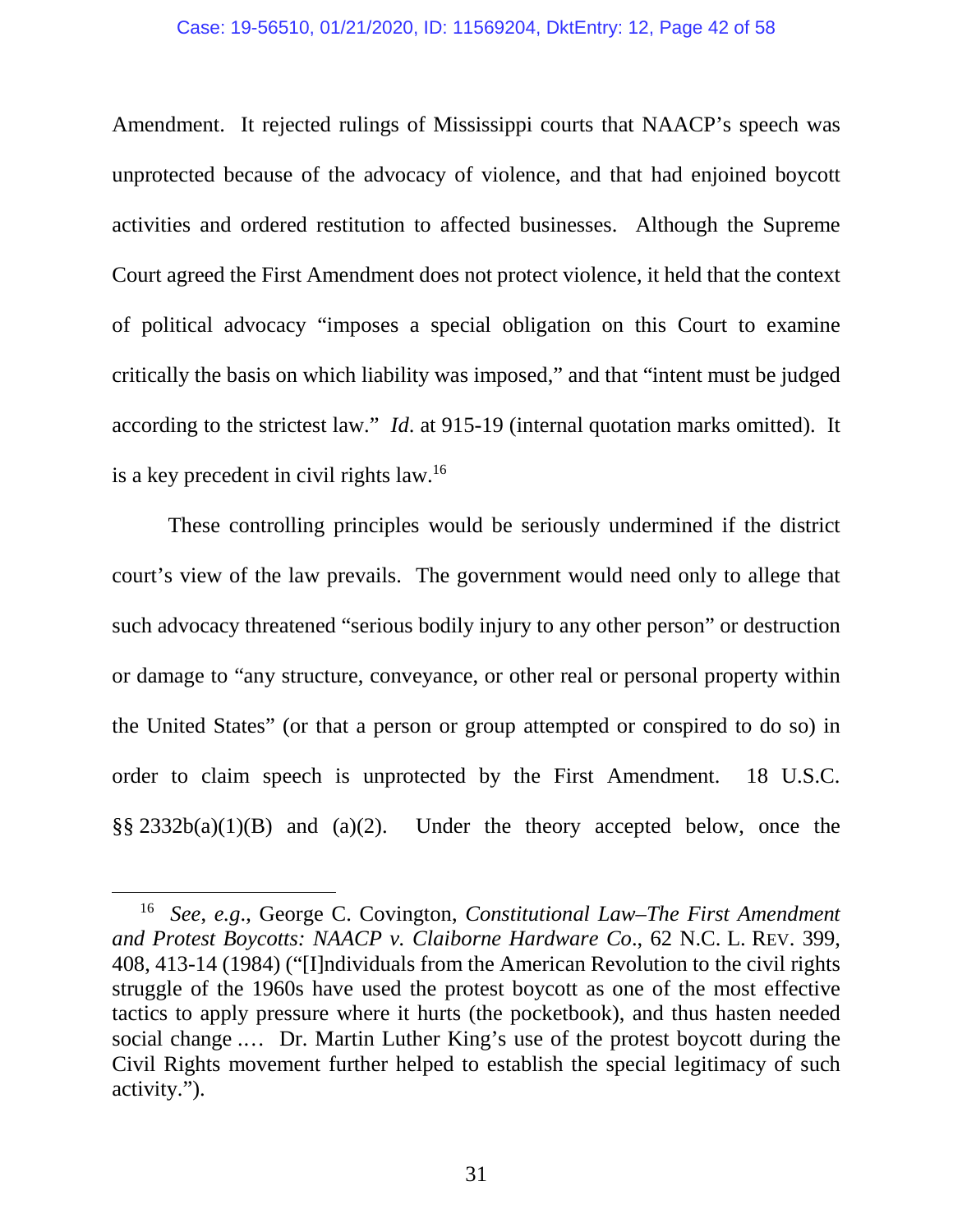#### Case: 19-56510, 01/21/2020, ID: 11569204, DktEntry: 12, Page 43 of 58

government establishes probable cause to believe such threats occurred, it would be able to seize the assets of the offending individuals or organizations under 18 U.S.C.  $§ 981(a)(1)(G)(i)$ . This would present no First Amendment issue whatsoever, according to the government and the district court, so long as the seizure doesn't close down the organization entirely.

**Cases Involving Sexually Oriented Speech.** Another obvious area of First Amendment law that would be scrambled by the district court's theory involves the regulation of sexually oriented materials, where courts have frequently acted to block government overreach. In *PHE, Inc. v. DOJ*, 743 F. Supp. 15 (D.D.C. 1990), the court granted a preliminary injunction under the First Amendment to restrain DOJ from using or threatening to use its authority—including multiple simultaneous and/or consecutive obscenity prosecutions—to coerce purveyors of constitutionally protected, sexually oriented materials into ceasing distribution. *See also PHE, Inc. v. DOJ*, 1993 WL 455944 (D.D.C. Oct. 26, 1993). The court in *PHE, Inc.* blocked the government from circumventing constitutional requirements through the use of abusive tactics. But under the district court's rule here, the government could simply shift to a different abusive strategy—the misuse of forfeiture authority—to punish disfavored publishers. The government would only need to establish probable cause that a company had distributed some obscene material in violation of Chapter 71 of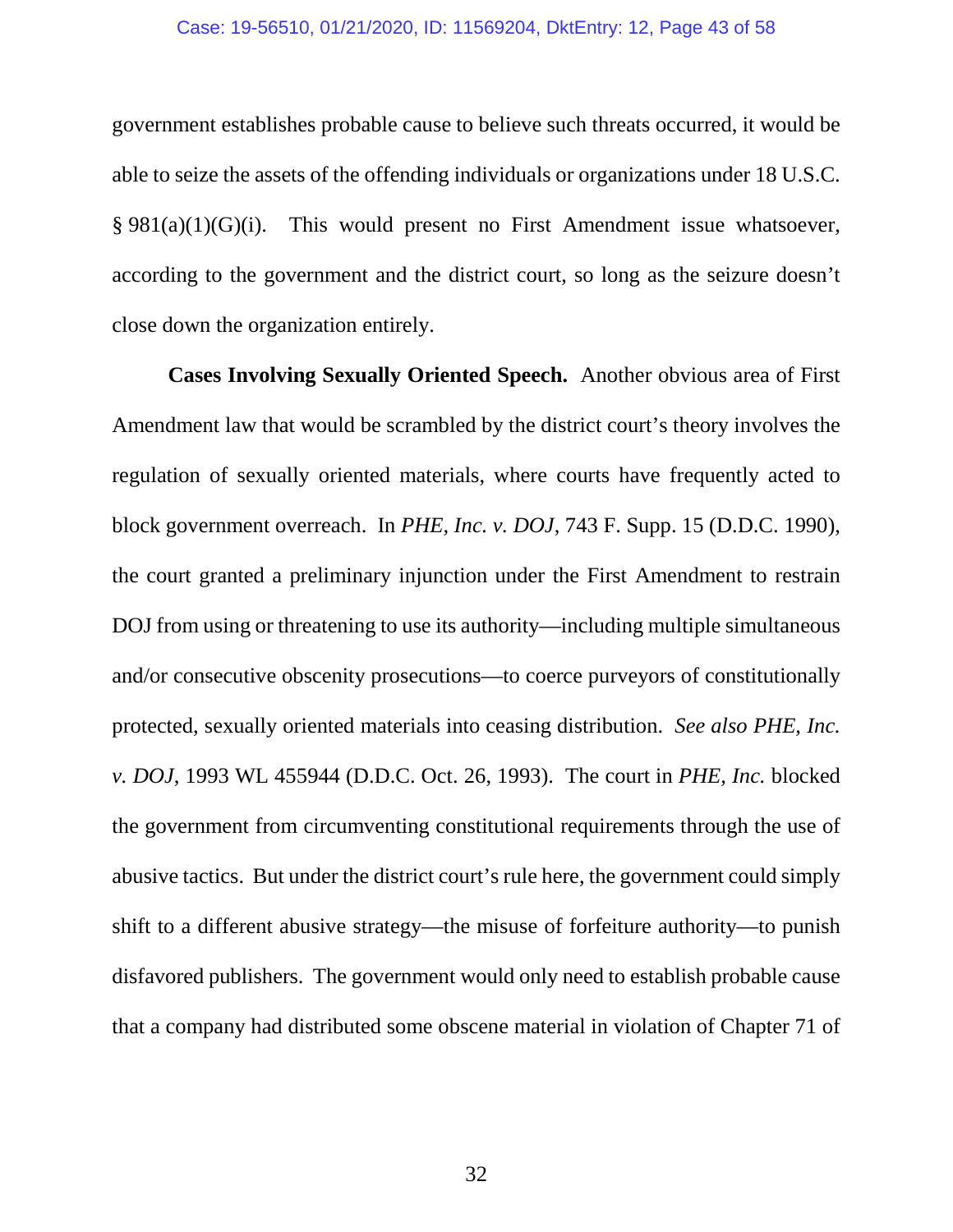Title 18 of the U.S. Code, and could then seize associated proceeds under 18 U.S.C.  $§ 1467(c).$ 

It could do the same to undermine Supreme Court precedents that have curtailed government overreach in combatting child pornography. The Court has made clear that the First Amendment does not permit the regulation of protected speech in order to prevent child pornography merely "because it resembles [unprotected material]," *Free Speech Coal.*, 535 U.S. at 255, and has held the government must prove scienter. *United States v. X-Citement Video, Inc.*, 513 U.S. 64 (1994). Applying these principles, courts have blocked overzealous officials from seizing materials alleged to constitute child pornography, including the film *The Tin Drum*, winner of the Academy Award in 1979 for Best Foreign Language Film.<sup>17</sup> However, under the approach the district court approved, the government could avoid established First Amendment limits simply by alleging material is child pornography under 18 U.S.C. §§ 2252, 2252A or 2260, and seizing any proceeds from its sale (or any other assets with which those proceeds were commingled). *See*, *e.g*., 18 U.S.C. §§ 2253- 2254;  $§$  981(a)(1)(C). By using the procedure approved in this case, these seizures

<sup>17</sup> *See*, *e.g*., *Oklahoma ex rel. Macy v. Blockbuster Videos, Inc.*, 1998 WL 1108158 (W.D. Okla. Oct. 20, 1998); *cf. Camfield v. City of Oklahoma City*, 248 F.3d 1214 (10th Cir. 2001).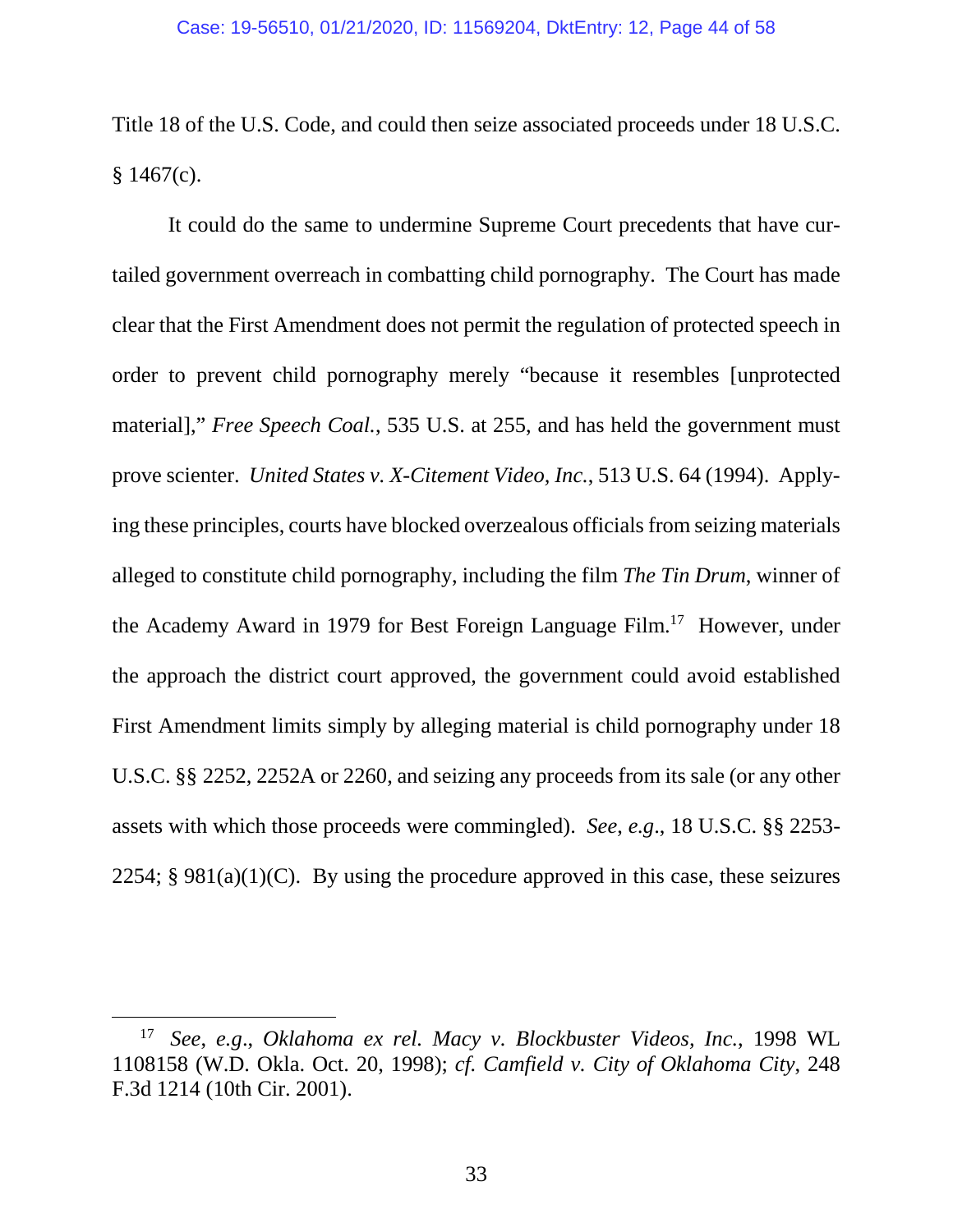could be accomplished *ex parte*, without any judicial finding on the constitutional status of the material.

# **C. The District Court Misanalyzed First Amendment Cases That Have Invalidated Seizures.**

Neither the government nor the court below can point to a single case where a preemptive seizure of publishing assets or proceeds has been attempted or approved by any court. Nor is there any discussion in the decision below about how such a seizure could be reconciled with established First Amendment jurisprudence. Rather than citing supporting case law, the government and court below merely try to distinguish the cases where pre-conviction seizures were invalidated on First Amendment grounds. For the following reasons, they are wrong.

# **1. Pre-Conviction Seizures and Asset Freezes Have Been Invalidated in Every Case.**

Every court that has reached the issue of whether the government may seize speech-related assets or freeze publishing proceeds prior to conviction has held the government's actions were unconstitutional. In *Fort Wayne Books v. Indiana*, 489 U.S. 46, 51 (1989), the Supreme Court invalidated a section of the Indiana RICO law that authorized pretrial seizures of assets "subject to forfeiture" on a showing of probable cause.<sup>18</sup> Despite the fact that the materials at issue could be forfeitable

<sup>&</sup>lt;sup>18</sup> Assets "subject to forfeiture" under the Indiana law included all "property, real and personal, that 'was used in the course of, intended for use in the course of,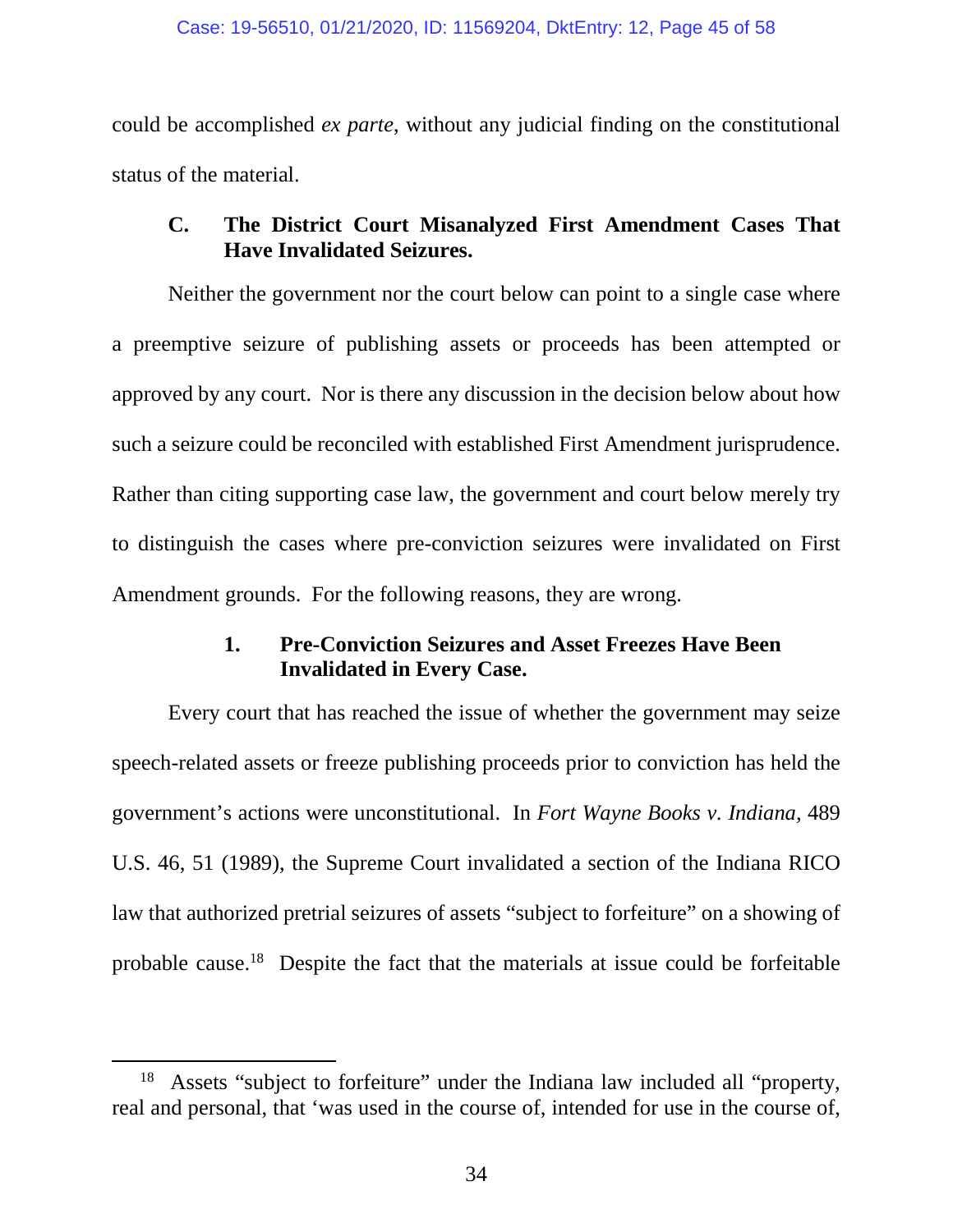#### Case: 19-56510, 01/21/2020, ID: 11569204, DktEntry: 12, Page 46 of 58

*upon conviction*, the Court held "the seizure at issue here unconstitutional." *Id.* at 65.<sup>19</sup> The Court limited its specific holding to the state's seizure of expressive materials. *Id*. at 62-63.

This Court applied *Fort Wayne Books* to invalidate federal RICO pretrial forfeiture provisions in *Adult Video Ass'n v. Reno*, 41 F.3d 503 (9th Cir. 1994) (readopting holding invalidating pretrial forfeitures as set forth in *Adult Video Ass'n v. Barr*, 960 F.2d 781 (9th Cir. 1992)). It found "the reasoning of *Fort Wayne Books* is equally applicable to the federal RICO statute," whose authorization of pretrial forfeitures of constitutionally protected materials "is unconstitutional on its face." *Barr*, 960 F.2d at 788. The Court explained "[t]he First Amendment will not tolerate such seizures until the government's reasons for seizure weather the crucible of an adversary hearing." *Id*. It reiterated that probable cause is not a sufficient showing to support a forfeiture order. *Id*. 20

derived from, or realized through' … racketeering activity." *Fort Wayne Books*, 489 U.S. at 51.

<sup>&</sup>lt;sup>19</sup> The Supreme Court held the forfeiture order unconstitutional even though defendants in that case had 39 prior convictions for violating the state's obscenity laws as predicate offenses, and despite assuming the materials subject to seizure were, in fact, obscene.

<sup>20</sup> As in *Fort Wayne Books,* the constitutionality of seizing non-expressive materials was not part of *Barr*'s facial challenge, so the court did not rule on it. *Barr*, 960 F.2d at 788 n.6 ("Because Adult Video does not challenge the other pre-trial procedures authorized by section 1963(d), we need not address their constitutionality.").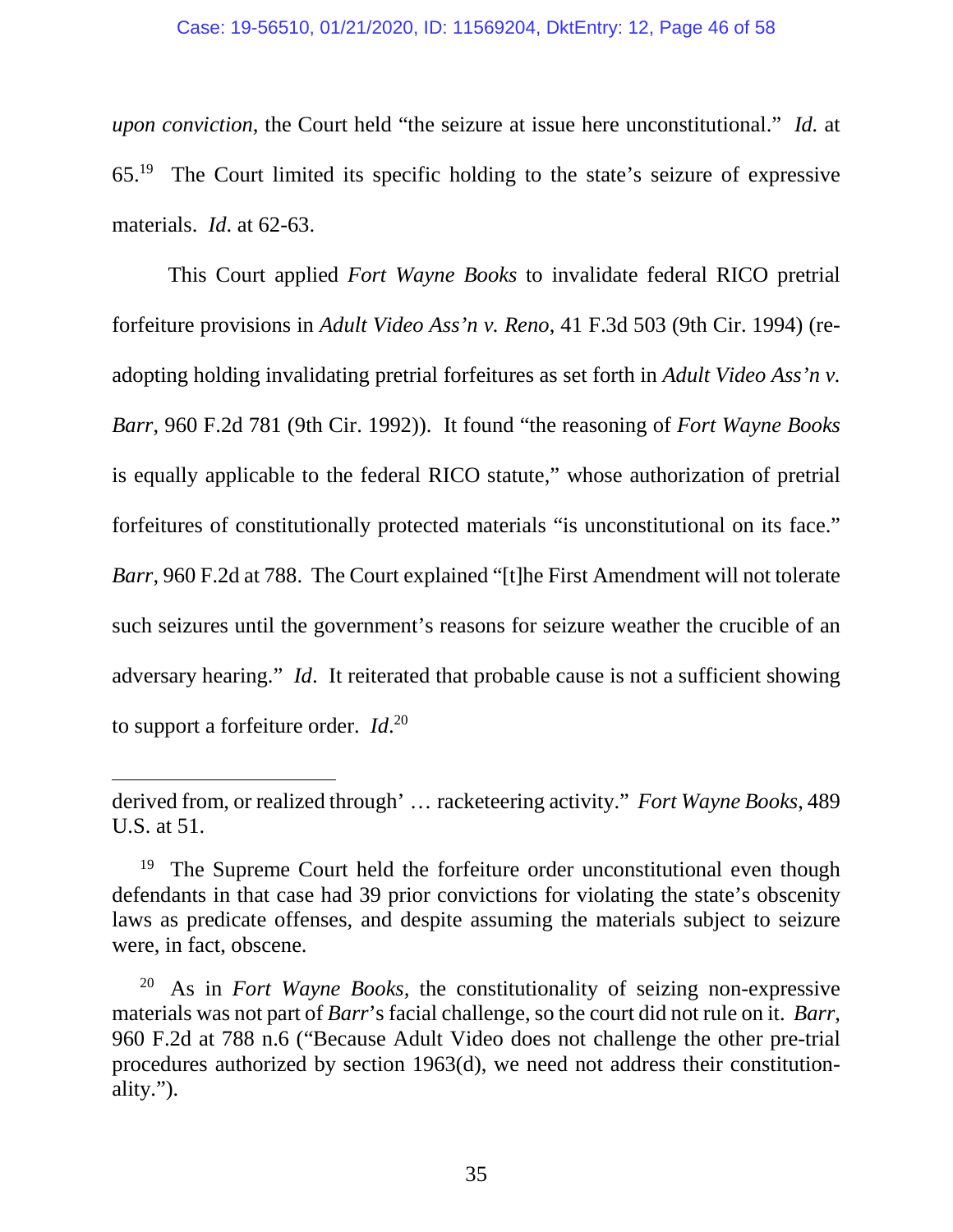Although *Fort Wayne Books* and *Adult Video Ass'n* both limited their holdings to the constitutionality of seizing expressive materials, the same principles govern pretrial seizures of publishing proceeds. *See American Library Ass'n v. Thornburgh*, 713 F. Supp. 469, 484 n.19 (D.D.C. 1989) ("pre-trial seizure of non-expressive material [including printing presses, bank accounts, etc.] *ex parte* from a business engaged in distributing expressive material also is unconstitutional"), *rev'd on standing grounds sub nom. American Library Ass'n v. Barr*, 956 F.2d 1178, 1194- 96 (D.C. Cir. 1992).

The Supreme Court addressed the First Amendment implications of encumbering publishing proceeds in *Simon & Schuster, Inc. v. Members of New York State Crime Victims Board*, 502 U.S. 105 (1991). The Court held that the government cannot "freeze" profits from sale of a book under the so-called "Son of Sam" law that authorized the escrow of proceeds of crime and prejudgment attachment procedures to ensure that wrongdoers "do not dissipate their assets."<sup>21</sup> The Court assumed, without deciding, that income derived from expressive activity escrowed by the law "represent[ed] the fruits of crime" but, nevertheless, held the law was

<sup>21</sup> *Simon & Schuster*, 502 U.S. at 111. In this regard, the purpose of the infirm statute was identical to the RICO forfeiture provisions struck down in *Barr*, 960 F.2d at 783 (enjoining 18 U.S.C. § 1963(d) authorizing government action "to preserve the availability of property … for forfeiture").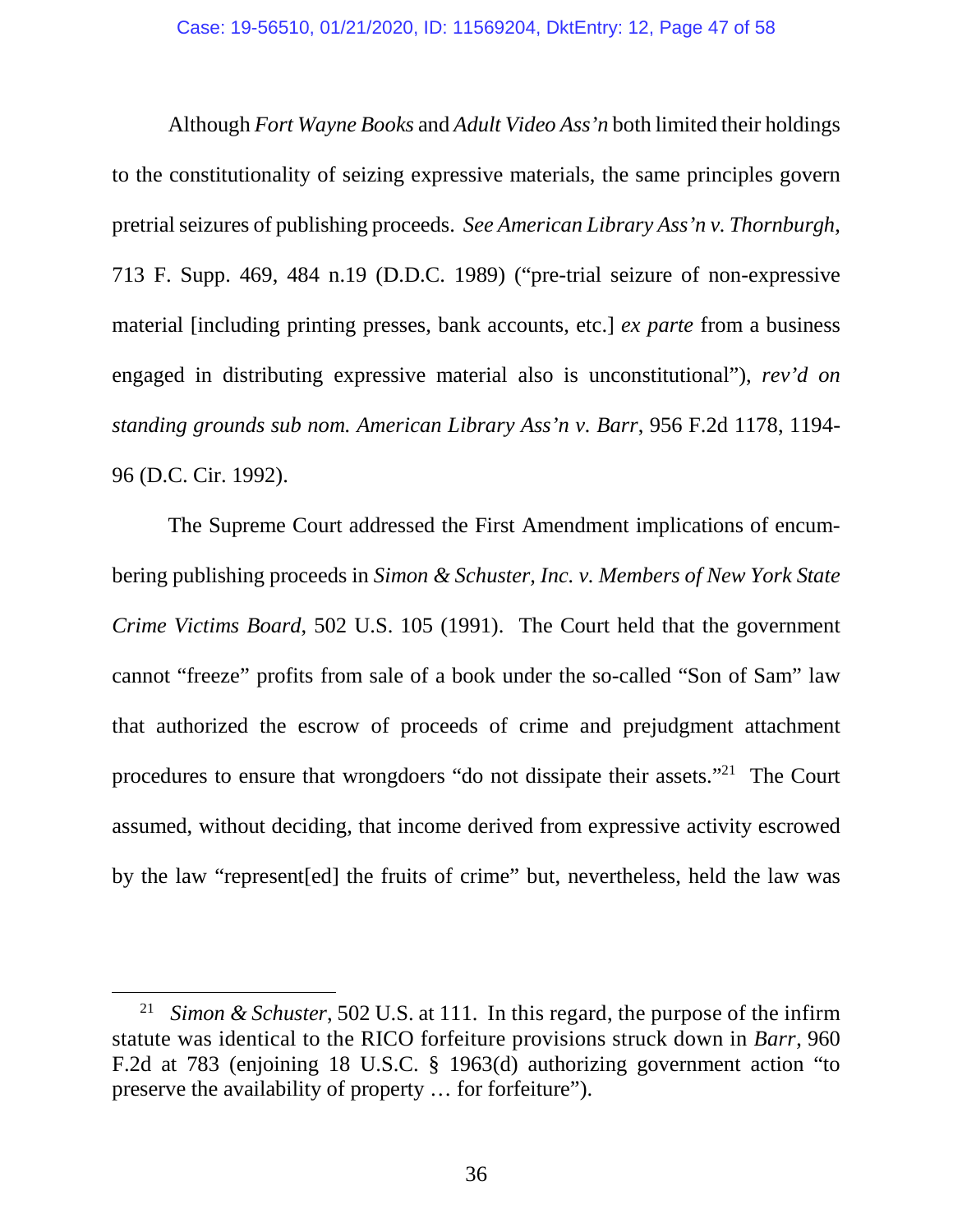"presumptively inconsistent with the First Amendment" to the extent it "imposes a financial burden on speakers because of the content of their speech." *Id*. at 115, 119.

The Court observed that the "Son of Sam" law supplemented New York's existing forfeiture scheme, including provisions authorizing forfeiture of proceeds of crime and prejudgment attachment procedures. *Id*. at 111. Assessing those factors, the Court had no difficulty holding New York's law violated the First Amendment even though it targeted only past speech, not ongoing publishing, and the penalty involved encumbering only money, not "expressive assets." Various similar state laws likewise have been invalidated as unconstitutional.<sup>22</sup> The holdings in these cases fully apply to the pre-conviction seizures at issue here, and there are no contrary decisions.

<sup>22</sup> *See Seres v. Lerner*, 102 P.3d 91, 97-98 (Nev. 2004) (invalidating Nevada law creating special cause of action allowing victims to sue to recover "all proceeds, regardless of the extent to which the work relates to the crime against the victim"); *Keenan v. Superior Ct.*, 40 P.3d 718, 726 (Cal. 2002) (invalidating California law that confiscates "all income from expressive materials, whatever their general themes or subjects"); *In re Opinion of Justices to the Senate*, 764 N.E.2d 343, 350- 351 (Mass. 2002) (finding Massachusetts' proposed "Son of Sam" law violated the First Amendment); *Curran v. Price*, 638 A.2d 93 (Md. 1994) (invalidating Maryland law because of financial restrictions it placed on crime-related expression); *see also State ex rel. Napolitano v. Gravano*, 60 P.3d 246, 255 (Ariz. App. Ct. 2002) (upholding Arizona law to the extent forfeiture is restricted to specific proceeds of racketeering and defendant is accorded full due process *before* seizure, including an adversary proceeding where state has burden of proof).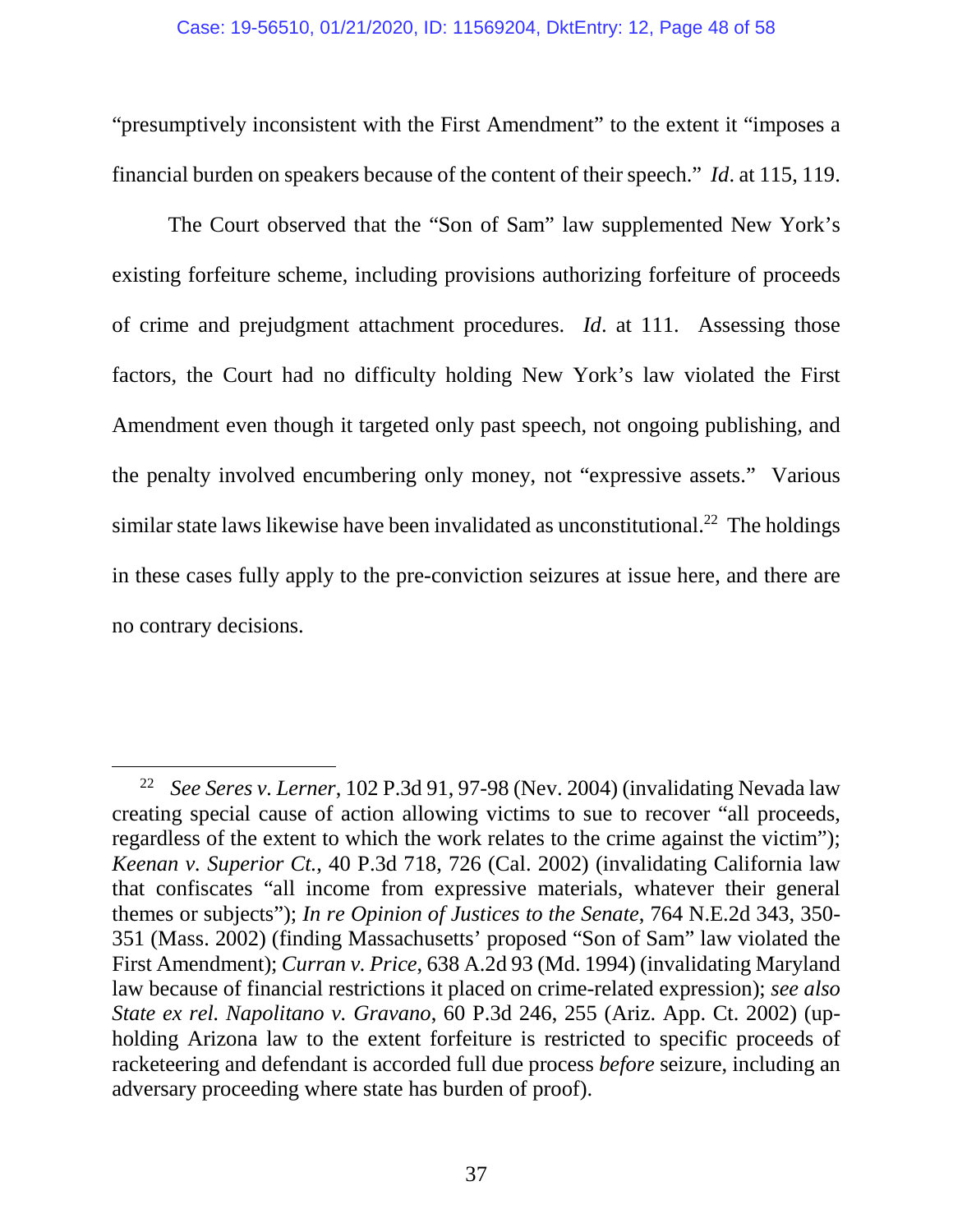### **2. The District Court Failed to Distinguish This Case.**

The district court's attempt to explain away these cases is unavailing. Discussing cases like *Fort Wayne Books* and *Adult Video Ass'n*, the court concluded that "profits extracted from a publishing business" have no "heightened status under the First Amendment" because the court erroneously focused only on "*where or how they [the profits] are subsequently used*." ER 8 (emphasis added). This misses the point. The First Amendment protects not just future speech, it also bars the government from penalizing past speech. Because the district court overlooks this fundamental fact, it misconstrues the cases involving forfeitures and articulates a totally unworkable and dangerous constitutional standard.

The district court's "fundamental concern" about "whether the flow of expressive materials will be interrupted," ER 8, hardly exhausts the circumstances in which imposing financial burdens on publishers violates the Constitution. It is no doubt true that the primary issue in *Fort Wayne Books* and *Adult Video Ass'n* was the problem of prior restraint, as both cases involved the seizure of expressive materials. However, nothing in those cases suggests the government may raid the bank accounts of a publisher or its owners with impunity when the government objects to the contents of a publication. While the seizure of books and videos presents an *obvious* First Amendment problem, it is far from the *only* problem.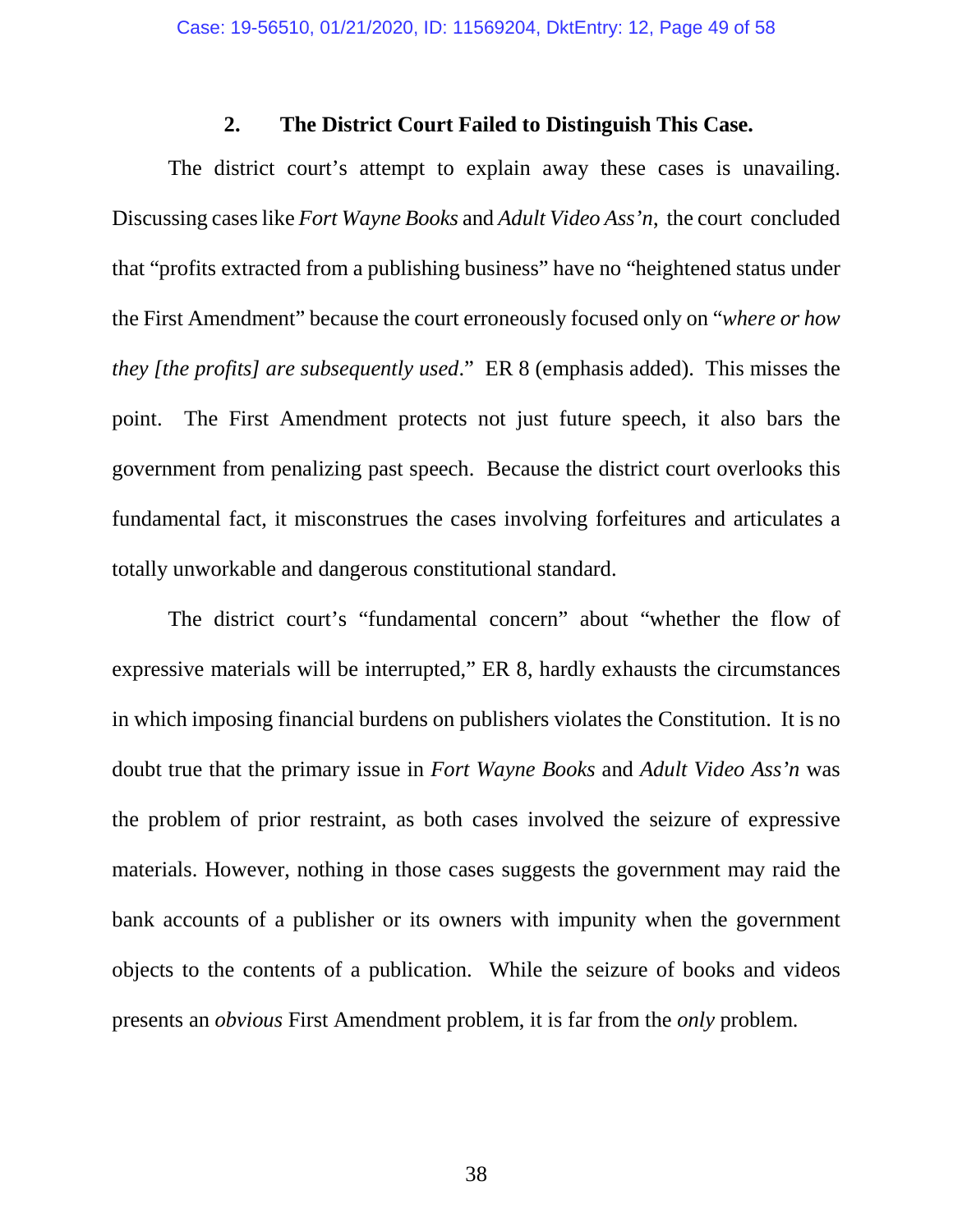The district court's holding that seizure of non-expressive assets creates a First Amendment issue only if doing so poses a threat to a publication's continuing operation has no legal support. ER 8 (quoting *American Library Ass'n*, 713 F. Supp. at 484 n.19). Its conclusion cannot be reconciled with a long line of cases holding that the First Amendment does not permit the government to impose financial burdens on speech, even where doing so does not present an existential threat or otherwise impede the flow of published material. *See*, *e.g.*, *Bridges*, 314 U.S. at 271 (minimal fine violates the First Amendment); *NAACP v. Alabama*, 357 U.S. at 466- 67 (fine for contempt violates the First Amendment even where no prior restraint is imposed). As explained above, wide swaths of First Amendment law would be undone if the government could seize publishing proceeds based on unproven claims that speech falls in an unprotected category. *See supra* 29-34.

Moreover, the district court's proposed standard—that seizures of publishing proceeds are unconstitutional only if they may affect "whether the business is able to continue functioning or not"—is utterly unworkable. This is hardly surprising, as there is no body of case law to explain how such a standard could be implemented. It is a sort of "Evil Goldilocks" rule: asset seizures are permissible only so long as they are *just right*. After that point, if they threaten the viability of the business, they become plainly unconstitutional.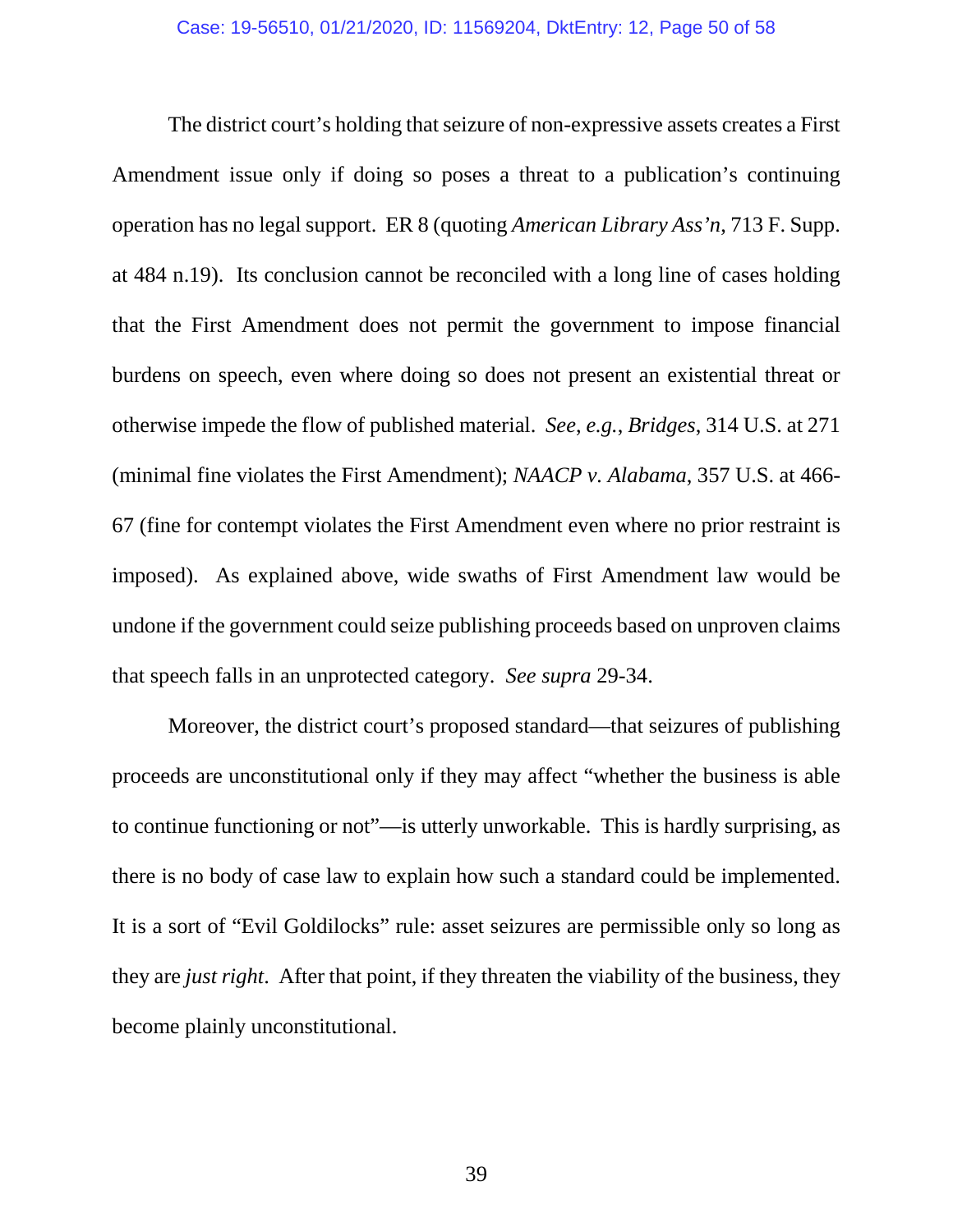This practical problem is compounded by the district court's conclusion that this case involved no prior restraint because "Backpage had already ceased operation at the time these seizures took place," ER 8, a statement that is both troubling and ironic. The statement is troubling because it gives judicial imprimatur to the tactics employed in this case, where the government pressured the current owner of Backpage.com to terminate the website while it simultaneously seized the assets of the former owners and officers. If approved by this Court, it will provide a blueprint for other actions to censor publications without formal process and at the same time punishing anyone who was ever involved with it, while simultaneously undermining their ability to mount a defense.

It is ironic because, under the district court's rule, the government would not have been able to seize the website as an ongoing operation or confiscate the assets of its current owner. It thus creates a powerful incentive to use informal pressure tactics as a tool of censorship, which the Supreme Court has described as "a form of regulation that creates hazards to protected freedoms markedly greater than those that attend reliance upon the criminal law." *Bantam Books, Inc. v. Sullivan*, 372 U.S. 58, 70 (1963); *Dart*, 807 F.3d at 237 ("Unwittingly, the judge was suggesting a formula for permitting unauthorized, unregulated, foolproof, lawless government coercion.").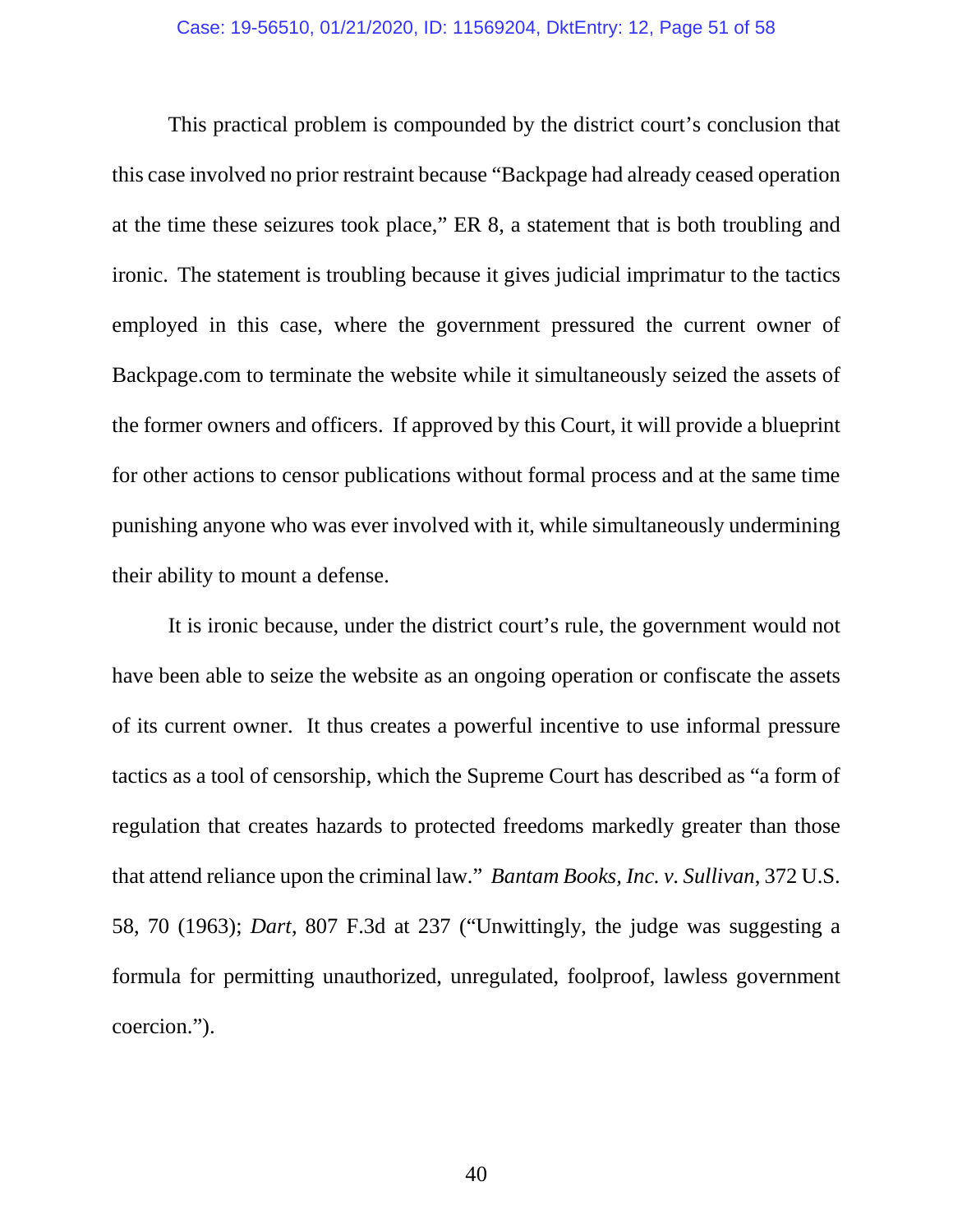#### Case: 19-56510, 01/21/2020, ID: 11569204, DktEntry: 12, Page 52 of 58

The district court's assumption that the law is concerned only with prior restraints is also dashed by *Simon & Schuster,* where the Supreme Court held the impoundment of publishing proceeds is unconstitutional without the need to show any future impact on "the flow of expressive materials." Nevertheless, it held that encumbering the profits from publication was a First Amendment injury without regard to any impact on past or future works.

The district court's principal effort to distinguish *Simon & Schuster* is based on the conclusion that the "Son of Sam" law's problem was that it imposed an overly broad, content-based speech regulation. ER 9. This, however, confuses the constitutional injury with the specific mechanism of enforcement. Ever since *Near v. Minnesota*, 283 U.S. 708-09, the Supreme Court has evaluated government actions by their "operation and effect," not the particular form they take. The constitutional *injury* is the financial burden that is imposed on presumptively protected speech, and the Court in *Simon & Schuster* merely applied the established rule that a law "is presumptively inconsistent with the First Amendment if it imposes a financial burden on speakers because of the content of their speech." 502 U.S. at 115. The *mechanism* of enforcement may vary, from an unconstitutional tax, a contempt sanction, a pre-conviction seizure (as in this case), or a content-based escrow requirement (as in *Simon & Schuster*).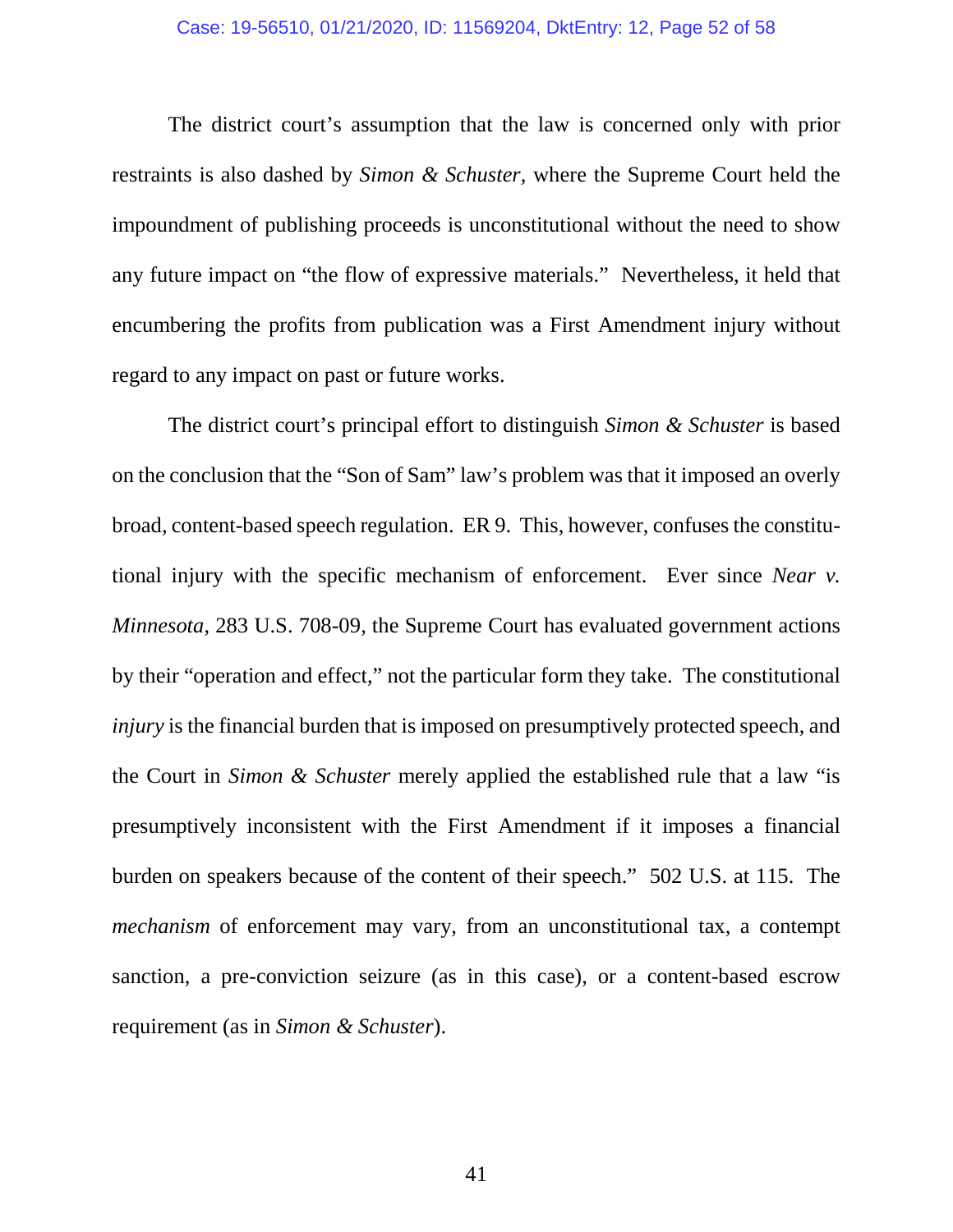The district court's recitation of specific differences between operation of the "Son of Sam" law and the seizures in this case fails to address the overarching constitutional problem. It points out the government here used "the ordinary legal mechanism for civil forfeiture," ER 9, while in *Simon & Schuster*, the New York State Crime Victims Board ordered an author to turn over payments he had received, and the publisher to turn over all funds payable to the author. 502 U.S. at 115. The district court states that the publishing proceeds "were allegedly directly implicated in criminal activity," ER 9, while in *Simon & Schuster*, the Supreme Court said the law treated all income derived from affected publications as "the fruits of crime." 502 U.S. at 115. None of these particular details alter the essential point: the "Son of Sam" law violated the First Amendment because it imposed a financial penalty on speech through enforcement of content-based law; the seizures in this case impose a financial penalty on speech with no judicial determination that Appellants' publishing activities lack First Amendment protection. All the case law supports vacating these seizures.

# **D. The District Court's Order Improperly Reverses the Burden of Proof.**

The district court incorrectly concluded that the "ordinary mechanism for civil forfeiture … places no burden on any party's right to protected First Amendment expression" because Appellants "have the full opportunity to dispute their seizure." ER 9. A party seeking to challenge an unlawful seizure of property must move for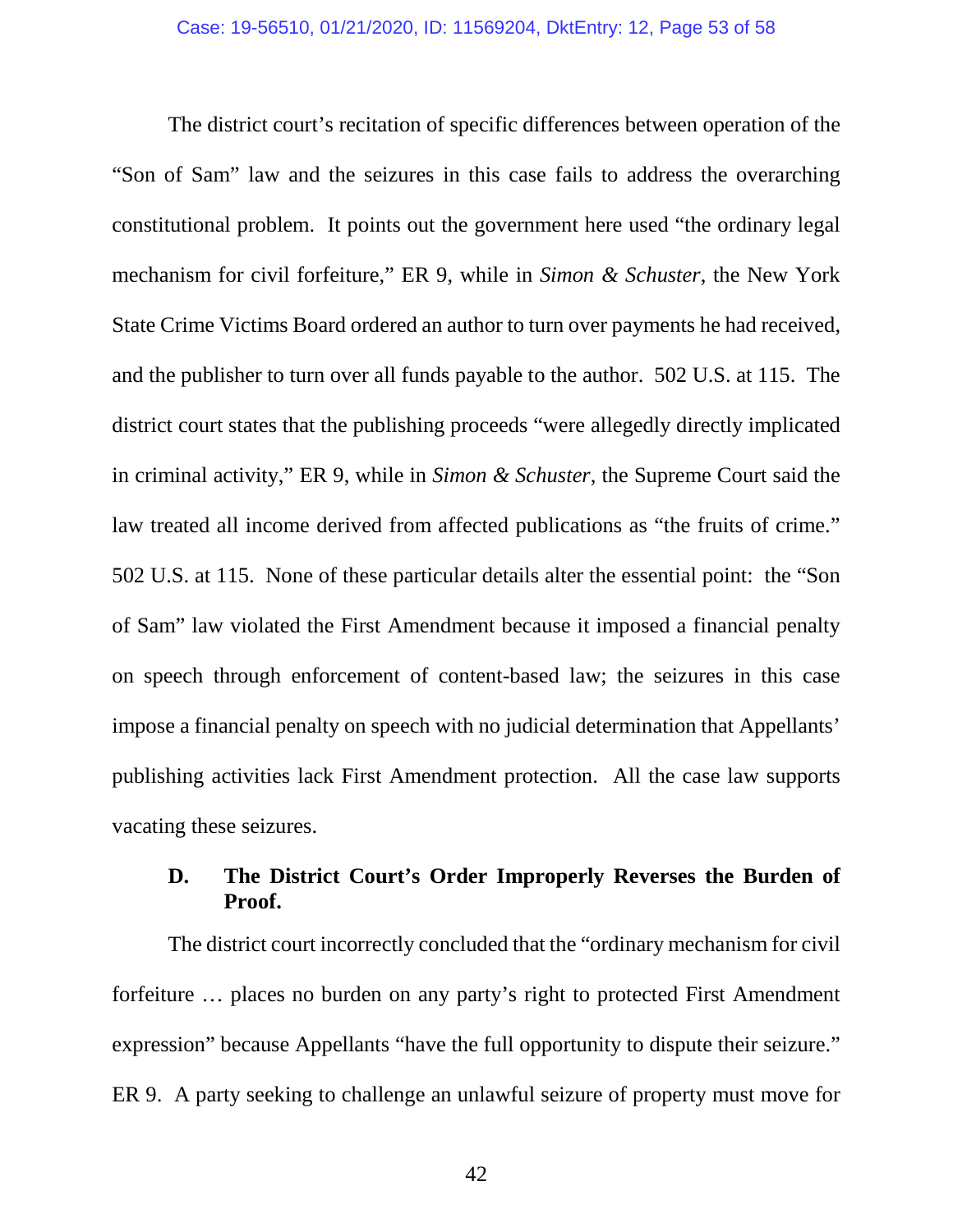#### Case: 19-56510, 01/21/2020, ID: 11569204, DktEntry: 12, Page 54 of 58

the property's return under Federal Rule of Criminal Procedure 41(g) or seek its return in an ensuing civil forfeiture action. In such proceedings, the claimant bears the burden of proof, *Omidi v. United States*, 851 F.3d 859, 863 (9th Cir. 2017), must present evidence to support its motion or claim, and must establish the seizure was illegal. *United States v. Harrell*, 530 F.3d 1051, 1057 (9th Cir. 2008).

Requiring a claimant to prove his speech was legal is the exact opposite of how the First Amendment operates, which places the burden on the government to prove that the expression it seeks to penalize is illegal and unprotected. In every case where the government restricts speech, whether by direct censorship, criminal prosecution, or financial sanction, it must prove speech is unprotected *before* it may act. *See supra* 18-23. But the district court approved massive seizures of proceeds from an online publication with no such judicial determination. These seizures were in no way "ordinary," and the district court's suggestion that Appellants may prove the legality of their past publishing activities is no answer to the grave First Amendment issues presented.

### **CONCLUSION**

For the foregoing reasons, Appellants respectfully urge that this Court should reverse the District Court's order denying Appellants' Motion to Vacate, and issue an order vacating the seizures to prevent further deprivation of their constitutional rights.

43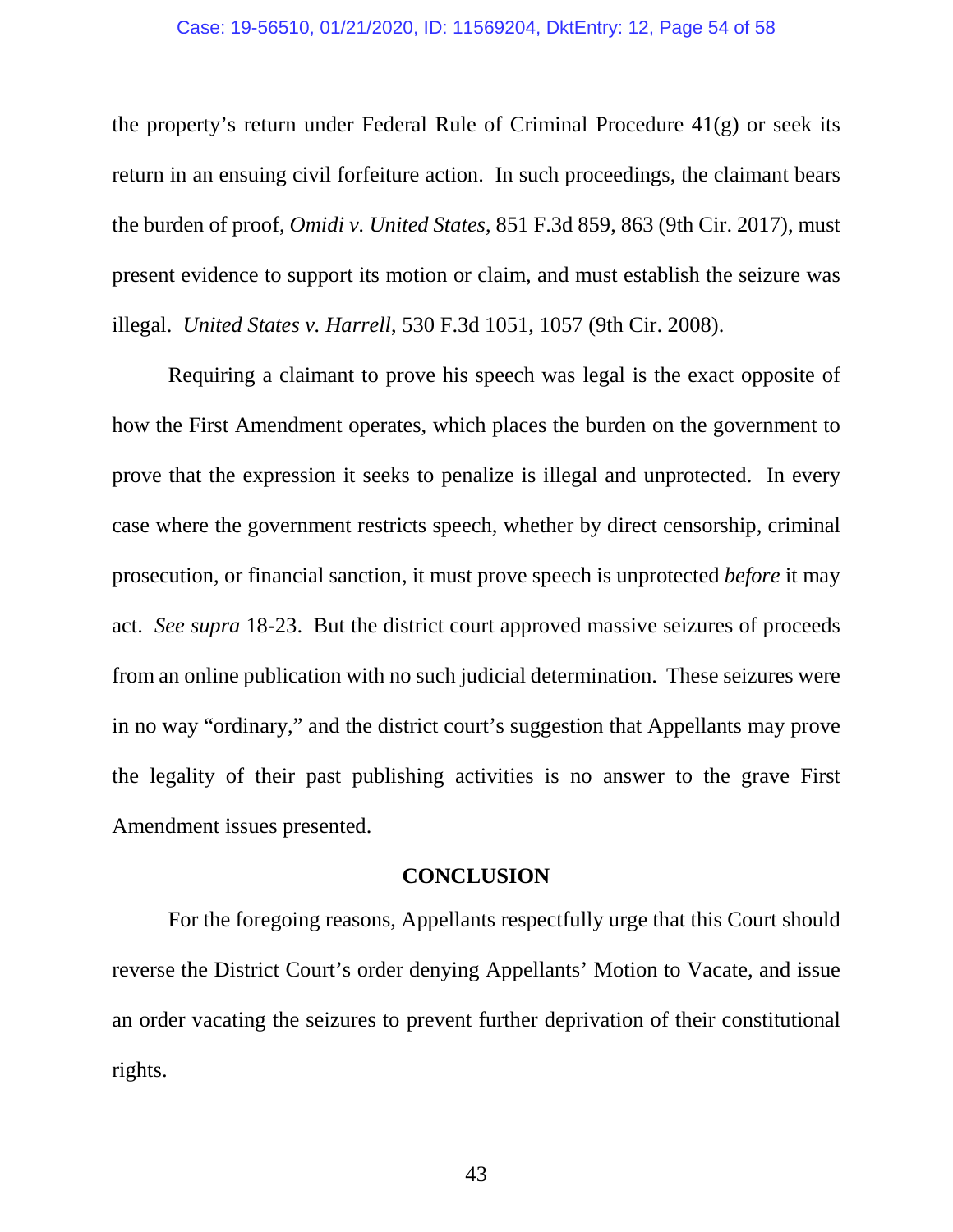## RESPECTFULLY SUBMITTED this 21st day of January, 2020.

James C. Grant DAVIS WRIGHT TREMAINE LLP 920 Fifth Avenue, Suite 3300 Seattle, WA 98104 Telephone: (206) 622-3150 Facsimile: (206) 757-7700 Email: jamesgrant@dwt.com

Thomas H. Bienert, Jr. Whitney Z. Bernstein BIENERT KATZMAN PC 903 Calle Amanecer Suite 350 San Clemente, CA 92673 Telephone: (949) 369-3700 Facsimile: (949) 369-3701 Email: tbienert@bienertkatzman.com wbernstein@bienertkatzman.com

Bruce Feder FEDER LAW OFFICE, P.A. 2930 E. Camelback Road Suite 160 Phoenix, AZ 85016 Direct: (602) 257-0135 Email: bf@federlawpa.com

Robert Corn-Revere Ronald G. London DAVIS WRIGHT TREMAINE LLP 1919 Pennsylvania Ave., NW, Suite 800 Washington, DC 20006 Telephone: (202) 973-4200 Facsimile: (202) 973-4499 Email: bobcornrevere@dwt.com ronaldlondon@dwt.com

Paul John Cambria, Jr. Erin McCampbell Paris LIPSITZ GREEN SCIME CAMBRIA LLP 42 Delaware Avenue Suite 300 Buffalo, NY 14202-3857 Telephone: (716) 849-1333 Email: pcambria@lglaw.com eparis@lglaw.com

Gary S. Lincenberg Ariel A. Neuman Gopi K. Panchapakesan BIRD, MARELLA, BOXER, WOLPERT, NESSIM, DROOKS, LINCENBERG & RHOW P.C. Suite 2300 1875 Century Park East Los Angeles, CA 90067-2561 Telephone: (310) 201-2100 Email: glincenberg@birdmarella.com aneuman@birdmarella.com gpanchapakesan@birdmarella.com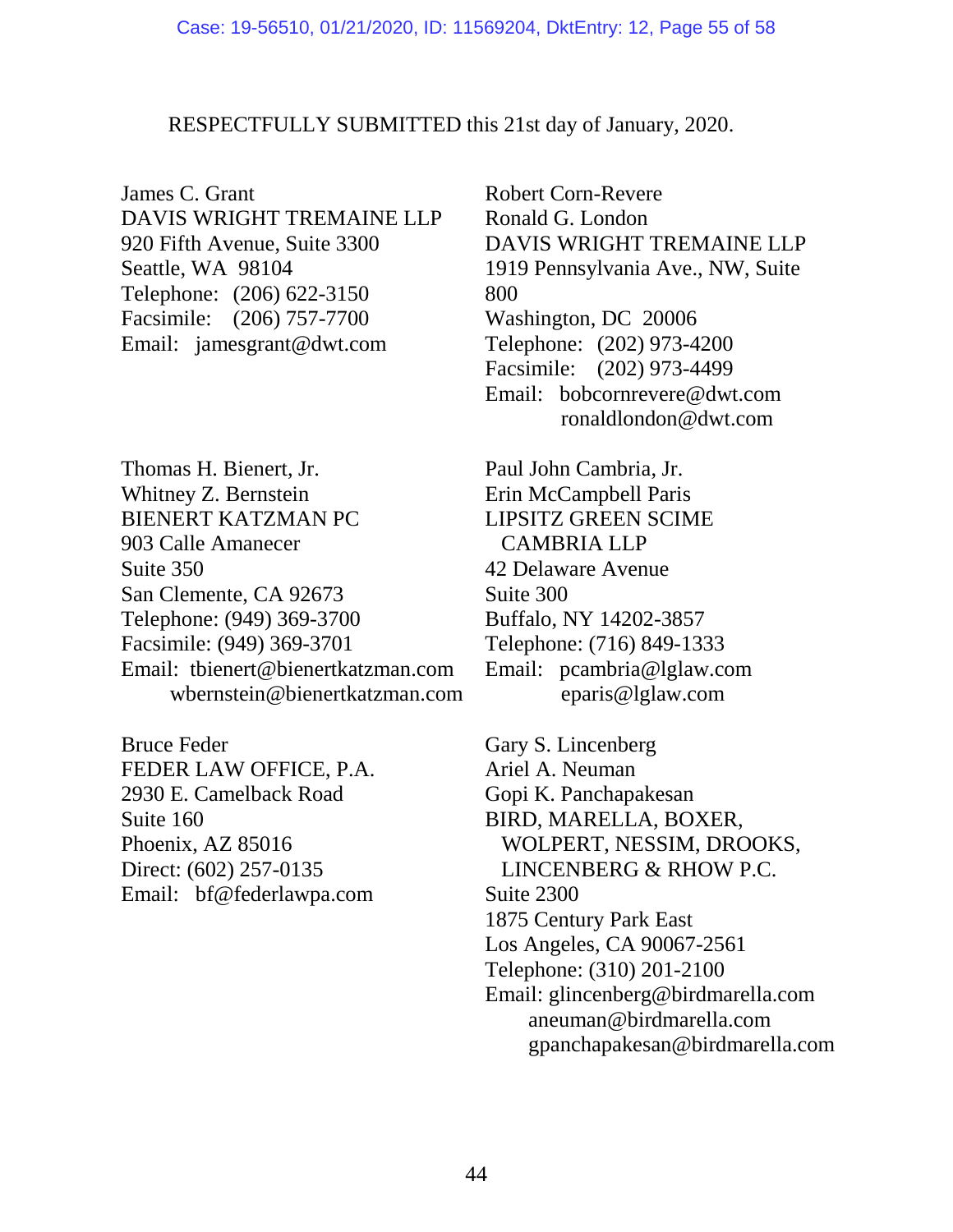## **ADDENDUM OF CONSTITUTIONAL AND STATUTORY PROVISIONS**

United States Constitution, First Amendment:

Congress shall make no law respecting an establishment of religion, or prohibiting the free exercise thereof; or abridging the freedom of speech, or of the press; or the right of the people peaceably to assemble, and to petition the Government for a redress of grievances.

United States Constitution, Fourth Amendment:

The right of the people to be secure in their persons, houses, papers, and effects, against unreasonable searches and seizures, shall not be violated, and no Warrants shall issue, but upon probable cause, supported by Oath or affirmation, and particularly describing the place to be searched, and the persons or things to be seized.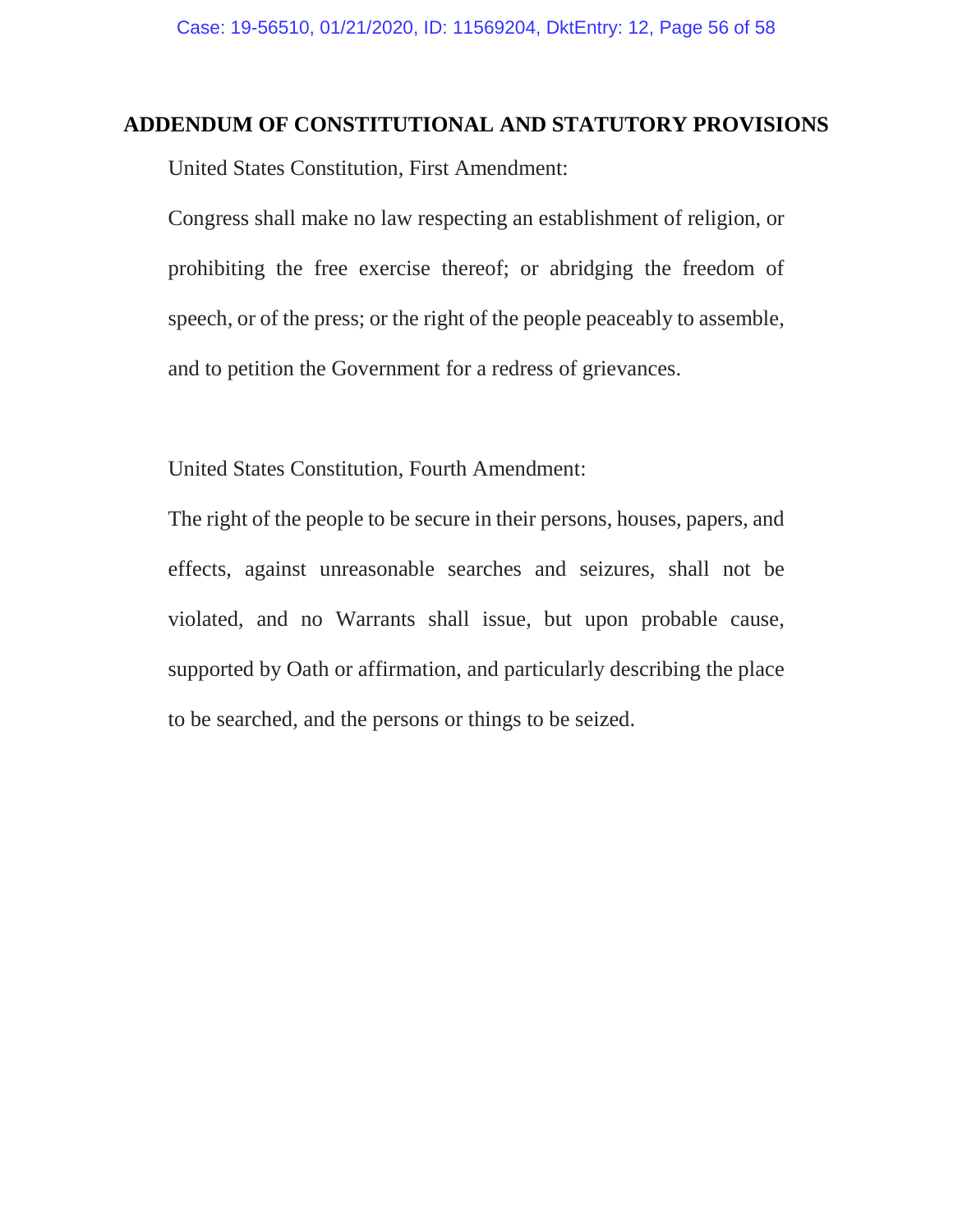# **STATEMENT OF RELATED CASES**

Pursuant to Circuit Rule 28-2.6, counsel for James Larkin, John Brunst, Michael Lacey, and Scott Spear represent that they are not aware of any other related cases pending in this Court.